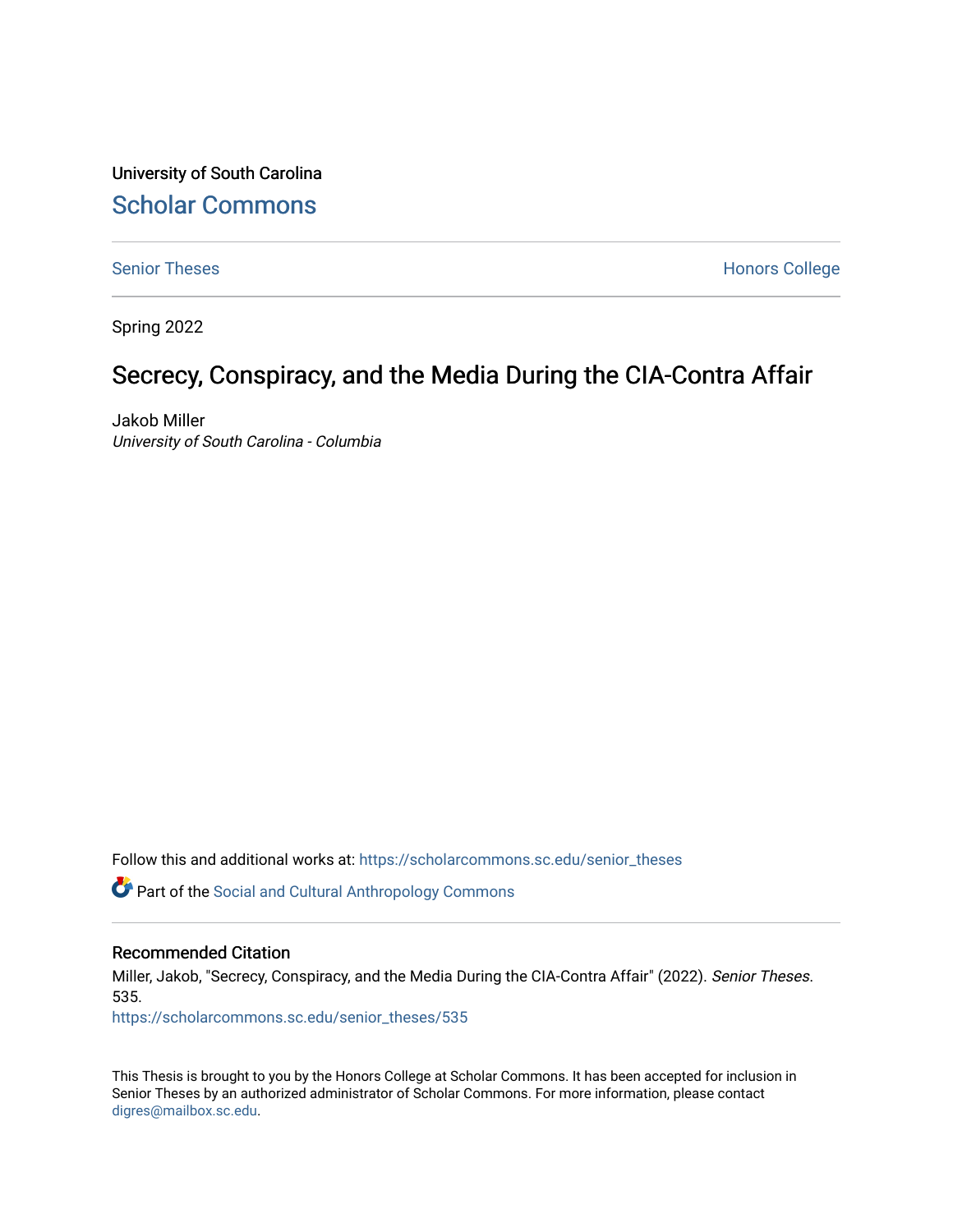## SECRECY, CONSPIRACY, AND THE MEDIA DURING THE CIA-CONTRA AFFAIR

by

Jakob Miller

Submitted in Partial Fulfillment of the Requirements for Graduation with Honors from the South Carolina Honors College

May, 2022

Approved:

Jennifer F. Reynolds Digitally signed by Jennifer F. Reynolds

\_\_\_\_\_\_\_\_\_\_\_\_\_\_\_\_\_\_\_\_\_\_\_\_\_\_\_\_\_\_\_\_\_\_\_\_\_\_\_\_\_\_\_\_\_\_\_\_\_\_\_\_\_\_\_\_\_\_\_\_\_\_\_\_\_\_\_\_\_\_\_\_\_\_\_\_\_\_

Dr. Jennifer Reynolds Director of Thesis

Magae Stof

\_\_\_\_\_\_\_\_\_\_\_\_\_\_\_\_\_\_\_\_\_\_\_\_\_\_\_\_\_\_\_\_\_\_\_\_\_\_\_\_\_\_\_\_\_\_\_\_\_\_\_\_\_\_\_\_\_\_\_\_\_\_\_\_\_\_\_\_\_\_\_\_\_\_\_\_\_\_

Dr. Magdalena Stawkowski Second Reader

Steve Lynn, Dean For the South Carolina Honors College

\_\_\_\_\_\_\_\_\_\_\_\_\_\_\_\_\_\_\_\_\_\_\_\_\_\_\_\_\_\_\_\_\_\_\_\_\_\_\_\_\_\_\_\_\_\_\_\_\_\_\_\_\_\_\_\_\_\_\_\_\_\_\_\_\_\_\_\_\_\_\_\_\_\_\_\_\_\_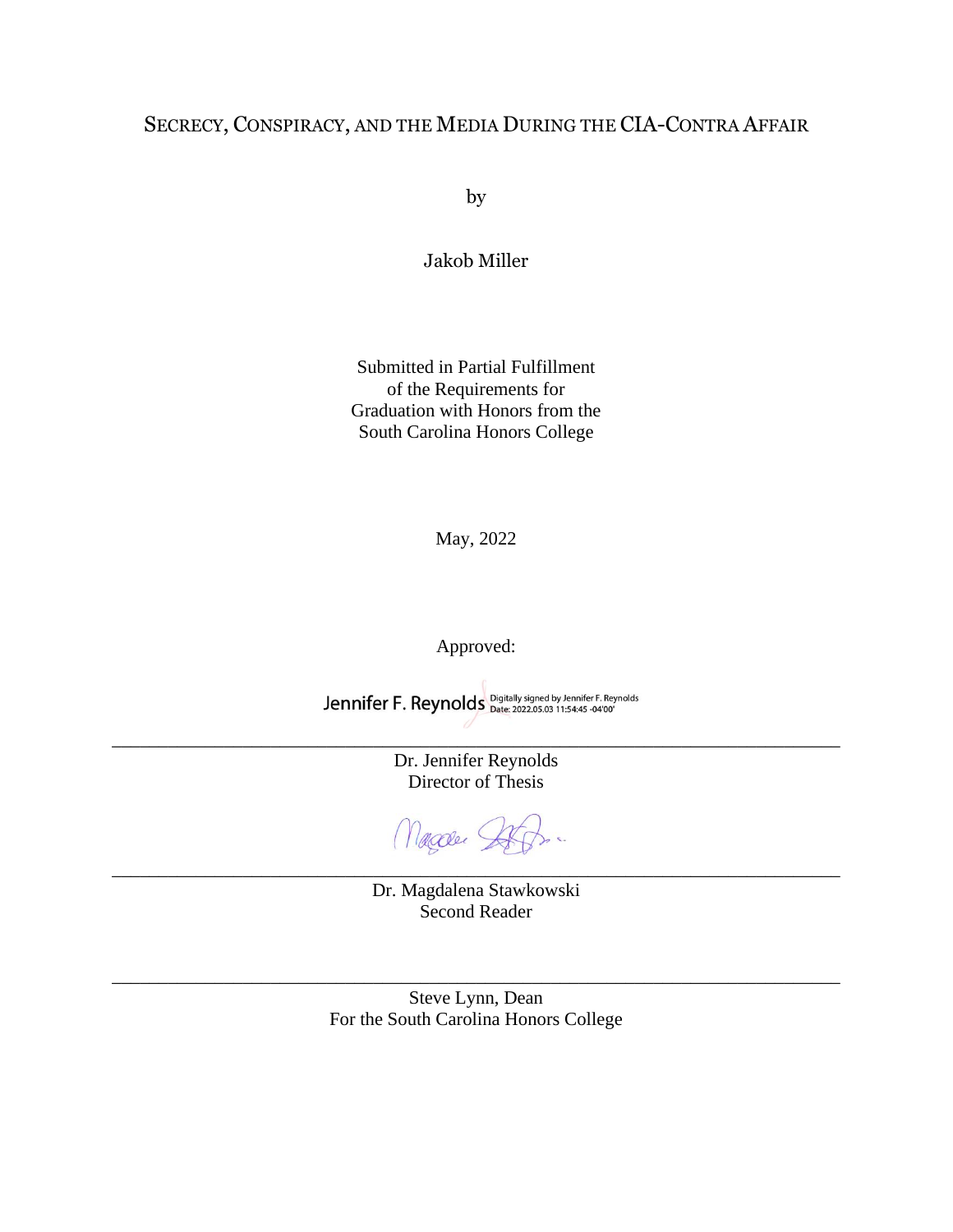## **Table of Contents**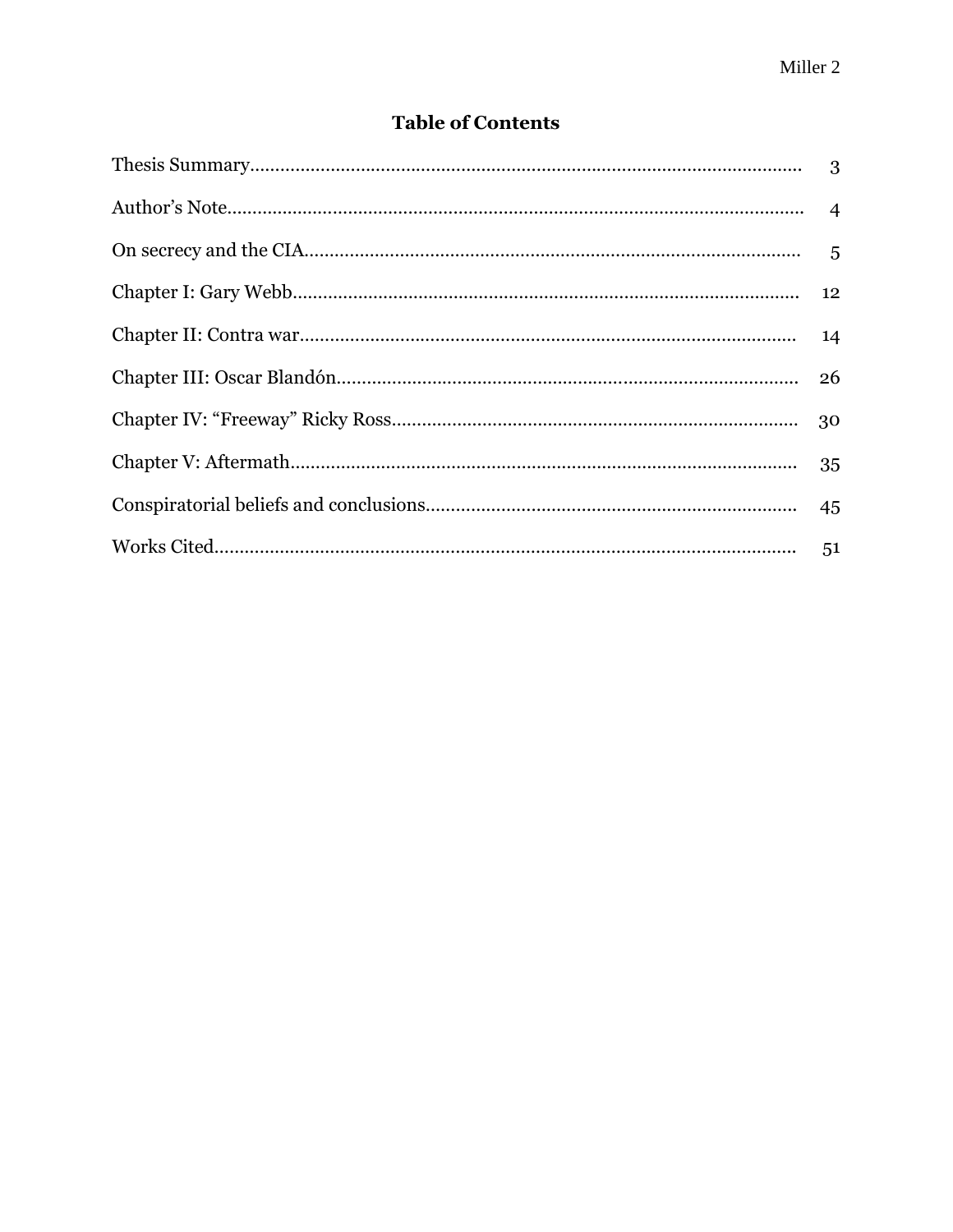### **Thesis Summary**

In 1996, Gary Webb and the San Jose Mercury News unleashed a media firestorm over his "Dark Alliance" series of newspaper articles, which detailed CIA involvement in the Los Angeles crack cocaine epidemic in the 1980s. The series alleged that a drug ring in L.A. sold tons of crack to a primarily African-American population in the city, with profits then smuggled back to Nicaragua to a group of CIA-backed Contras. The series resulted in four separate investigations into CIA wrongdoing, including one by the U.S. Senate Subcommittee on Terrorism, Narcotics, and International Operations, which concluded that there were "serious questions as to whether or not US officials… failed to address the drug issue for fear of jeopardizing the war against Nicaragua." <sup>1</sup> I argue that the *Dark Alliance*, although flawed due to some exaggerated claims of causality, represents an important case study in press and CIA accountability and the ways in which newscraft and statecraft intersect. This thesis examines the validity of Webb's claims of CIA wrongdoing, as well as the press coverage of the events of the series. Additionally, this thesis studies the effects of the crack cocaine epidemic on Los Angeles communities and how that drove conspiratorial beliefs after the publication of the *Dark Alliance*; largely because of Reagan-era drug enforcement policies and structural vulnerabilities within these communities, African-Americans were severely affected by the impact of crack cocaine, compounding conspiratorial beliefs. Finally, this thesis discusses the overarching themes of secrecy and conspiracy, including the ways in which mass media can play contradictory roles in the production of 'public opinion'.

<sup>1</sup> United States Senate Subcommittee on Terrorism, Narcotics, and International Operations, *Drugs, Law Enforcement, and Foreign Policy*, 1989, 136. <https://babel.hathitrust.org/cgi/pt?id=pst.000014976124&view=1up&seq=148&skin=2021>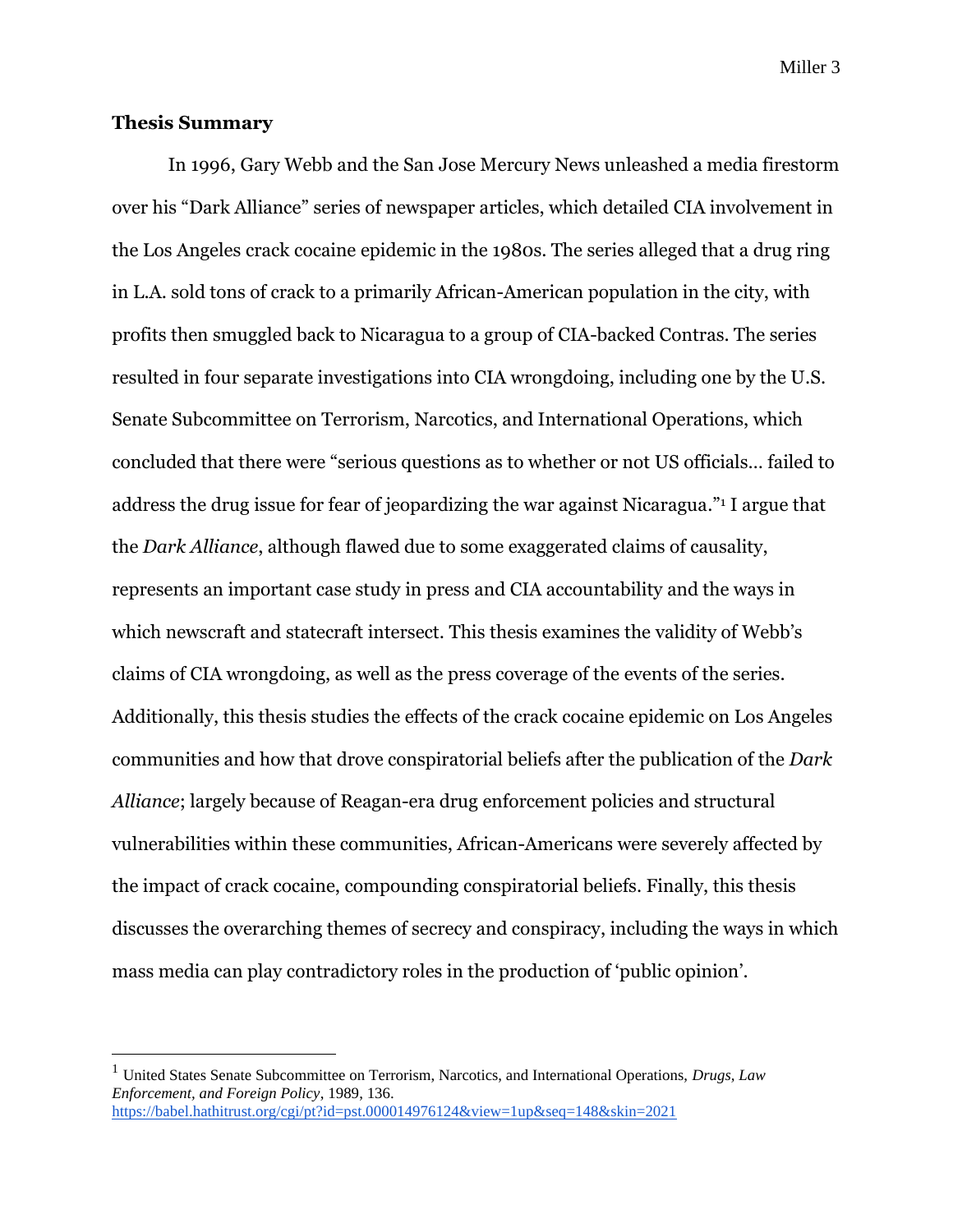## **Author's Note**

I would like to express my deep gratitude towards Dr. Jennifer Reynolds, who provided valuable insight and expertise, countless resources, and hours of her time to help me write this paper. The researching and writing skills I developed during this process will stay with me as I enter a new chapter in my life. I would also like to thank Dr. Magdalena Stawkowski, my second reader, for her helpful comments as I began to revise my thesis, and I want her to know that I will be back for the seminar featuring the former KGB officer if at all possible.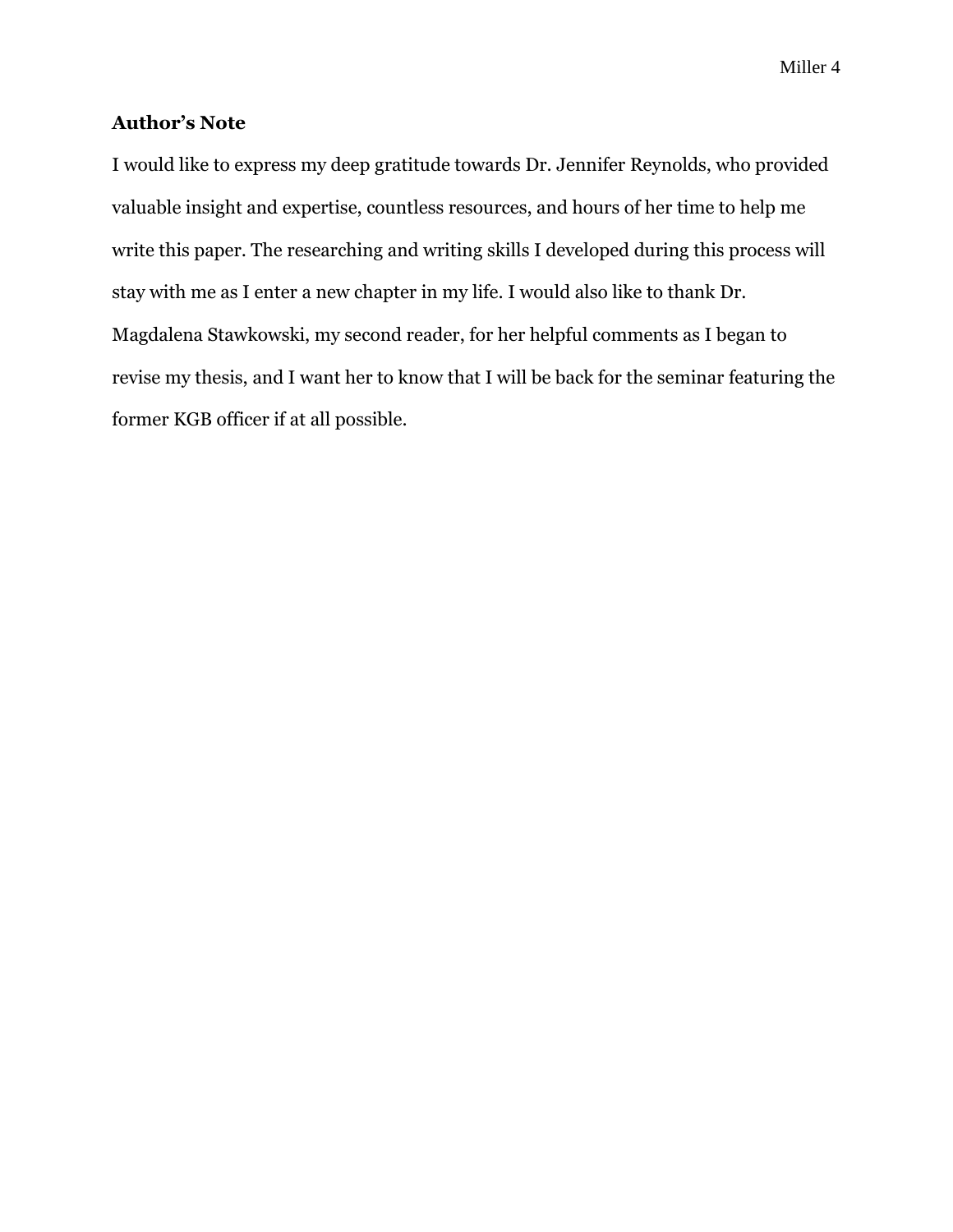#### **On secrecy and the CIA**

Secrecy has long been used in the intelligence community to achieve domestic and foreign policy goals. The collection and processing of secret information has allowed the United States to succeed in wartime and diplomacy and has aided decision-making on the security and defense of the mainland US. At times, secrecy has been used to communicate essential and valuable information to operatives behind enemy lines, through the usage of ciphers and codes. Secrecy has also been critical to obtaining economic advantages over other competitors on the world stage and at home. However, over time, secrecy as it is related to intelligence services has taken on a more nefarious connotation. In this context, information withheld from the public in the name of secrecy has been associated with covering up governmental wrongdoing and illegal activities. Secrecy at the upper levels of intelligence seems to run Contrary to democratic ideals, because agencies like the CIA can cover up immoral acts under the guise of "protecting national security". Adding credence to this theory, a Pew Research poll in 2018 found that 74% of Americans view governmental transparency as a very important part of democracy.<sup>2</sup>

Secrecy in intelligence is necessary, despite the possible consequences of overclassification. It is difficult for those outside the intelligence bubble to reconcile the differences between the level of secrecy that those organizations need to evaluate and respond to threats and the level of secrecy that citizens need to confirm that democratic ideals and ethics are being upheld. In order to allow these two groups to coexist without

<sup>2</sup> "Views of American Democratic Values and principles," *Pew Research Center - U.S. Politics & Policy*, April 26, 2018.<https://www.pewresearch.org/politics/2018/04/26/2-views-of-american-democratic-values-and-principles/>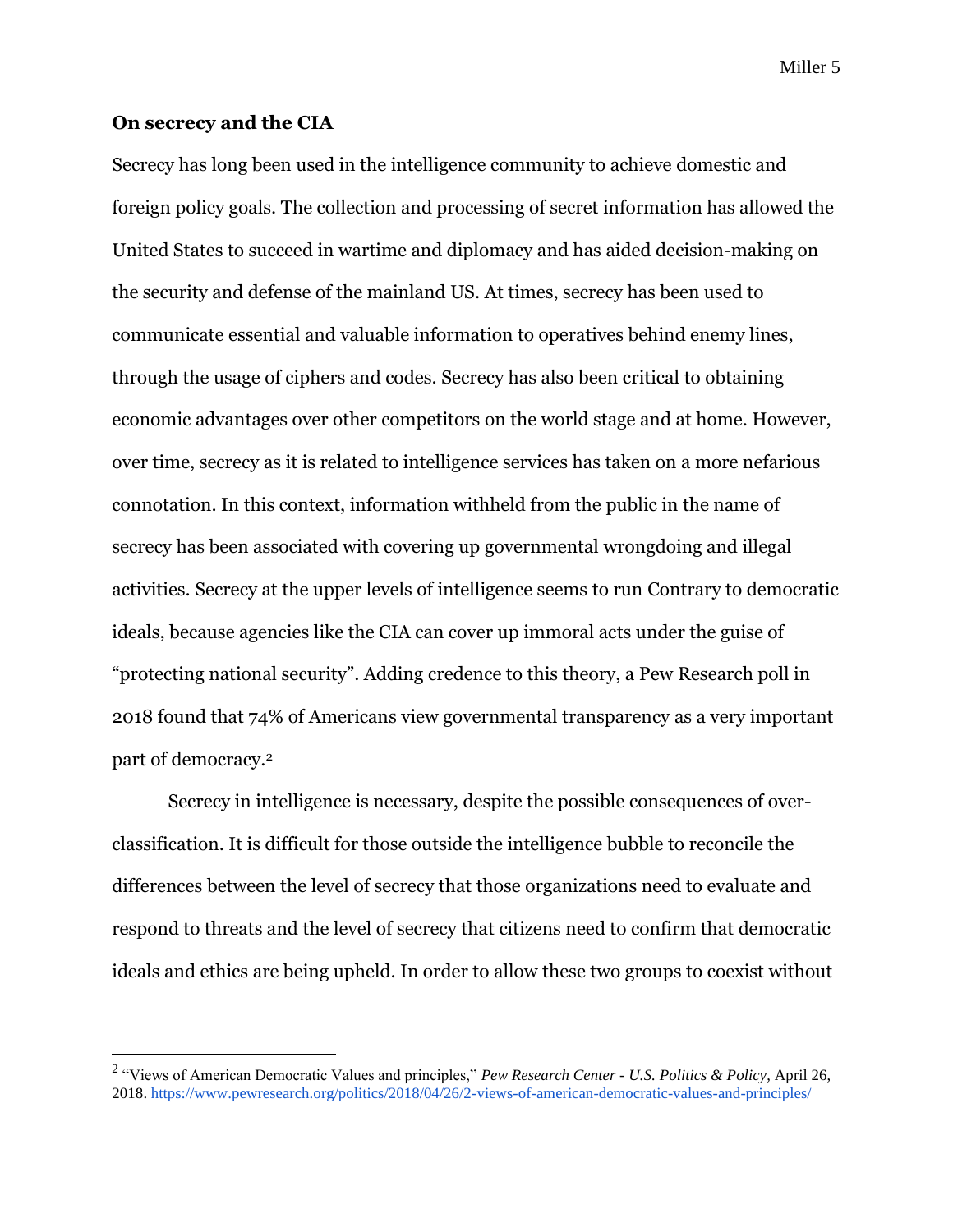conflict, intelligence agencies must earn and maintain the trust of their constituents. In turn, constituents must recognize the level of threats that intelligence agencies respond to every day and realize the need for secrecy in these situations. Despite pledges by directors to increase transparency in intelligence agencies over the years, the results of these efforts have failed to impress.<sup>3</sup> Moreover, as documents become declassified or leaked, it is clear that intelligence agencies, and the CIA specifically, have failed to uphold their end of the bargain. There have been countless violations of democratic ideals that were swept under the rug in the past, which has severely undermined trust in the organization today.

The CIA has been accused of numerous abuses of power by multiple scholars, going back to its inception in 1947. Although the organization managed to avoid serious catastrophe for a couple decades, a series of scandals in the early 1970s began a saga of Congressional committees and newspaper scrutiny that promised to bring further oversight to the secretive group. At the time, the CIA was already facing serious accusations of spying on American citizens using plainclothes Army intelligence operatives. These accusations were further investigated by Senator Sam Ervin in 1973, and the revelations were published in more than 40 newspapers around the US. In 1974, the hammer fell: a New York Times article by Seymour Hersh found that the CIA had been involved in abuses ranging from attempted assassinations of foreign leaders to domestic spying on at least 10,000 US citizens.<sup>4</sup> Former Director of Covert Intelligence (DCI) James Schlesinger originally compiled the internal documents, dubbed the

<sup>3</sup> Nick Hopkins, "Former NSA chief: Western intelligence agencies must be more transparent," *The Guardian*, September 30, 2013,<https://www.theguardian.com/world/2013/sep/30/nsa-director-intelligence-public-support>

<sup>&</sup>lt;sup>4</sup> Seymour M. Hersh, "Huge C.I.A. operation reported in U.S. against antiwar forces, other dissidents in Nixon years," *New York Times*, December 22, 1974, pp. 1–27.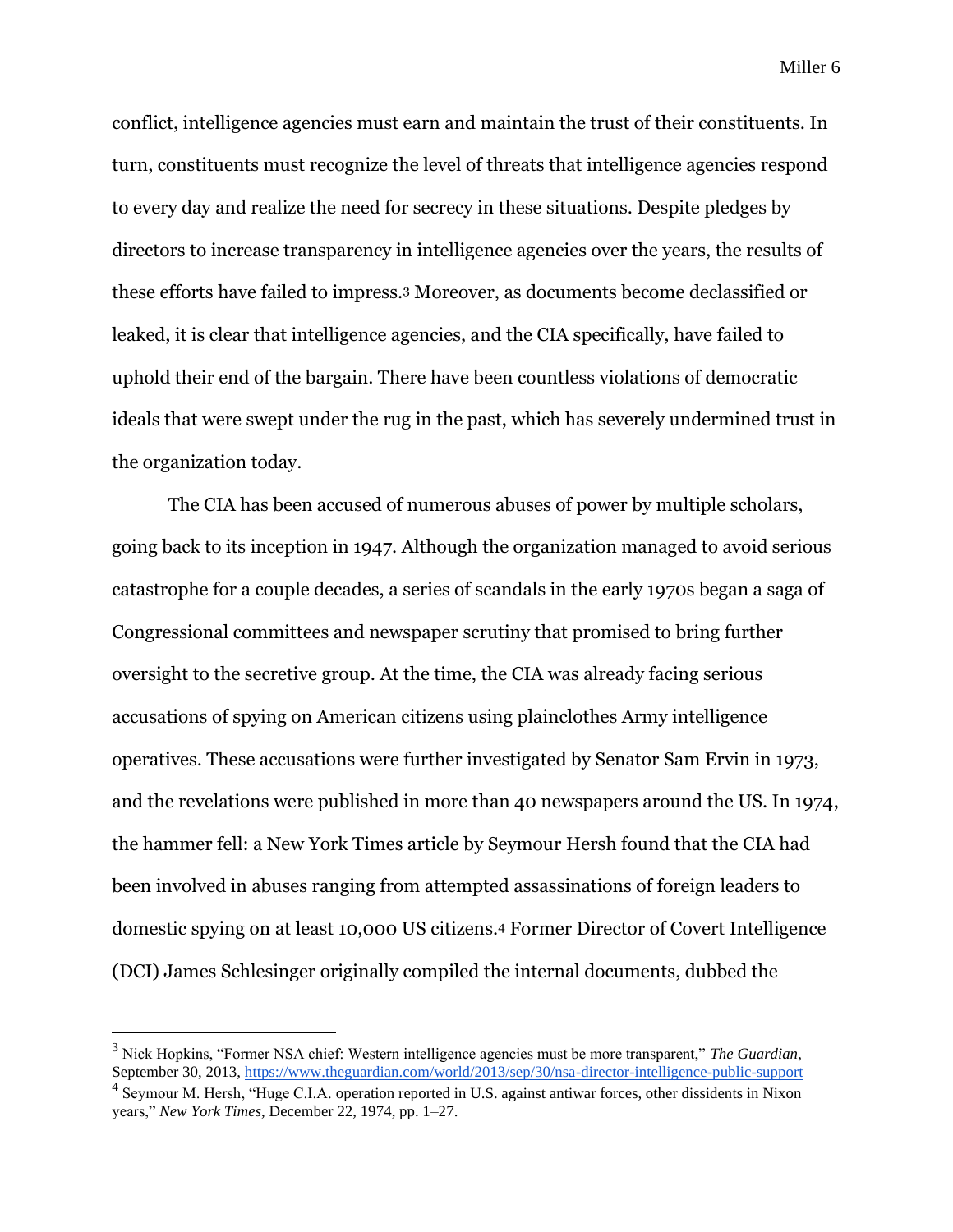"Family Jewels", in response to public outcry over Watergate, which was carried out by a group of burglars that included two former CIA officers.<sup>5</sup> The next year, the so-called "Year of Intelligence" promised to finally expose CIA wrongdoing through a series of Congressional and presidential investigations.

The Senate (Church Committee), House of Representatives (Pike Committee) and the White House (Rockefeller Commission) all launched probes into the CIA and its intelligence counterparts, including the FBI, NSA, and IRS. These investigations uncovered some of the most infamous CIA programs: Operation MKULTRA, which used Americans as test subjects for mind control experiments; COINTELPRO, which surveilled American civil rights and political organizations without their knowledge; and the aforementioned "Family Jewels". From the Family Jewels memos came another shocking allegation: the CIA had recruited journalists to manipulate news media and disseminate propaganda around the world. This program, referred to as Operation Mockingbird, would fuel theories that the CIA had control over domestic US news sources and their publishing output for years to come.

In his doctoral thesis, "The CIA & the cult of secrecy", David McCarthy argues that in order to fully comprehend the impact of the events of 1975 on the US intelligence community, we must also consider what was going on outside Congress.<sup>6</sup> One of these events was a 1973 birthday party for Norman Mailer, a prominent author and politician, who mentioned in the invitations that he would be "making an announcement of

<sup>5</sup> Karen DeYoung and Walter Pincus, "CIA to Air Decades of Its Dirty Laundry," *Washington Post*, June 22, 2007, [https://www.washingtonpost.com/wp-dyn/content/article/2007/06/21/AR2007062102434\\_pf.html](https://www.washingtonpost.com/wp-dyn/content/article/2007/06/21/AR2007062102434_pf.html)

 $6$  David S. McCarthy, "The CIA & the cult of secrecy," PhD diss., (College of William and Mary, 2008). <https://scholarworks.wm.edu/cgi/viewcontent.cgi?article=3126&context=etd>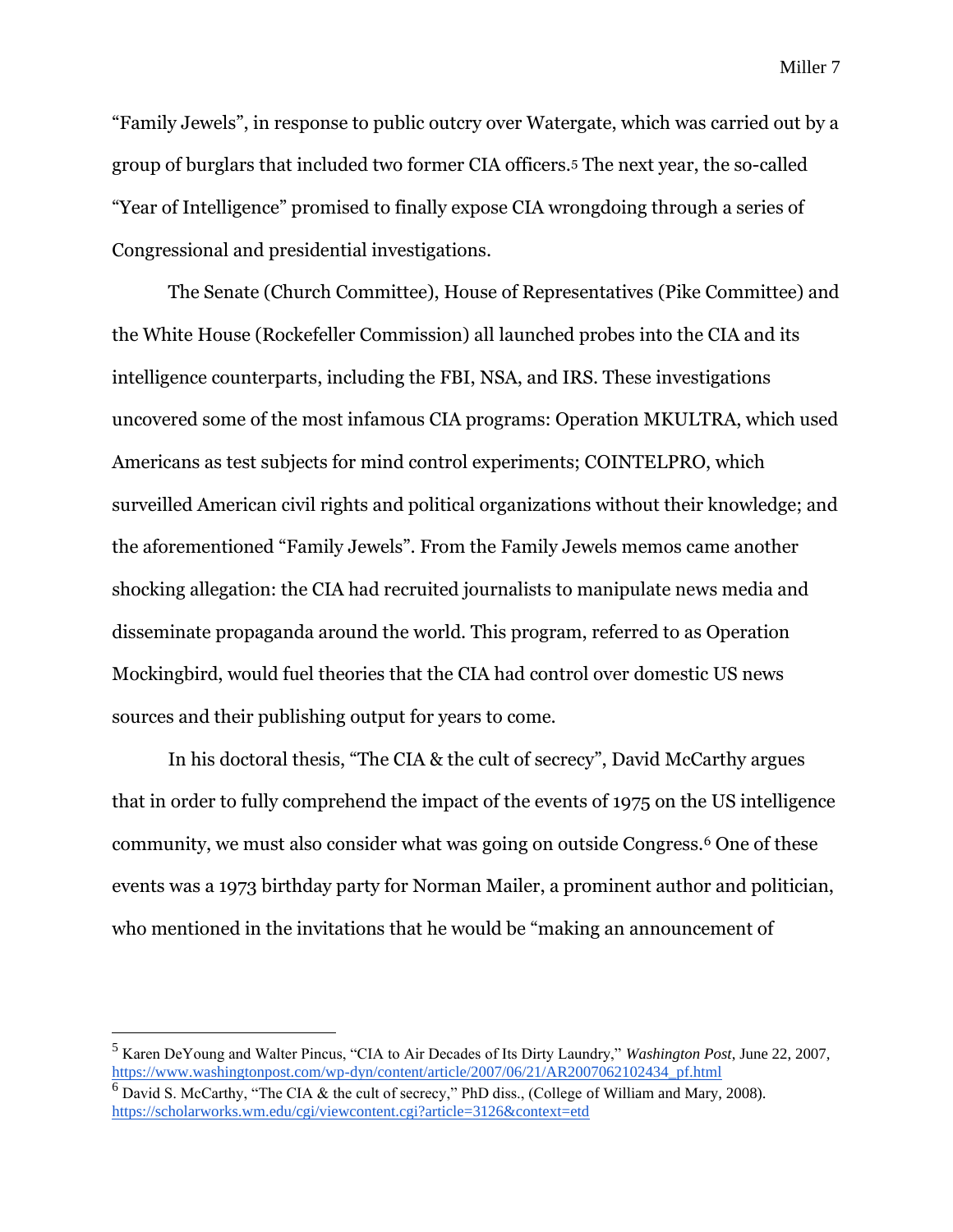national importance" that evening.<sup>7</sup> However, by the time he got up for his speech, he was too drunk to make much sense at all, and many left without understanding what he was trying to say.<sup>8</sup> He clarified the situation in a later press conference: he wanted a sort of 'people's intelligence' called the Fifth Estate, which would act as a democratic watchdog for the FBI and CIA, who were experiencing rapidly growing public relations issues as the Watergate conspiracy was uncovered by investigative journalists.<sup>9</sup> He also suggested that the Fourth Estate, or the media, was unable to act effectively in this role because each big story required years of detailed investigative work to prove and even longer to publish.<sup>10</sup> Although he acknowledged that the Fourth and Fifth Estates could eventually work together, "the walled-in eyes of the poisoned Fourth" could not answer his central question: "Is our history developing into a string of connected conspiracies, or is there less ground finally for our national paranoia than any have supposed?"<sup>11</sup>

Unbeknownst to Mailer, one such organization already existed. A group of three former intelligence officers were behind the Committee for Action/Research on the Intelligence Community (CARIC) and published a magazine, *Counter-Spy*, that printed names and stations of intelligence officials implicated in the conspiracies that CARIC uncovered. This was a rarity, both because of the secrecy surrounding that information and because of the unwillingness to hold powerful government institutions accountable for fear of legal repercussions. Although the group published some conspiratorial beliefs

<sup>7</sup> Hilary Mills, *Mailer: A Biography* (New York:McGraw-Hill, 1984), 389.

<sup>8</sup> Sally Quinn, "Norman Mailer Turns 50," *Washington Post,* February 7, 1973, B7.

<sup>9</sup> "Mailer Clarifies His 'Fifth Estate': Says Its Goals and Structure Are Still Not Decided On," *New York Times*, February 7, 1973, 84[. https://www.nytimes.com/1973/02/07/archives/mailer-clarifies-his-fifth-estate-says-its-goals](https://www.nytimes.com/1973/02/07/archives/mailer-clarifies-his-fifth-estate-says-its-goals-and-structure-are.html)[and-structure-are.html](https://www.nytimes.com/1973/02/07/archives/mailer-clarifies-his-fifth-estate-says-its-goals-and-structure-are.html)

<sup>&</sup>lt;sup>10</sup> McCarthy, "The CIA & the cult of secrecy," 18-19.

<sup>11</sup> Norman Mailer, "The Morning After", *New York Times Book Review*, March 11, 1973. <https://www.nytimes.com/1973/03/11/archives/the-morning-after-the-guest-word-morning-after.html>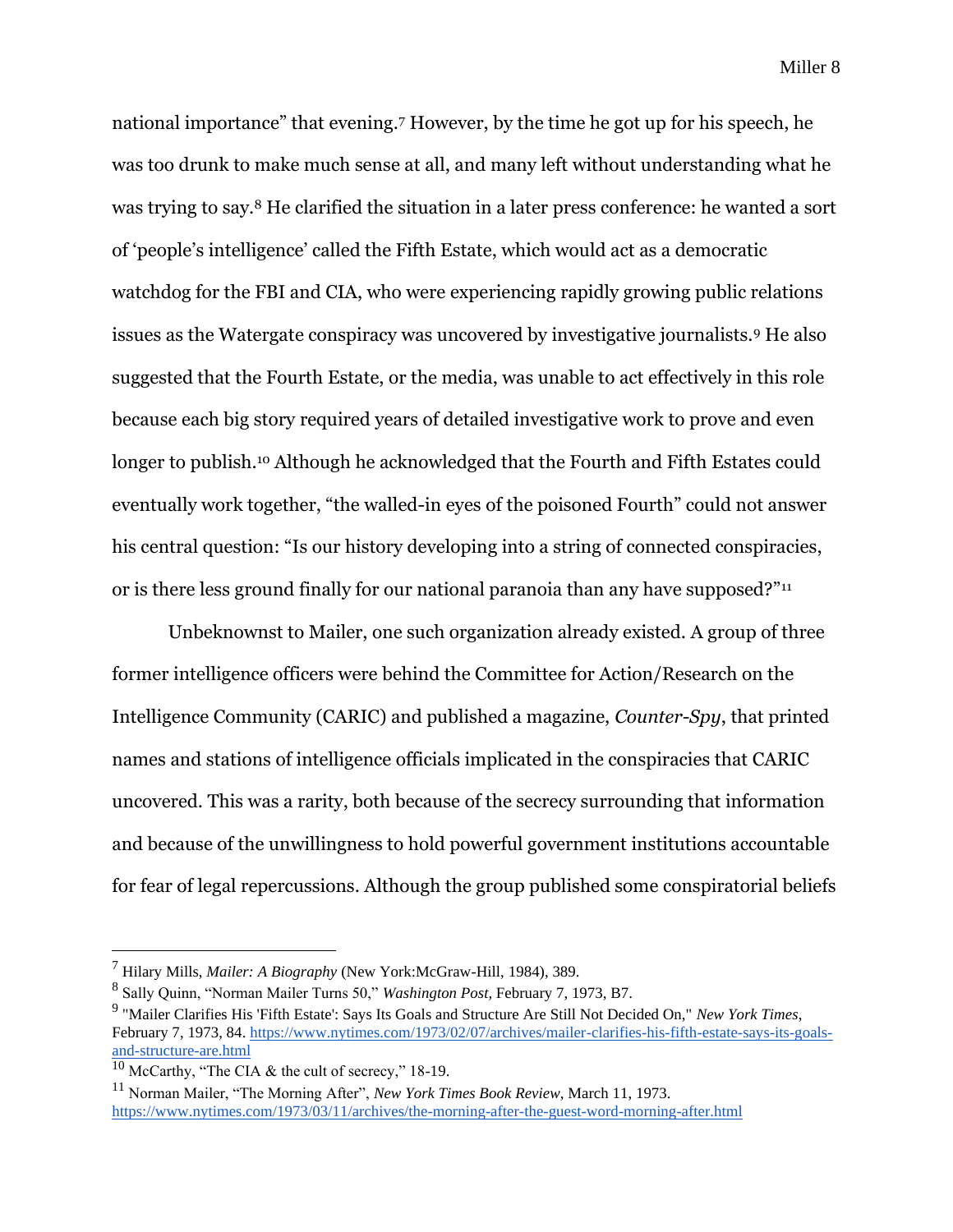that did not stand the test of time,<sup>12</sup> they described other programs that certainly did happen, including Operation Phoenix, a counter-insurgency program in Vietnam that the group believed operated as "a systematic murder program".<sup>13</sup> The winter 1975 edition of *Counter-Spy* proved to be their most famous: in that issue, they identified over 100 suspected CIA station chiefs around the world.<sup>14</sup> On page 26, a short listing identified Richard S. Welch as the station chief in Lima, Peru.

On December 23, 1975, Welch was gunned down by terrorists in Athens, Greece, where he was actually serving as station chief. Although *Counter-Spy* was not in every American's living room, some readers wondered what purpose the identification of undercover operatives served other than to encourage violence against them. The magazine's editors claimed that they were attempting to force the CIA to withdraw their employees, which was a necessary step to abolishing covert action abroad.<sup>15</sup> However, the radical nature of this attempt was put under the microscope after the Fifth Estate penned an open letter in the days following the assassination of Welch, which read, in part, "if anyone is to blame for Mr. Welch's death it is the C.I.A. that sent him there to spy, perhaps even to intervene, in the affairs of the Greek Government."<sup>16</sup> The CIA and its PR machine immediately responded, with DCI William Colby saying that the magazine had "issued a statement which can only be called a shocking attempt to use the death of a dedicated American as fuel for its irresponsible and paranoic [sic] attack

 $12$  "Terrorist groups will either be formed or manipulated to justify the designs of those persons who have made security their lives." *Counter-Spy 1* (June 1974): 2.

<sup>13</sup> "Pacification: The 100 Year Flight of the Phoenix," *Counter-Spy 1* (May 1973): 21.

<sup>14</sup> "Chiefs of Station: Who's Who and What They Do," *Counter-Spy 2* (Winter 1975): 23.

<sup>&</sup>lt;sup>15</sup> McCarthy, "The CIA & the cult of secrecy," 32.

<sup>16</sup> "C.I.A. Blamed for Death," *New York Times,* December 25, 1975, 3. <https://www.nytimes.com/1975/12/25/archives/cia-blamed-for-death.html>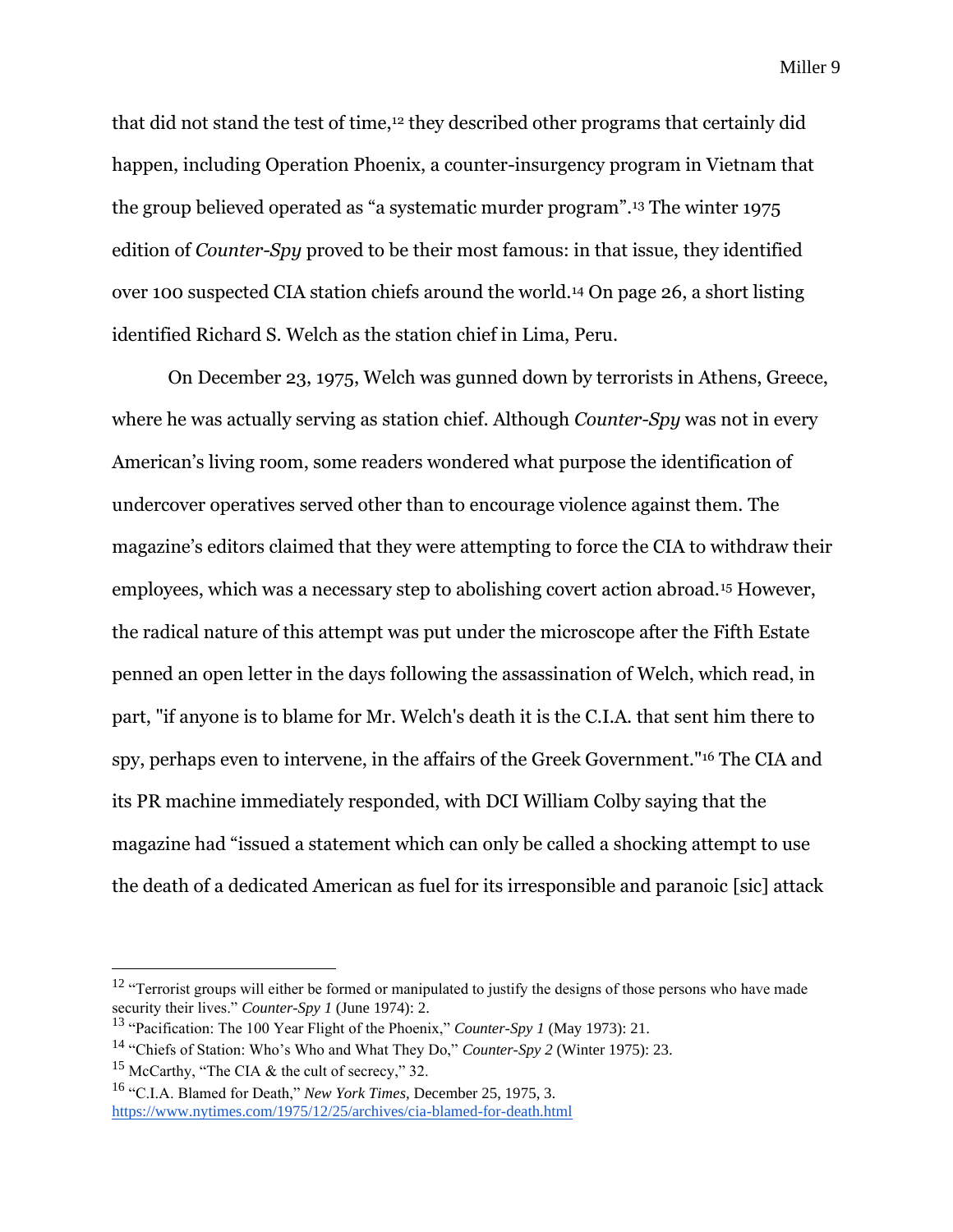on other Americans serving their country here and abroad."<sup>17</sup> Although the magazine would withstand the initial attacks, there were important casualties: Mailer withdrew his support for the publication after they lost tax-exempt status, the original editors left one by one, and in 1982, with the death of Richard S. Welch in mind, Congress passed the Intelligence Identities Protection Act, which made it illegal to print the names of intelligence operatives. Two years later, the magazine was published for the last time.

Despite all of this, *Counter-Spy* proved to be a very impactful publication. For the first time, it was the citizens who were surveilling the CIA, and not the other way around. Colby and other high-level officials were also forced to answer tough questions about how easy it was for "a scruffy group of anti-CIA activists," as he called them, to identify undercover operatives who were not supposed to be identifiable.<sup>18</sup> Eventually, the CIA would 'embrace' more Congressional oversight, but never would they agree to what the editors at *Counter-Spy* pushed for: an end to covert action due to the abuses that intelligence services had engaged in previously. In fact, they actively fought against it, mainly with effective public relations strategies that convinced politicians and the American public alike that covert action and secrecy were necessary to ensure safety at home.

Established in 1977, the CIA Office of Public Affairs sought to minimize the damage that had been done to the CIA's public image during the "Year of Intelligence", ostensibly through honest public outreach. However, McCarthy argued that the agency used public relations mainly to divert the public's attention from the negative media

 $17$  Ibid.

<sup>18</sup> William Colby and Peter Forbath, *Honorable Men: My Life in the CIA* (New York: Simon and Schuster, 1978), 450.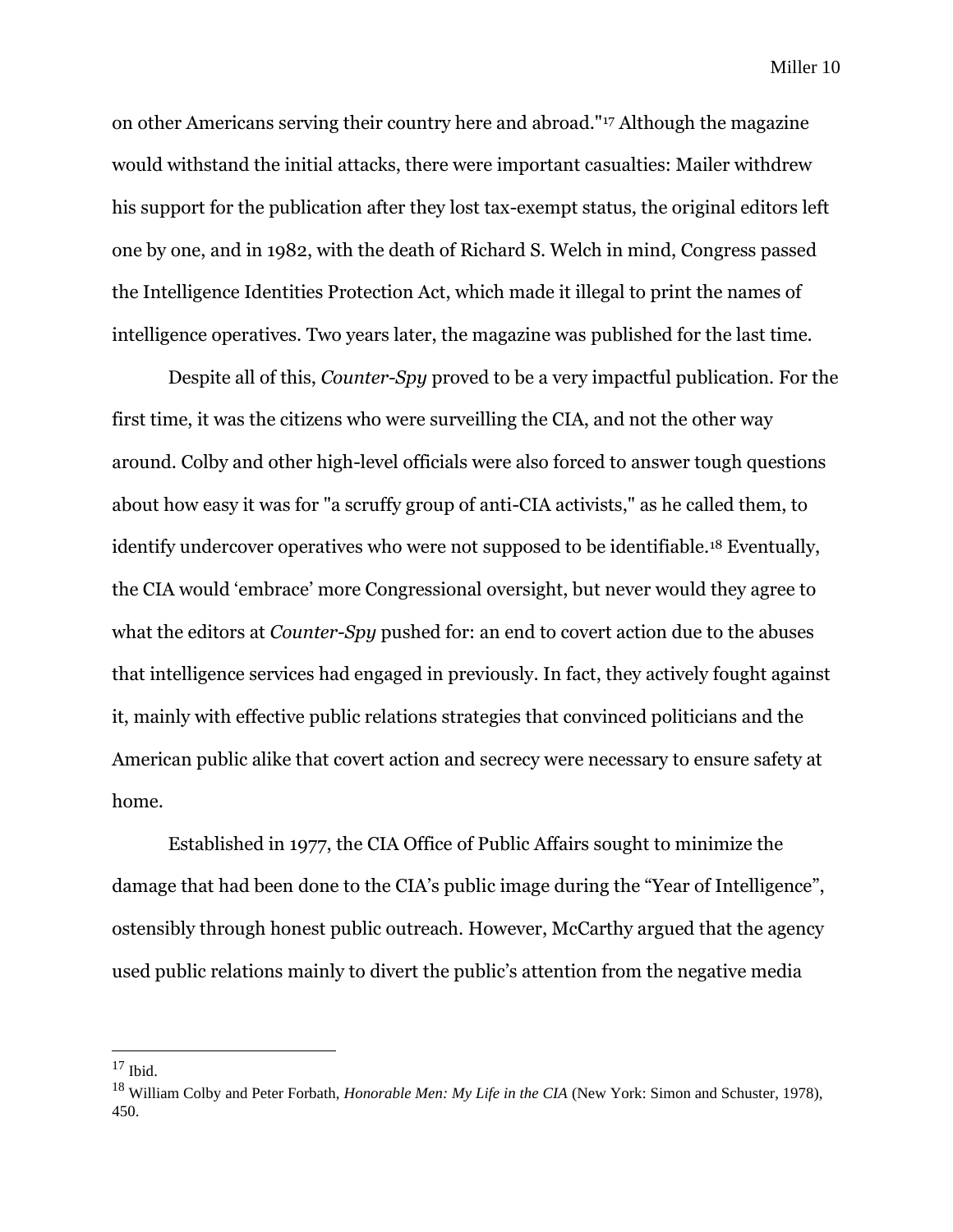coverage they received.<sup>19</sup> The CIA would selectively declassify evidence and documents that portrayed their actions in a positive light while keeping other information under wraps, under the guise of protecting their valuable 'culture of secrecy'.<sup>20</sup> They also utilized memoirs that cast the agency in a favorable view, like Colby's *Honorable Men*, and the Association of Retired Intelligence Officers (ARIO) provided additional support that bolstered the CIA's image.<sup>21</sup> The organization also became more involved in Hollywood, lending their expertise to a number of movies and television shows that portrayed the secretive world of the CIA as one with numerous successes and praiseworthy actions on behalf of agency operatives.<sup>22</sup> Ultimately, these strategies would be "remarkably effective," allowing the agency freedom to write its own history.<sup>23</sup>

<sup>&</sup>lt;sup>19</sup> David S. McCarthy, "Selling the CIA: Public Relations and the Culture of Secrecy" (Lawrence: University Press of Kansas, 2018), pp. 8-129.

<sup>20</sup> Ibid., 129.

<sup>21</sup> Ibid., pp. 11-36.

<sup>22</sup> Ibid., pp. 57-76.

 $23$  Ibid.,  $123$ .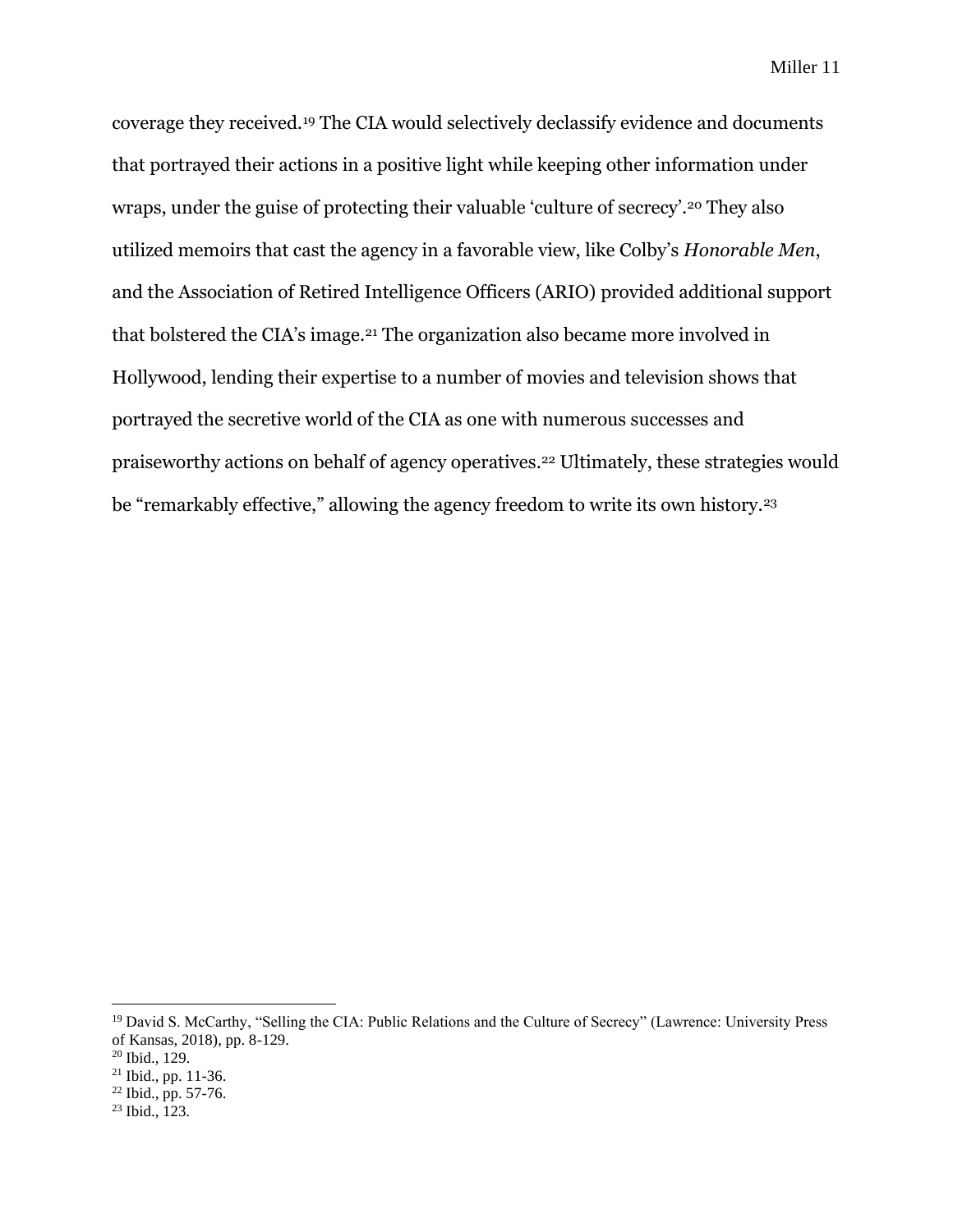#### **The Dark Alliance**

#### *Chapter I*

Gary Webb was born in Corona, California, on August 31, 1955.<sup>24</sup> He began his journalism career writing music reviews for the IUPUI school newspaper, *The Sagamore*. <sup>25</sup> Shortly thereafter, he moved to Cincinnati and got a job writing for the *Kentucky Post*, a smaller affiliate of the *Cincinnati Post*. <sup>26</sup> Webb covered many noteworthy stories during his time at the *Post* and, later on, the Cleveland *Plain Dealer* quickly establishing a reputation as a hard-hitting investigative reporter with a penchant for misleading headlines.<sup>27</sup> Two stories that he wrote during his time at the *Plain Dealer* resulted in multimillion dollar libel settlements, even though none of the facts of either story were proven false; the headlines, instead, were deemed misleading and implied more wrongdoing than what actually occurred.<sup>28</sup>

In 1988, Webb moved on to the *San Jose Mercury News*, where he began work as a state government correspondent in Sacramento.<sup>29</sup> By this point, Webb had become a talented researcher and tenacious reporter, although it seemed that he quickly and definitively identified the good guys and bad guys in each story that he wrote, according to those who worked with him. <sup>30</sup> "That kind of innate sense of fairness didn't come naturally to Gary," said Scott Herhold, his former editor at the *Mercury News*. "He was

<sup>24</sup> Nick Schou, *Kill The Messenger: How the CIA's Crack Cocaine Controversy Destroyed Gary Webb* (Nation Books, 2006), 13.

 $^{25}$  Ibid.

 $26$  Ibid., 29.

<sup>27</sup> Ibid., pp. 29-51.

 $^{28}$  Ibid., 48.

<sup>29</sup> Ibid., 52-54.

<sup>30</sup> Schou, *Kill the Messenger*, 58.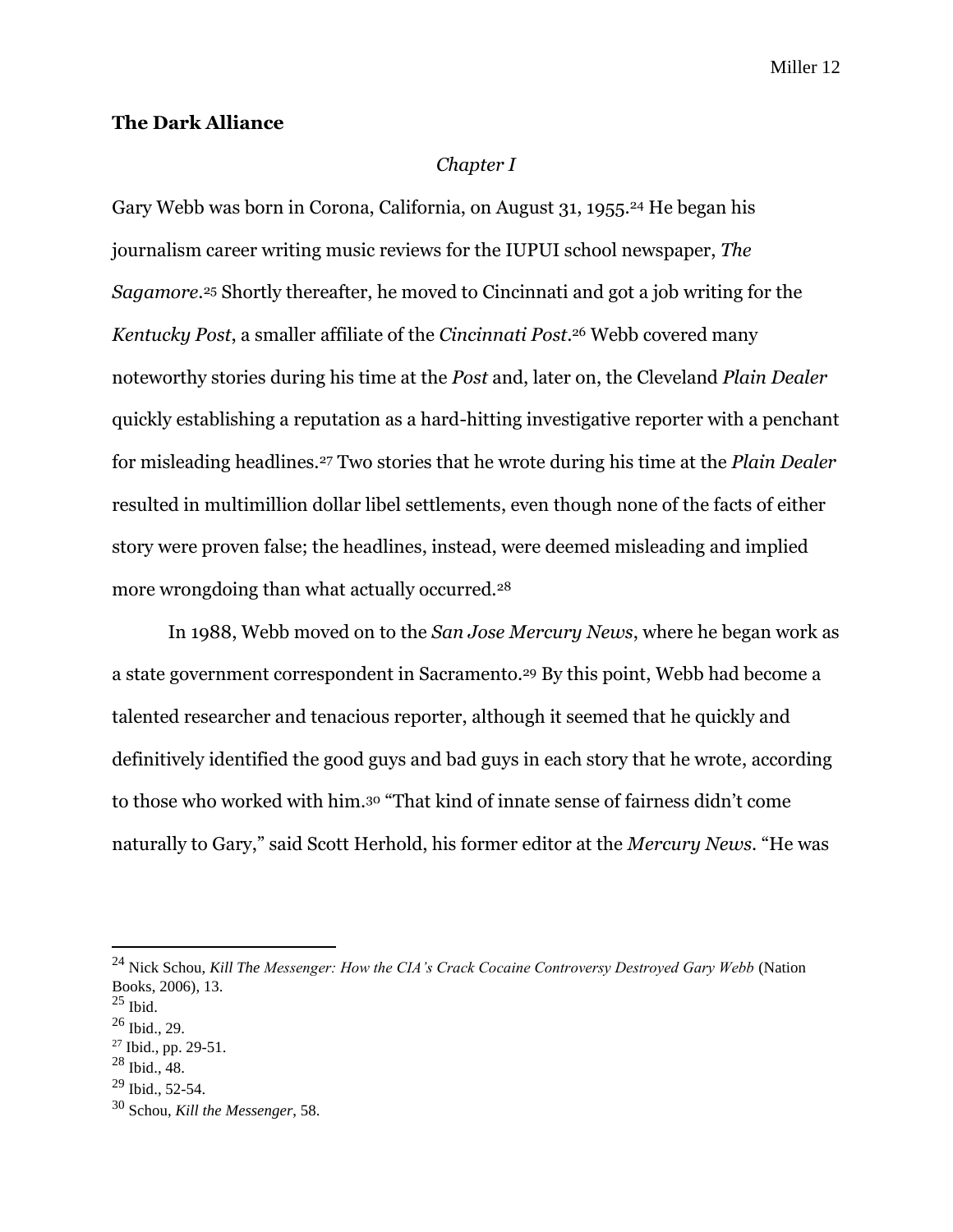a crusader."<sup>31</sup> That crusader mentality meant that he was often at loggerheads with other editors and reporters at the paper, and his tendency to draw sweeping conclusions without the requisite body of evidence would later damage his credibility. In 1995, Webb was contacted by Coral Baca, a woman whose boyfriend, Rafael Cornejo, was targeted by the asset forfeiture program established during the Reagan administration by the Anti-Drug Abuse Act of 1986. Baca believed that the government had set Cornejo up on bogus charges that allowed them to seize his house and sell it. A drug dealer believing that they were innocent was not news, though, and Webb was initially hesitant to pursue the story.<sup>32</sup> That lasted until a phone call with Baca, in which she mentioned something that would catapult Gary Webb into the national spotlight just a few years later. "There's something about Rafael's case that I don't think you would have done before," she said. "One of the government's witnesses is a guy who used to work with the CIA selling drugs."<sup>33</sup>

 $31$  Ibid., 60.

<sup>32</sup> Ibid., 63.

<sup>33</sup> Ibid.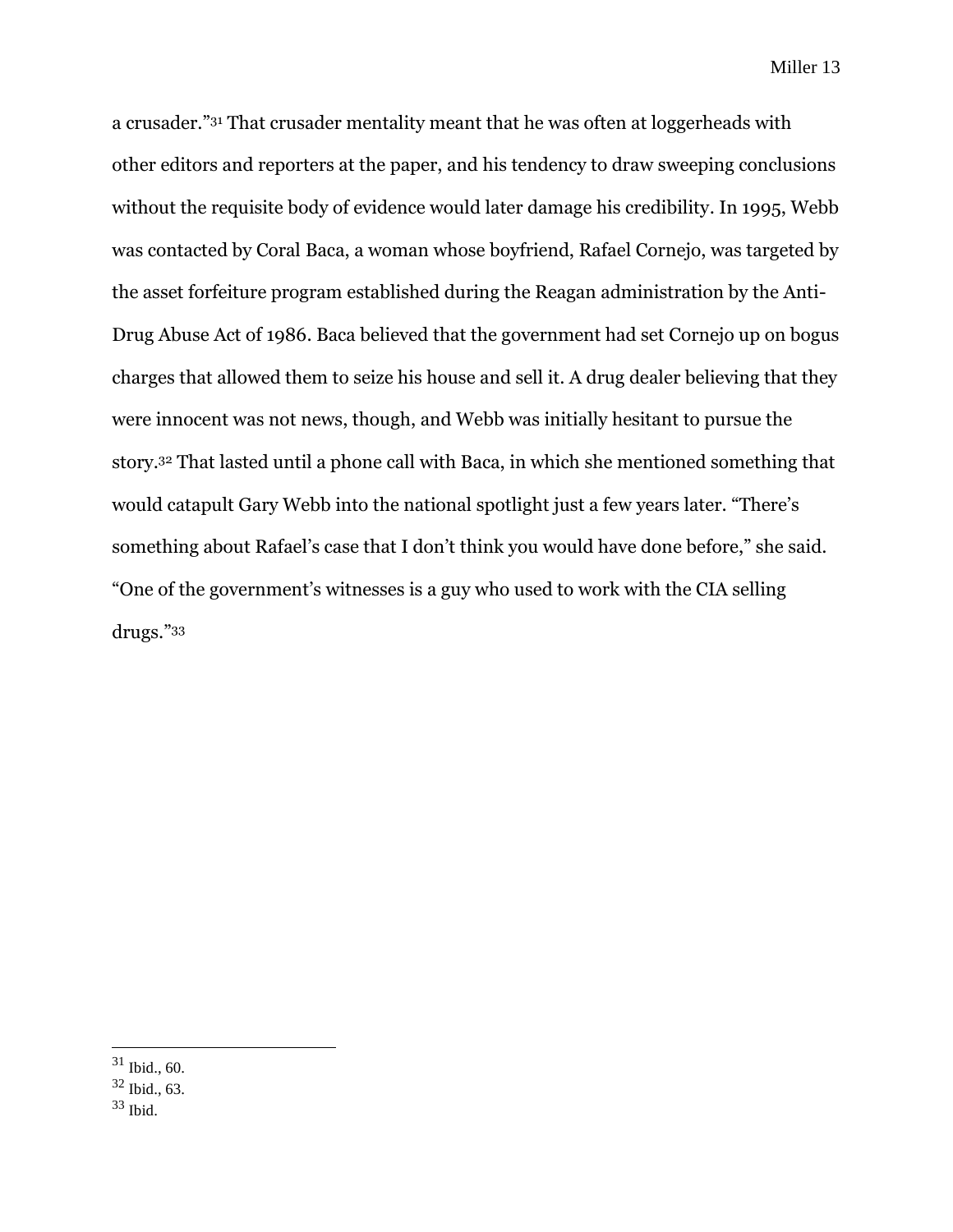#### *Chapter II*

The connections between Rafael Cornejo, drugs, and the CIA cannot be adequately understood without a knowledge of the Reagan administration and its involvement in the covert regime change in Nicaragua. Following the Nicaraguan Revolution, which resulted in the bloody overthrow of the Somoza family political dynasty in 1979, the Marxist Sandinista Junta of National Reconstruction, a leftist coalition government, came into power.<sup>34</sup> The Reagan administration considered the Sandinistas to be a threat to the American southern border,<sup>35</sup> and Reagan would later argue in his 1985 State of the Union address that "We must not break faith with those who are risking their lives on every continent from Afghanistan to Nicaragua—to defy Soviet-supported aggression and secure rights which have been ours from birth."<sup>36</sup> Under the guidance of the Reagan Doctrine, as this idea would later be known, the U.S. government began providing arms, clothing and military supervision to a loosely affiliated group of rebel fighters, known as Contras.<sup>37</sup>

The Contras were made up of three distinct elements of Nicaraguan society. Some were former Nicaraguan National Guardsmen, who had worked for the Somozan government before its downfall after the civil war.<sup>38</sup> Others were anti-Somozistan activists who became disillusioned with the new government's policy making.<sup>39</sup> A third

 $34$  Lee H. Hamilton, et al., "Report of the Congressional Committees Investigating the Iran/Contra Affair," November 17, 1987, 25[. https://archive.org/details/reportofcongress87unit/mode/2up](https://archive.org/details/reportofcongress87unit/mode/2up)

<sup>35</sup> John A. Thompson, "The Exaggeration of American Vulnerability: An Anatomy of Tradition," *Diplomatic History 16,* no. 1 (Winter 1992): p. 33.<https://www.jstor.org/stable/24912171>

<sup>36</sup> Chester Pach, "The Reagan Doctrine: Principle, Pragmatism, and Policy," *Presidential Studies Quarterly 36,* no. 1 (March 2006): p. 75.<https://www.jstor.org/stable/27552748?seq=1>

 $37$  Hamilton, "Report Investigating the Iran/Contra Affair," 3.

<sup>38</sup> Ibid., 29.

 $39$  Ibid.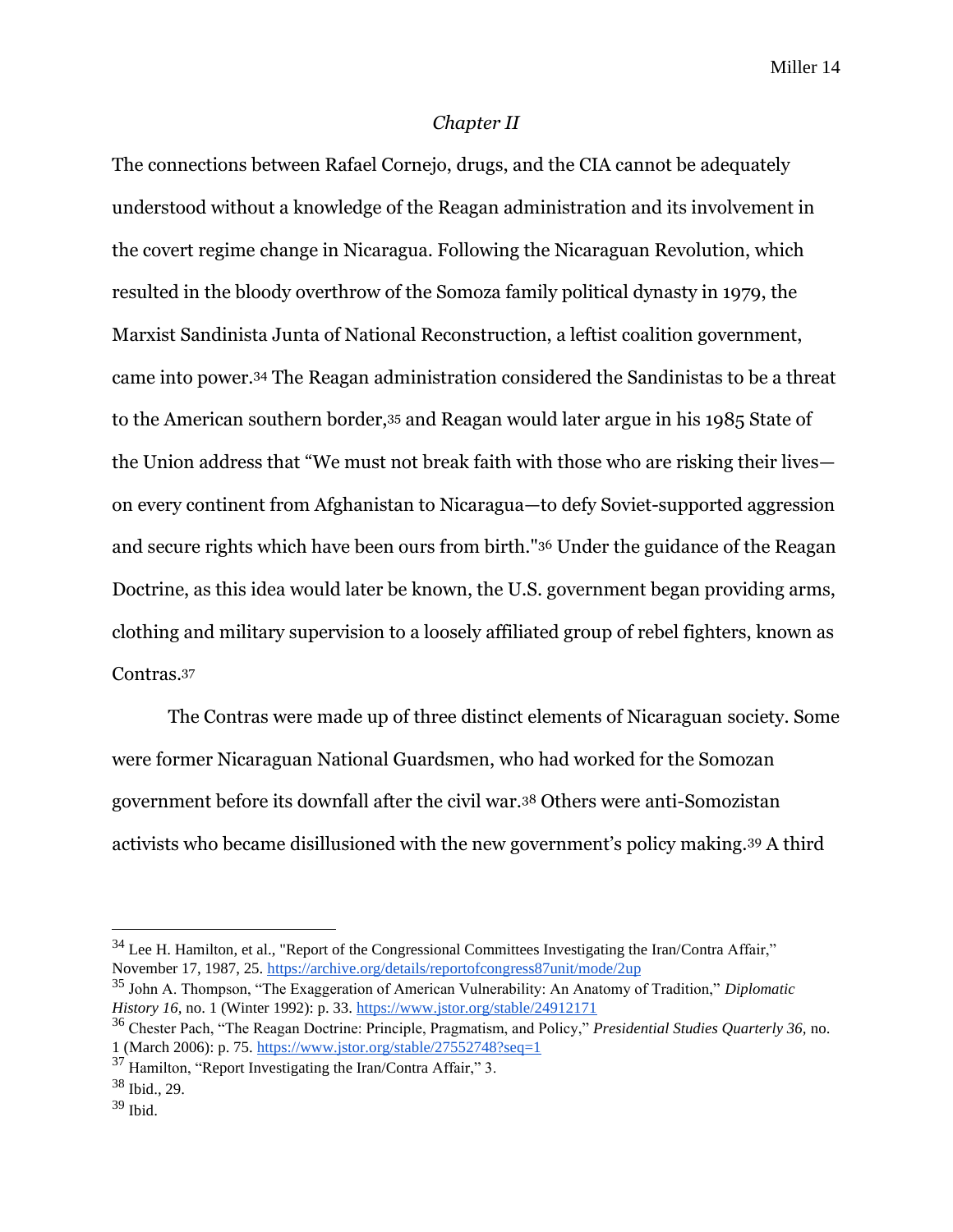group was made up of ordinary Nicaraguans, who had managed to survive the revolution and opposed the Sandinistas.<sup>40</sup>

The first instance of covert US monetary aid to the group came in 1982, when Reagan signed the top secret National Security Decision Directive 17, which provided \$19 million for the CIA to recruit and train Contra fighters.<sup>41</sup> These activities were the most ambitious paramilitary undertaking that the CIA had attempted in a decade, and initially the Reagan administration found little support from Congress and the public for US involvement in Nicaragua.<sup>42</sup> \$24 million was approved by Congress in 1984 to continue Nicaraguan operations, but after a year in which the Contras failed to secure popular support in the country or win major military victories, funds for Contras were cut off with the ratification of the third Boland amendment, which prohibited US assistance to the group.<sup>43</sup> Still, in Washington, Reagan and the Heritage Foundation both expressed support for the Contras, who they believed could counter the spread of Soviet influence in South America.<sup>44</sup>

Around this same time, the first news reports of CIA involvement in Nicaraguan drug dealing began to come out. An Associated Press article published in 1985 stated that US government officials and American volunteers witnessed cocaine trafficking at clandestine airports in northern Costa Rica, which were then transported to other points around the country before being shipped to the U.S.<sup>45</sup> Officials had begun receiving

 $^{40}$  Ibid.

<sup>41</sup> NSDD – National Security Decision Directives – Reagan Administration, May 30, 2008. <https://irp.fas.org/offdocs/nsdd/nsdd-17.pdf>

<sup>42</sup> Hamilton, "Report Investigating the Iran/Contra Affair," 33.

 $43$  Ibid., 3.

<sup>44</sup> Michael Johns, "The Lessons of Afghanistan," *Policy Review* (March 1987): pp. 32-35.

<sup>45</sup> Brian Barger and Robert Parry, "Reports Link Nicaraguan Rebels to Cocaine Trafficking," *Associated Press,*  December 20, 1985[. https://apnews.com/article/c69eaf370de9884f907a39efd90337d3](https://apnews.com/article/c69eaf370de9884f907a39efd90337d3)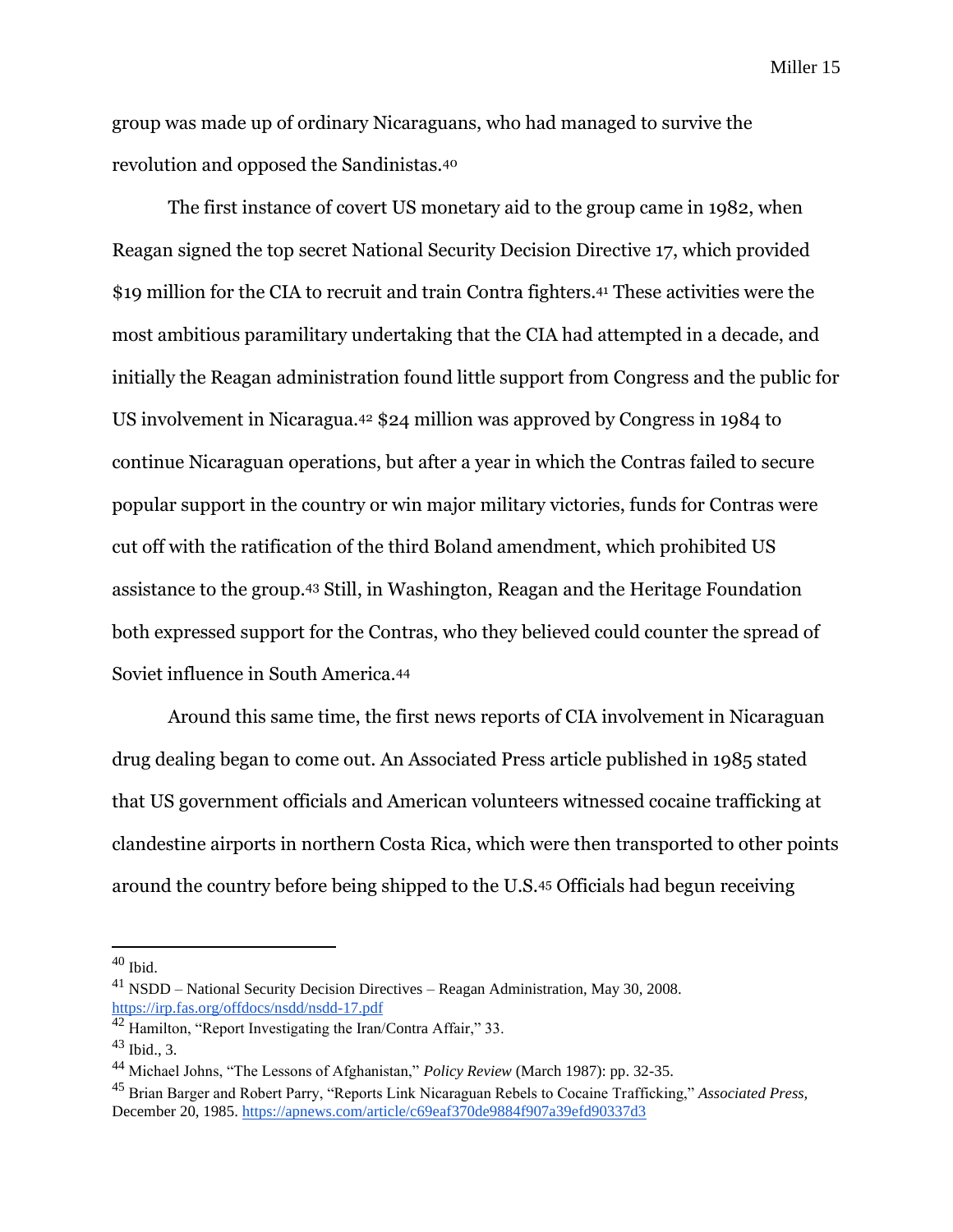"reliable" reports of drug trafficking in 1984, around the time when Congress officially cut off aid to the rebel forces.<sup>46</sup> Among the allegations were those by an unnamed Contra leader in Costa Rica, who said that he was paid \$50,000 by Colombian cocaine traffickers to help transport 100 kilograms, with the money going back to the rebel groups to aid their war with the Nicaraguan government.<sup>47</sup> The rebel leader requested another \$50,000 from the US government in exchange for the smugglers. <sup>48</sup> That request was denied, and the Colombian operation eventually took place without any arrests.<sup>49</sup> Later that year, a CIA-prepared National Intelligence Estimate identified a commander with the Revolutionary Democratic Alliance (ARDE), one of the largest Contra groups receiving US aid, who spent \$250,000 in profits from cocaine smuggling on a helicopter and an arms shipment.<sup>50</sup> Drug Enforcement Agency (DEA) officials knew about drug smuggling activity in northern Costa Rica, but had not associated them with any political organization.

The indifference towards these allegations by the CIA and DEA is puzzling, especially so because the Reagan administration placed such an emphasis on Nancy Reagan's "Just Say No" initiative, which sought to reduce the use of illegal drugs. It is strange that at the same time that Reagan was championing "shortages of marijuana" and almost \$250 million in asset forfeitures by drug dealers back in the US, the DEA did not investigate accusations of government-backed forces transporting drugs into the

- <sup>47</sup> Ibid.
- <sup>48</sup> Ibid.
- $49$  Ibid.
- $50$  Ibid.

 $46$  Ibid.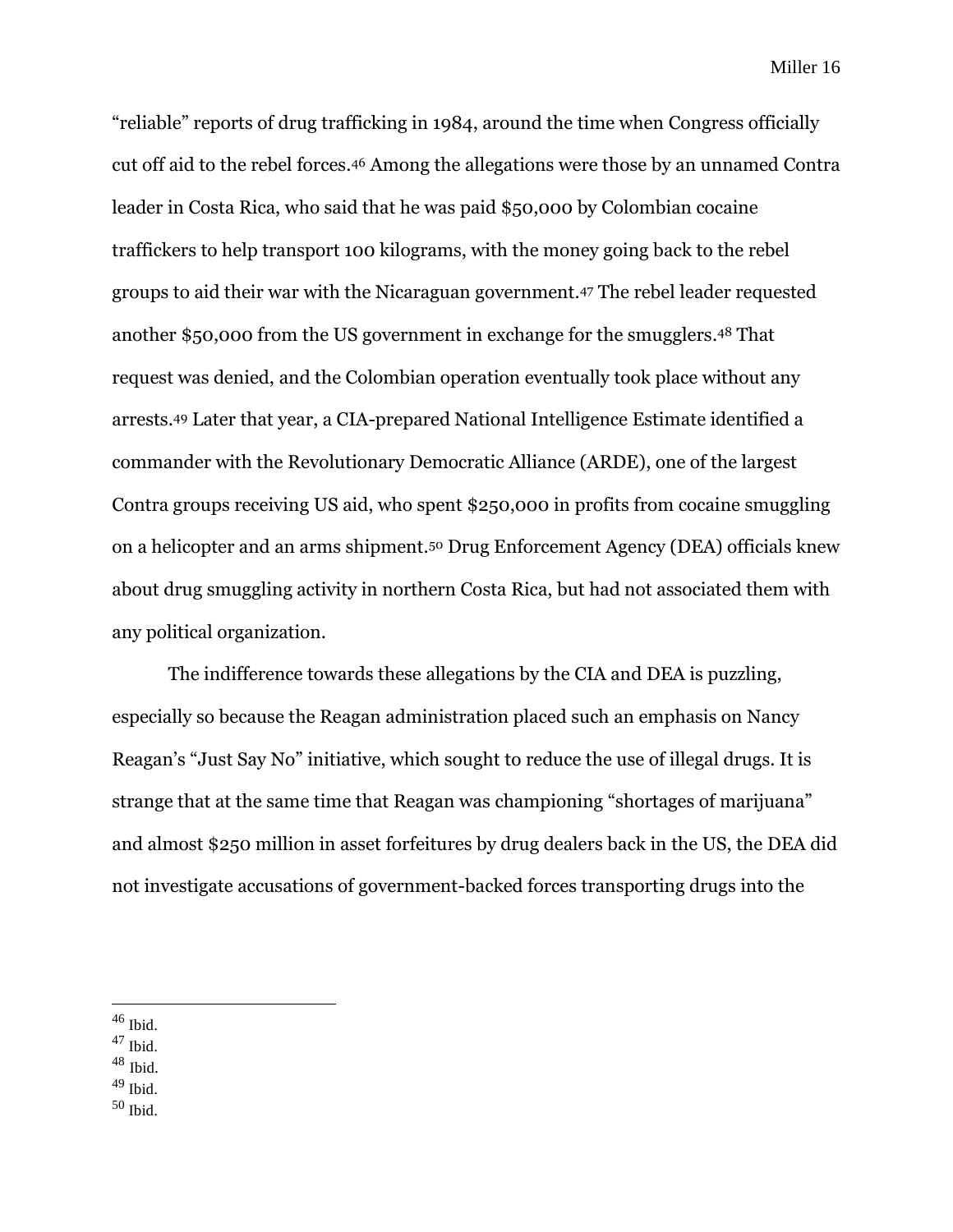country.<sup>51</sup> The DEA's response at the time was that they were focusing their efforts on the drug-producing countries of Latin America instead of places like Costa Rica, who merely functioned as stops on the route into the US.<sup>52</sup> "We are not aware of any evidence to support those charges," added US State Department deputy spokesman Charles Redman.<sup>53</sup> Meanwhile, Oliver North, a National Security Council (NSC) aide charged with running covert Contra operations, continued to search for ways to fund the loosely affiliated group despite the passage of the Boland amendment. Between 1984 and 1986, North was able to funnel almost \$37 million dollars to rebel forces by way of private donors and third countries, such as Saudi Arabia and Iran. <sup>54</sup> North's Iran dealings were discovered later in 1986; the Iran-Contra affair, as it is known now, saw senior officials in the Reagan administration sell weapons to Iran in exchange for the release of several hostages, with a portion of the profits from each sale going back to the Contras.<sup>55</sup>

Despite the lack of involvement in drug investigations by the CIA and DEA, the FBI commissioned a probe into illicit activities by the Contras.<sup>56</sup> In the months leading up to April of 1986, twelve supporters of the Contra movement were questioned in relation to the drug smuggling allegations and reports of possible illegal shipments of arms from the US to rebel forces based in Honduras and Costa Rica.<sup>57</sup> In fact, the FBI had launched multiple investigations since 1984, including one into Lt. Col. North, the

<sup>51</sup> Ronald Reagan, "Address to the Nation on the campaign against drug abuse," 1986. <https://www.reaganlibrary.gov/archives/speech/address-nation-campaign-against-drug-abuse>

<sup>52</sup> Barger and Parry, "Reports Link Nicaraguan Rebels to Cocaine Trafficking," 1985.  $53$  Ibid.

<sup>54</sup> Hamilton, "Report Investigating the Iran/Contra Affair," 4.

<sup>55</sup> "The Iran-Contra Affair 20 Years On," National Security Archive (George Washington University), November 24, 2006.<https://nsarchive2.gwu.edu/NSAEBB/NSAEBB210/>

<sup>56</sup> Brian Barger and Robert Parry, "FBI Reportedly Probes Contras on Drugs, Guns," *Associated Press,* April 10, 1986.<https://apnews.com/article/4c28d082f93d4d08d4fc2b41a968a1f4>

<sup>57</sup> Ibid.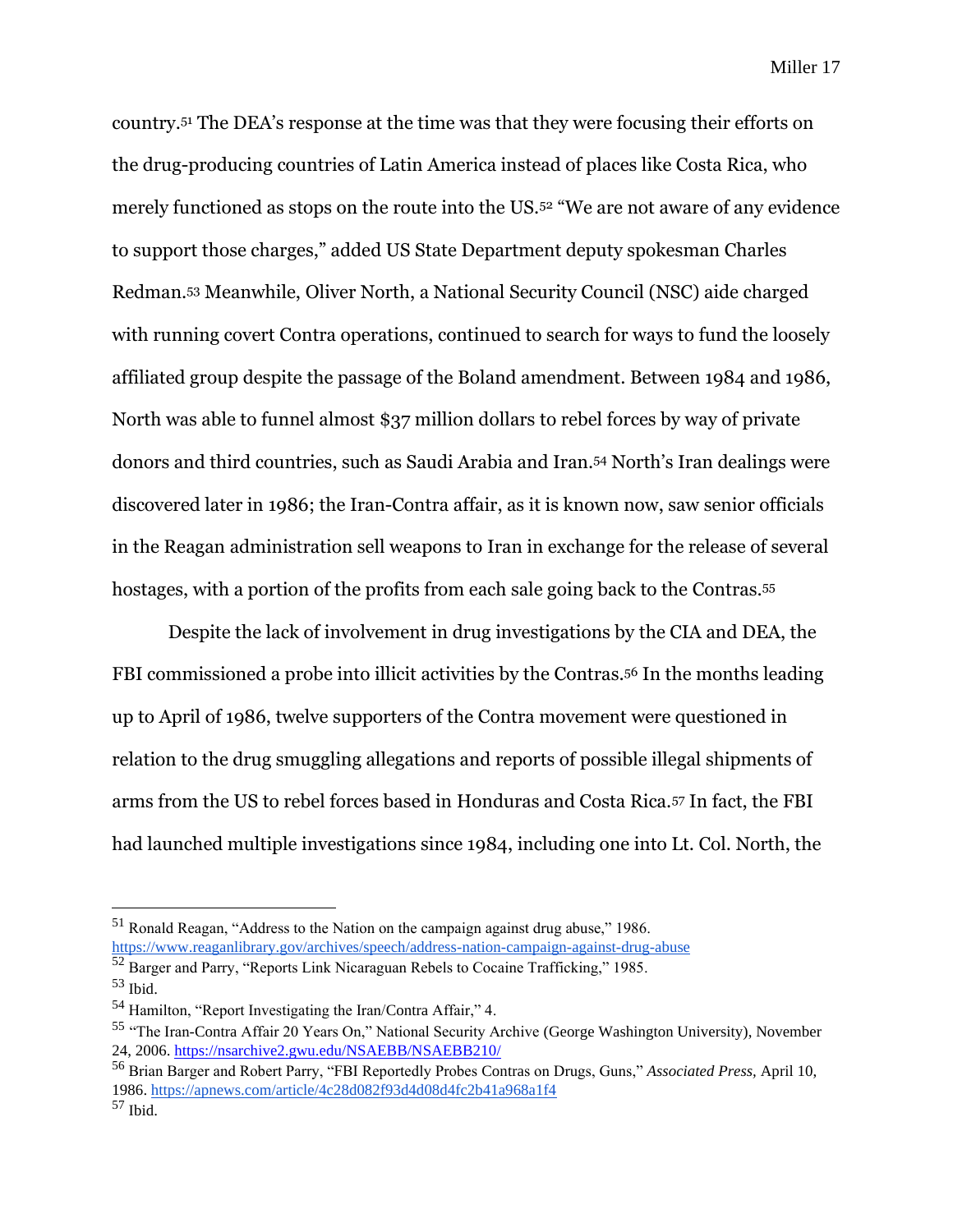White House official who led Contra operations after Congress prohibited US aid to the Contras.<sup>58</sup> The probe came at a particularly sensitive time for the Reagan administration, which was trying to pass a \$100 million aid package for the Contras that included a re-establishment of military aid by Congress.<sup>59</sup> Knowing that the publication of this information would damage their chances of passing the bill, the administration published a report of their own on the Contra-cocaine connections. The report acknowledged that there was "evidence of a limited number of incidents in which known drug traffickers have tried to establish connections with Nicaraguan resistance groups," but that these incidents "took place during the period when the resistance was receiving no U.S. funding and was particularly hard pressed for financial support."<sup>60</sup>

In response to these allegations, which were by this time public knowledge, Senators John Kerry and Christopher Dodd requested in April 1986 that hearings on the subject of Contra involvement in drug trafficking be conducted by the Senate Foreign Relations Committee's Subcommittee on Terrorism, Narcotics and International Operations. Once approved, the Kerry Committee, as it would become better known, investigated drug trafficking not only in Nicaragua, but in other South American and Caribbean countries as well. In October of 1986, Kerry's office released a report outlining the illegal activities that Lt. Col. Oliver North engaged in, asserting that he had set up a "private network" of smugglers that illegally delivered arms to Contra rebels.<sup>61</sup>

<sup>58</sup> Ibid.

<sup>59</sup> Ibid.

<sup>60</sup> "US Concedes Contras Linked to Drugs, But Denies Leadership Involved," *Associated Press*, April 17, 1986. <https://apnews.com/article/bb7394e75625a363b8c0bf9b0d6cf969>

<sup>61</sup> "White House Official Linked to Arms Deliveries to Contras," *New York Times*, October 15, 1986, A6. [https://www.nytimes.com/1986/10/15/world/white-house-official-linked-to-arms-deliveries-to-](https://www.nytimes.com/1986/10/15/world/white-house-official-linked-to-arms-deliveries-to-contras.html?n=Top%2FReference%2FTimes+Topics%2FPeople%2FK%2FKerry%2C+John)[Contras.html?n=Top%2FReference%2FTimes+Topics%2FPeople%2FK%2FKerry%2C+John](https://www.nytimes.com/1986/10/15/world/white-house-official-linked-to-arms-deliveries-to-contras.html?n=Top%2FReference%2FTimes+Topics%2FPeople%2FK%2FKerry%2C+John)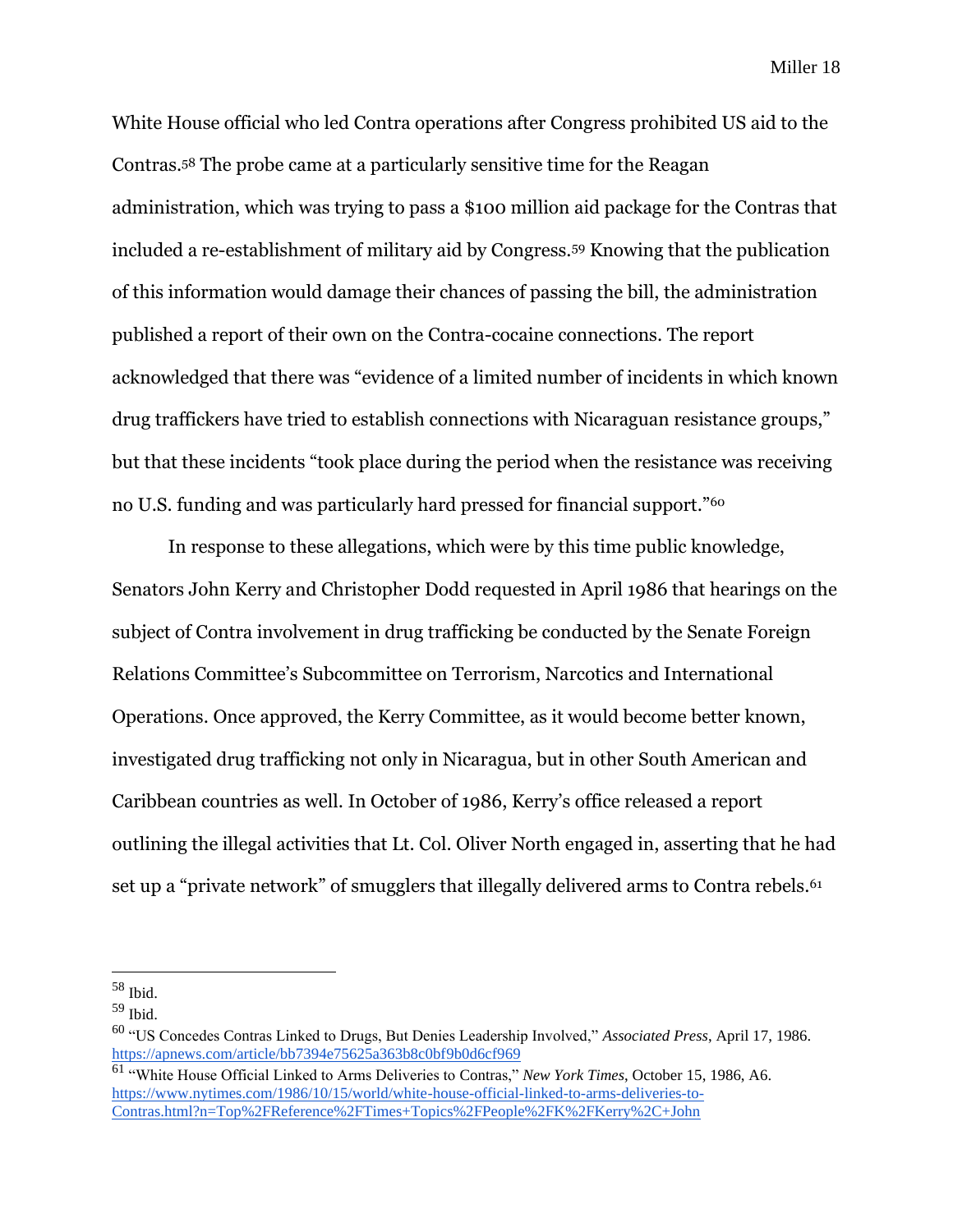After three years of hearings, the Kerry Committee report was released in April 1989. The findings of the report would later fuel Gary Webb's interest in the Dark Alliance series. Three of the findings were particularly relevant to that reporting, and are outlined below.

✥

*"The war in Central America contributed to weakening an already inadequate law enforcement capability which was exploited easily by a variety of mercenaries, pilots and cartel members involved in drug smuggling."<sup>62</sup>*

✥

Although the committee found no evidence that Contra leaders engaged in drug smuggling themselves, they did agree that there was "substantial evidence" of trafficking through war zones in Nicaragua from almost all facets of the combat apparatus, including mercenaries, pilots, Contras and Contra sympathizers.<sup>63</sup> Even more damning, there was evidence of US officials turning a blind eye to these acts, despite knowing that the war effort was being supported by proceeds from drug sales.<sup>64</sup> Payments totaling \$806,000 were made to known narcotics smugglers in order to get humanitarian supplies to the Contras; some of these smugglers had already been indicted on drugrelated charges, while others were under active investigation.<sup>65</sup>

<sup>62</sup> *Drugs, Law Enforcement, and Foreign Policy*, 1989, 136.

 $63$  Ibid.

 $64$  Ibid.

<sup>&</sup>lt;sup>65</sup> GAO Analysis of NHAO Accounts, final figures provided by Department of State to the Subcommittee on Narcotics, Terrorism and International Operations, 1989. In *Drugs, Law Enforcement, and Foreign Policy,* 1989, 43*.*  <https://babel.hathitrust.org/cgi/pt?id=pst.000014976124&view=1up&seq=148&skin=2021>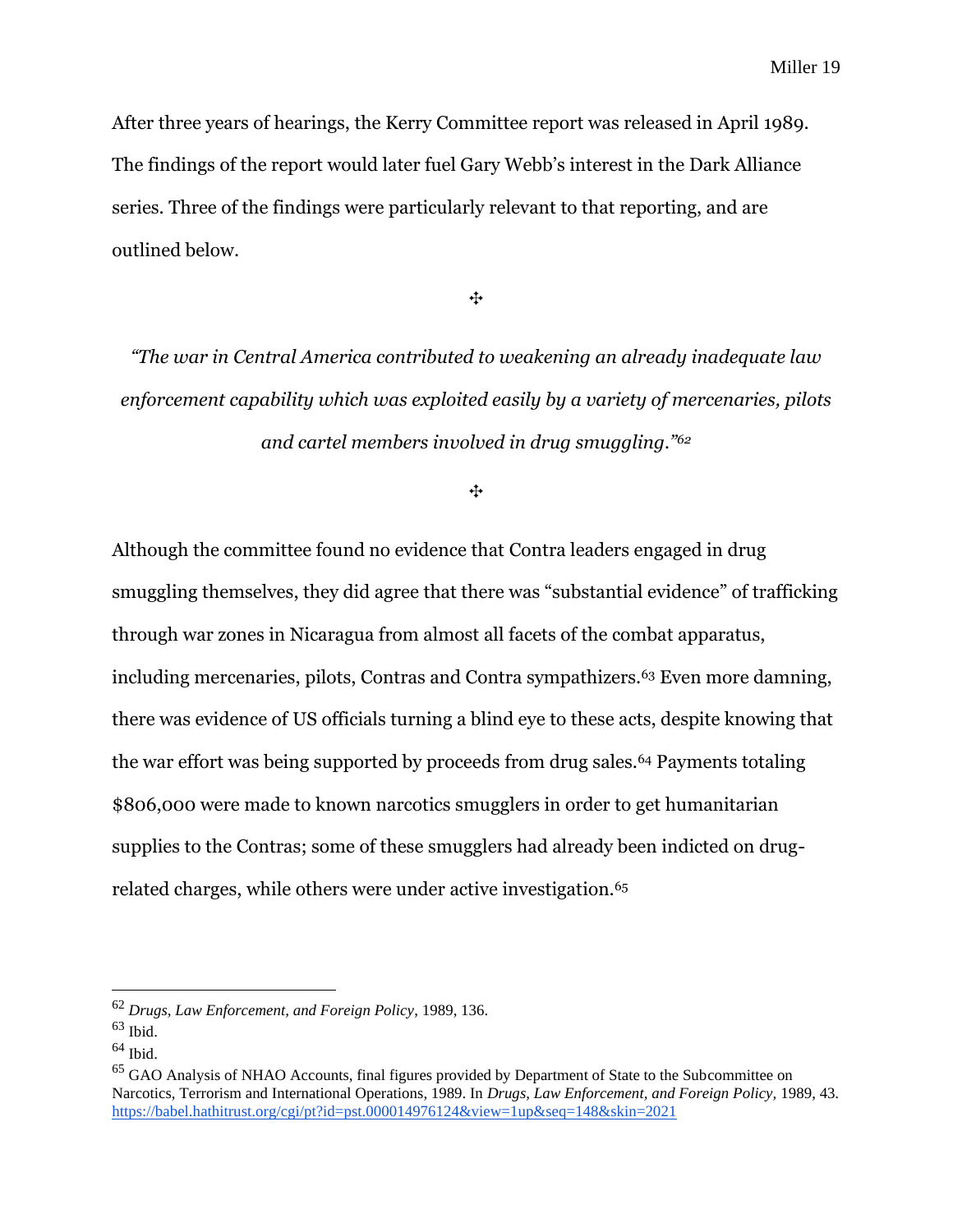The relationship between the drug smugglers and Contras appeared to be pragmatic. The strength of the Contra forces' military was deeply tied to US assistance, and for many fighters, the aid they received was the difference between life and death on the battlefield.<sup>66</sup> Meanwhile, the traffickers had the financial resources and necessary transportation to get just about anything where it needed to go, whether that be drugs or medical equipment or small arms. What they did not have was a way of legally transporting those drugs and arms to where they needed to go, or a cover for those activities, until the US federal government provided them with both. Pilots, who had previously covered up their drug shipments with mixed loads of arms, eventually began refueling at Contra airstrips even when their loads only contained drugs because they knew that law enforcement would not check their cargo since activities related to the war were "protected".<sup>67</sup> Even if they were not, it may not have mattered in some situations; for example, the airstrips in northern Costa Rica that the smugglers exploited had a police force of 50 "underpaid, easily bought… men to cover 400 kilometers maybe."<sup>68</sup> Some traffickers with indictments in the US looked to use contributions to the Contras as a get-out-of-jail-free card, while others simply saw it as another way to promote business.<sup>69</sup> On the American end, at least one agency of the federal government received information about these smuggling actions as they were happening or immediately afterwards, yet the traffickers rarely faced consequences.

<sup>66</sup> Jill Smolowe, "Nicaragua: Is It Curtains?," *TIME*, December 22, 1986.

[https://web.archive.org/web/20111111011218/http://www.time.com/time/magazine/article/0,9171,963090-1,00.html](https://web.archive.org/web/20111111011218/http:/www.time.com/time/magazine/article/0,9171,963090-1,00.html) <sup>67</sup> Interviews conducted by Senator John F. Kerry with current and former Costa Rican law enforcement officials, San Jose, Costa Rica (October 31, 1987). In *Drugs, Law Enforcement, and Foreign Policy,* 1989, 40*.* 

<sup>68</sup> Subcommittee closed session with Werner Lotz, April 8, 1988, 690. Ibid.

<sup>69</sup> Joan Mower, "Witness Claims Contra Drug Smuggling, Payoffs to Cuban, Bahamian Officials," *Associated Press,* July 16, 1987.<https://apnews.com/article/5f5dd485a6d6825e88496281a2b1711c>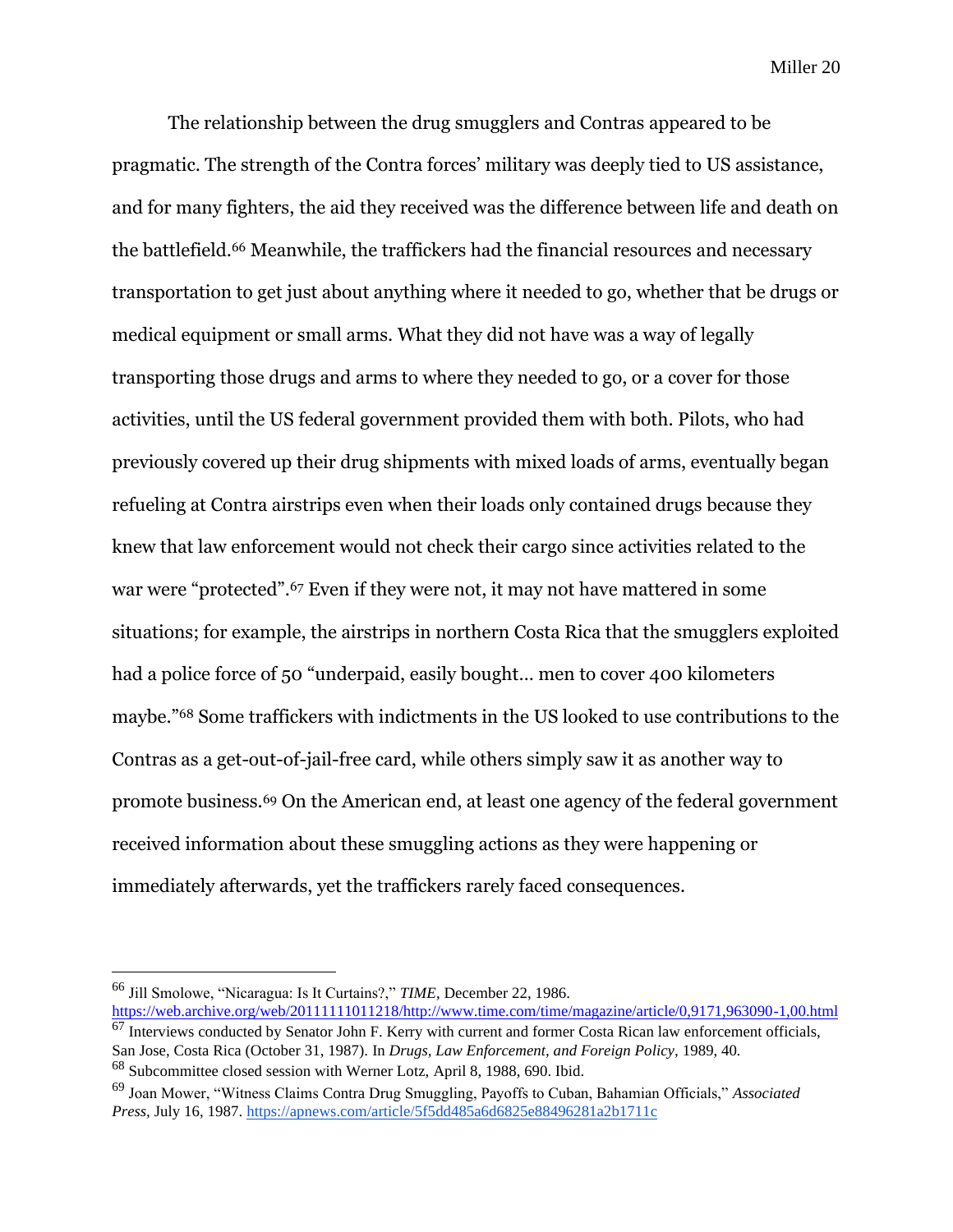Despite assurances from the federal government to the Contrary, it seems that a large fraction of the Contras profited from drugs. In fact, CIA Central American Task Force chief Alan Fiers said during questioning that "it is not a couple of people (engaged in drug trafficking). It is a lot of people."<sup>70</sup> Later, while answering a question about Eden Pastora, a former Sandinista leader who eventually broke off to form the ARDE, Fiers noted that, "[w]e knew that everybody around Pastora was involved in cocaine... His staff and friends [redacted] they were drug smugglers or involved in drug smuggling."<sup>71</sup>

✥

*"There are serious questions as to whether or not US officials involved in Central America failed to address the drug issue for fear of jeopardizing the war against Nicaragua."<sup>72</sup>*

✥

One common underlying theme of the entire investigation was that the US government valued a successful outcome in the war in Nicaragua more highly than a successful "War on Drugs". This theme was especially apparent at a meeting between a group of committee members and representatives from the Justice Department, DEA, CIA, FBI and State Department. They met to discuss alleged Neutrality Act violations, gun running and drug trafficking by organizations operating on the Southern Front of the conflict. In the days leading up to the meeting, Justice Department officials denied the

<sup>70</sup> Iran-Contra testimony of Central American Task Force Chief, August 5, 1987, 100-11, pp. 182-183. In *Drugs, Law Enforcement, and Foreign Policy,* 1989, 38.

<sup>71</sup> Iran-Contra testimony of Central American Task Force Chief, Appendix B, Vol. 3, pp. 1121 - 1230. Ibid. See also North diary, March 26, 1984, Q1704, "Pastora revealed as drug dealer."

<sup>72</sup> *Drugs, Law Enforcement, and Foreign Policy,* 1989, 136*.*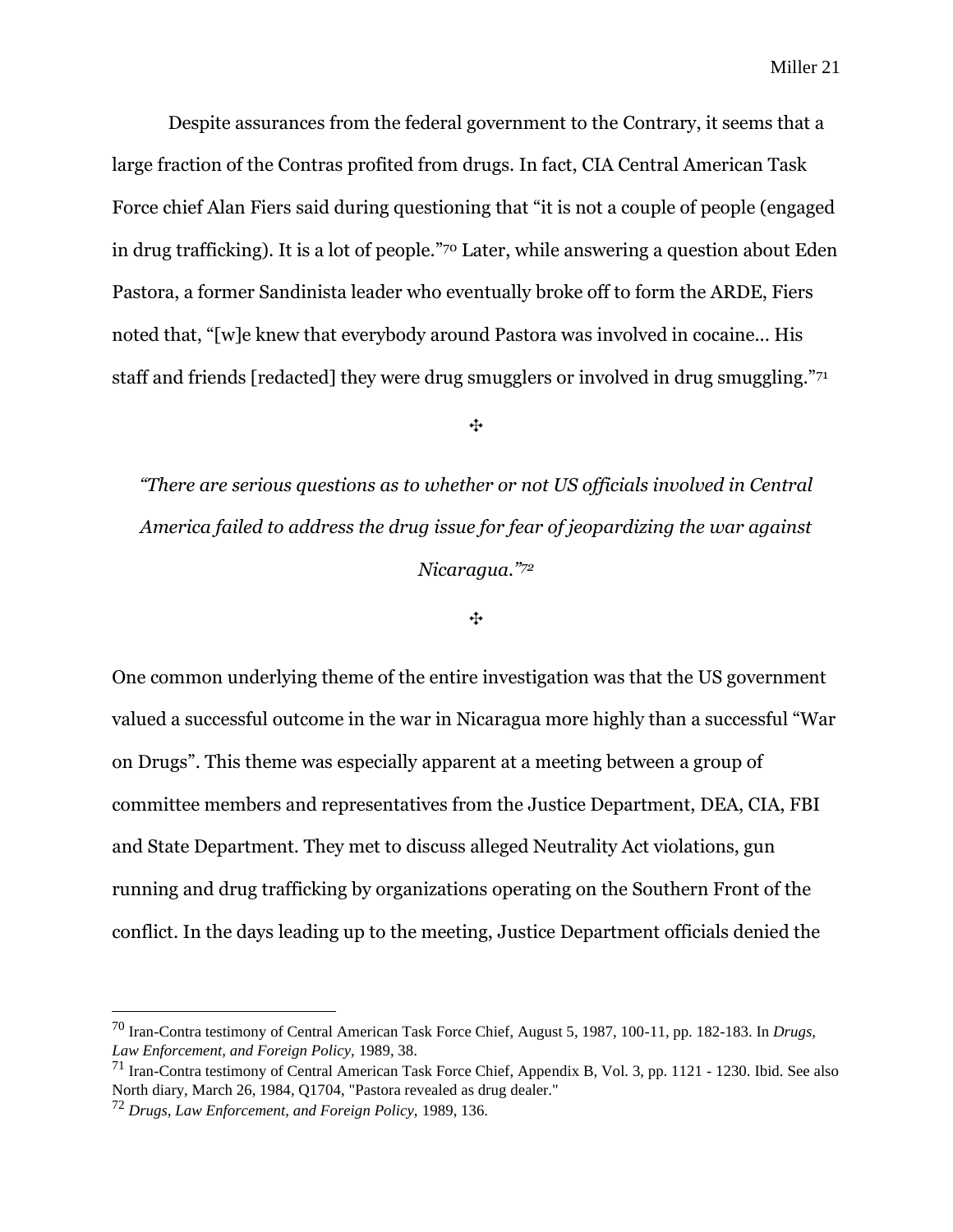allegations, saying that "the FBI had conducted an inquiry into all of these charges and none of them have any substance."<sup>73</sup> Once at the meeting, however, Justice Department officials Contradicted those public statements, asserting that the statements were "inaccurate" and that there were ongoing investigations into the Neutrality Act allegations.<sup>74</sup> Meanwhile, at the same meeting, the CIA denied any Neutrality Act violations occurred, citing classified documents that they would not share with the committee.<sup>75</sup> However, the FBI had, by that point, amassed a large amount of evidence confirming those violations, including admissions from the suspected criminals.<sup>76</sup> Whether those lies were intentional or a product of limited communication between these organizations is unclear, but the ordeal certainly contributed to heightened mistrust of intelligence services at the time. If they could not truthfully answer these questions in front of a Congressional committee, why would they be expected to do so in front of the American public?

This was not the only finding from the investigation that supported the idea that the US avoided prosecuting drug-related crimes in order to preserve the Contra war. Manuel Noriega, who was the de facto head of the Panamanian government during the war, had been supplying Contra fighters with military assistance in exchange for what essentially amounted to immunity from the CIA.<sup>77</sup> When the DEA attempted to indict him on drug trafficking charges in 1971, which they had been investigating since the

<sup>73</sup> Bill Buzenberg, National Public Radio, All Things Considered, May 5, 1986.

<sup>74</sup> *Drugs, Law Enforcement, and Foreign Policy,* 1989, 38.

<sup>75</sup> Ibid.

 $76$  Ibid., 39.

<sup>77</sup> Alexander Cockburn and Jeffrey St. Clair, *Whiteout: The CIA, Drugs and the Press* (New York: Verso, 1998), pp. 287-290.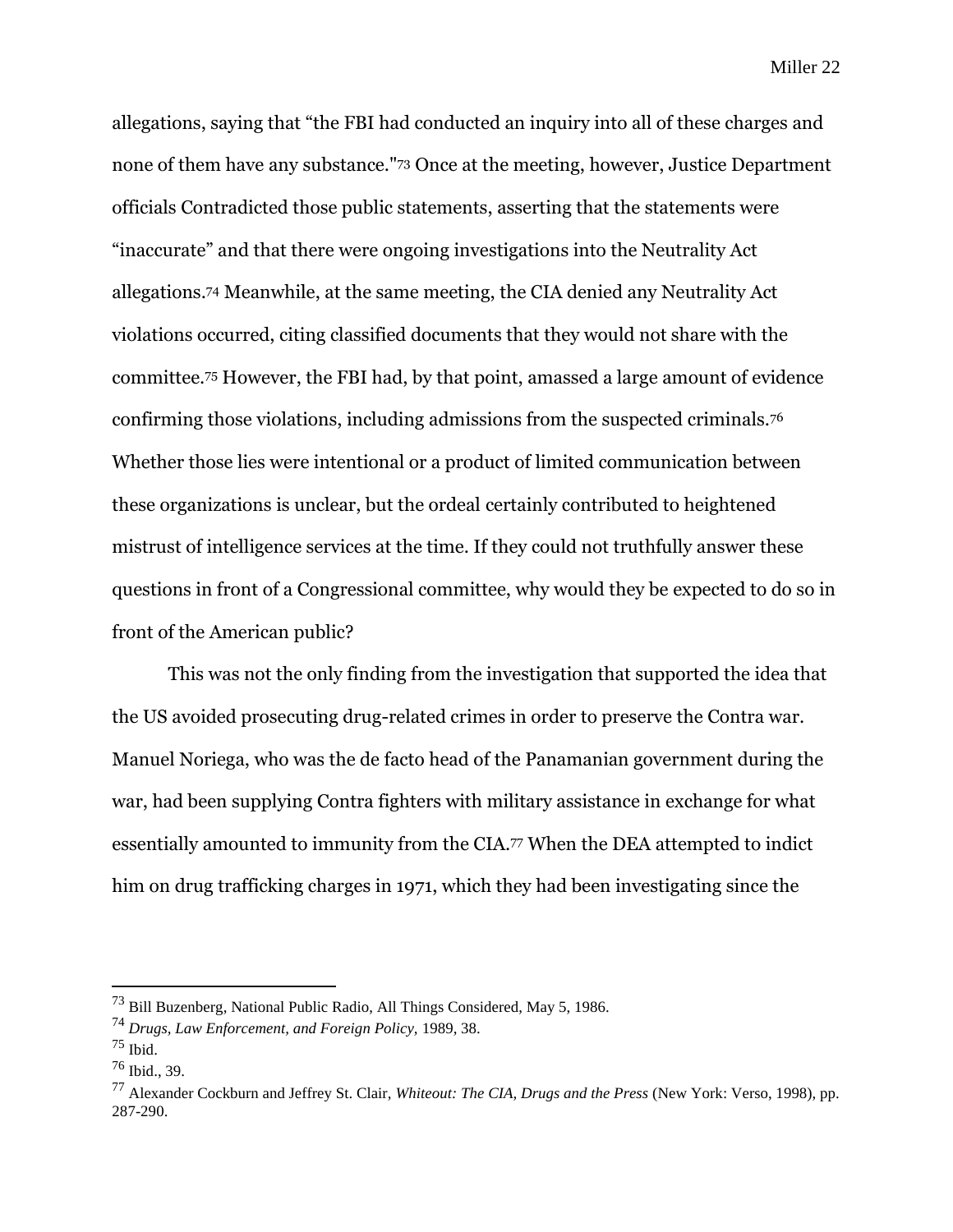1960s, the CIA intervened and prevented the indictment.<sup>78</sup> Eventually, after a CIA pilot carrying arms and classified documents to Nicaragua was shot down and the connections between the CIA and Noriega began to come out, the organization finally determined that its relationship with Noriega was a PR liability and gave the DEA permission to seek an indictment, which it successfully did in 1989.<sup>79</sup>

✥

*"A primary focus of the U.S. drug effort must be on the major narcotics trafficking organizations located in foreign havens. Law enforcement efforts concentrated on the pusher in the streets, the distributor in the U.S. and interdiction at our border have failed to stem the flow of drugs into this country."<sup>80</sup>*

✥

Although the War on Drugs began during Richard Nixon's presidency with the passage of the Comprehensive Drug Abuse Prevention and Control Act of 1970, it was not until the Reagan administration that harsher penalties, like the mandatory minimum sentencing for drug offenders, were imposed. This was the result of the Comprehensive Crime Control Act of 1984 and Anti-Drug Abuse Act of 1986, which also allowed police to impose harsher penalties for many drugs, including crack cocaine and marijuana possession, allocated 1.7 billion dollars to fight drugs, and established guidelines and procedures for civil asset forfeiture.<sup>81</sup> Bipartisan support for reducing the drug trade in

 $78$  Ibid.

 $79$  Ibid.

<sup>80</sup> *Drugs, Law Enforcement, and Foreign Policy,* 1989, 137.

<sup>81</sup> Strom Thurmond, "S.1762 – 98th Congress (1983–1984): Comprehensive Crime Control Act of 1984." See also "Thirty Years of America's Drug War," *PBS Frontline*. <https://www.pbs.org/wgbh/pages/frontline/shows/drugs/cron/>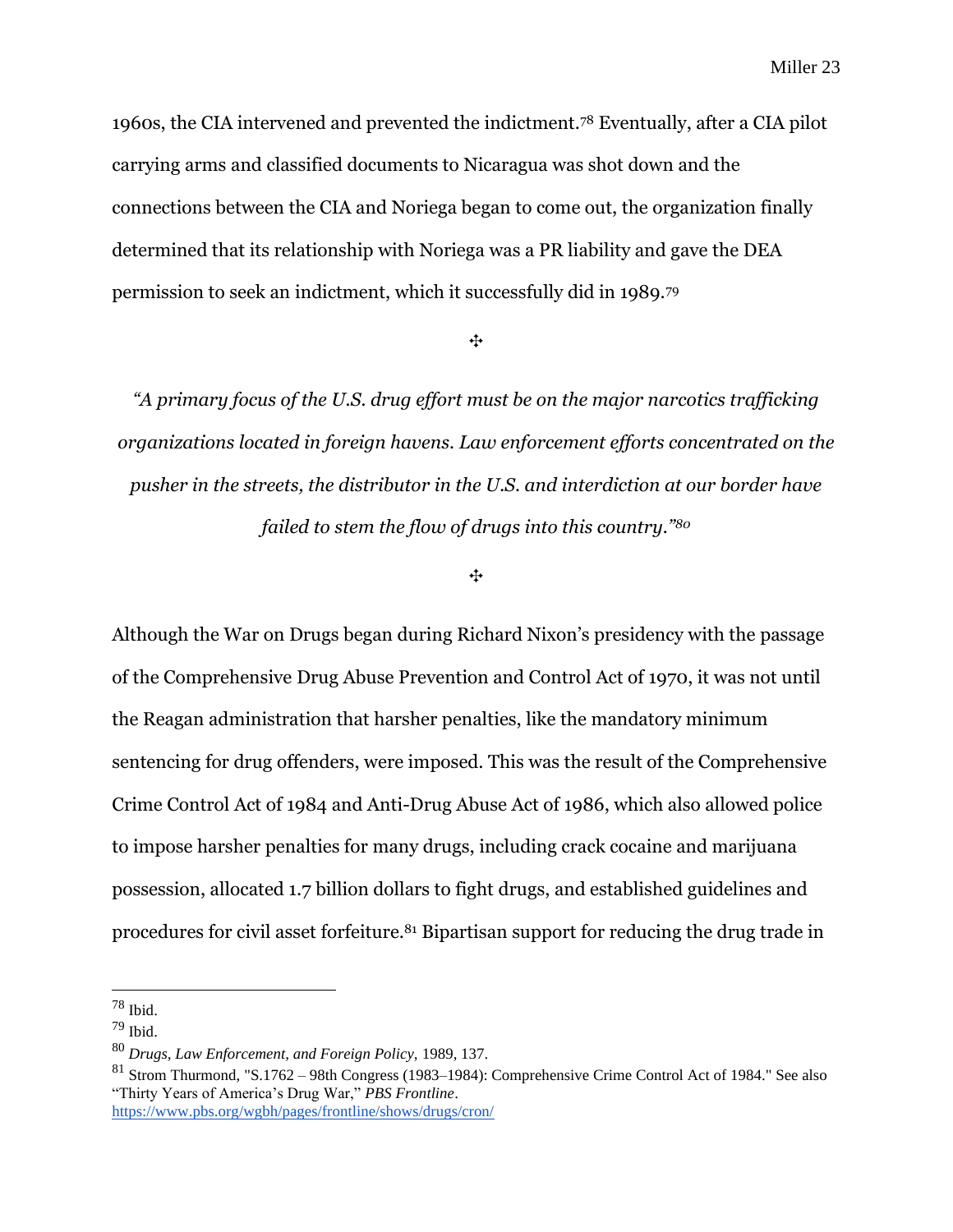the US allowed the FBI's drug enforcement units to receive a 1087% increase in their budget over four years from 1980 to 1984.<sup>82</sup> The deaths of Len Bias, a Maryland standout basketball player who overdosed on crack cocaine two days after being drafted second overall in the NBA draft by the Boston Celtics, and NFL Defensive Rookie of the Year Don Rogers a week later from another cocaine overdose, contributed to heightened awareness of a burgeoning epidemic of crack cocaine and increased support for these harsher penalties.<sup>83</sup>

With substantially increased funding and a friendly administration, authorities began to tally record numbers of drug arrests and seizures, which were sometimes publicly announced by Reagan himself.<sup>84</sup> However, these busts were largely of street dealers and domestic distributors in the US, allowing the cartels and large suppliers outside the country to simply replace the seller without interruption to their daily activities. Moreover, the 1986 legislation instituted much stricter penalties for drug users, and some historians argue that these penalties disproportionately affected African-Americans.<sup>85</sup> Despite these efforts to stop the trafficking of drugs into America, crack and other drugs continued to be smuggled across the Southern border. Witnesses described futile interdiction efforts there as "plugging a funnel from the wide end."<sup>86</sup>

Because of these failing policies, which seemed to punish drug users and lowlevel members of drug trafficking organizations more than those running the operation,

<sup>82</sup> 98th Congress, 1st Session, *Federal Budget of the United States Government,* 1984, p. 451.

<sup>83</sup> Interview with Eric E. Sterling, *PBS Frontline,* 2015.

<https://www.pbs.org/wgbh/pages/frontline/shows/snitch/procon/sterling.html>

<sup>84</sup> Reagan, "Address to the Nation on the campaign against drug abuse," 1986.

<sup>85</sup> Elizabeth Hinton, *From the War on Poverty to the War on Crime: the Making of Mass Incarceration in America*  (Boston: Harvard University Press, 2017), pp. 307-332.

<sup>86</sup> *Drugs, Law Enforcement, and Foreign Policy,* 1989, 138.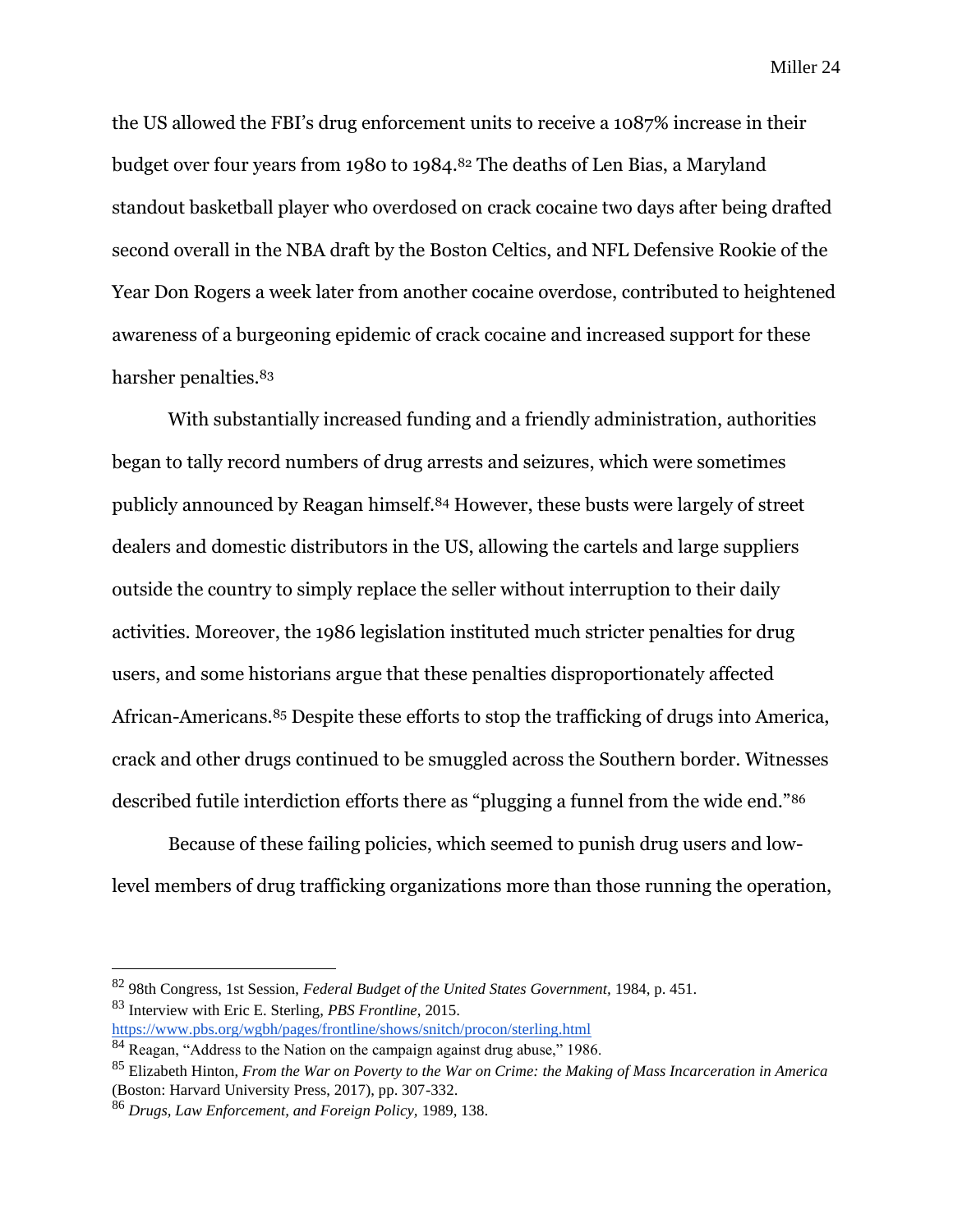the Kerry report recommended that a "significant portion of the federal effort" go towards mutual legal assistance treaties and sanctions for foreign drug havens, which were both included in the Anti-Drug Abuse Act of 1986.<sup>87</sup> The treaties would allow the US government to extradite drug traffickers more efficiently and monitor suspected money-laundering activity. The sanctions would show foreign officials that the US was serious about cracking down on the drug problem. Ultimately, none of these solutions were very effective; although adolescent drug use may have declined as a result of the War on Drugs,<sup>88</sup> the inability to take drugs off of the street in meaningful numbers combined with a rapidly increasing prison population meant that Reagan's anti-drug policy was widely viewed as a failure.<sup>89</sup> Meanwhile, cartels continued to profit from across the border, while people like Rafael Cornejo took the fall in the US.

<sup>87</sup> Ibid.

<sup>88</sup> Jerald G. Bachman, et. al., *The Decline of Substance Abuse in Young Adulthood: Changes in Social Activities, Roles and Beliefs* (New York: Psychology Press, 2001), 237.

<sup>89</sup> Judith Havemann, "Reagan's 'Success Story' On Drug War Disputed," *Washington Post*, February 29, 1988. [https://www.washingtonpost.com/archive/politics/1988/02/29/reagans-success-story-on-drug-war](https://www.washingtonpost.com/archive/politics/1988/02/29/reagans-success-story-on-drug-war-disputed/c608762c-02e8-4341-8c94-06f4503a937a/)[disputed/c608762c-02e8-4341-8c94-06f4503a937a/](https://www.washingtonpost.com/archive/politics/1988/02/29/reagans-success-story-on-drug-war-disputed/c608762c-02e8-4341-8c94-06f4503a937a/)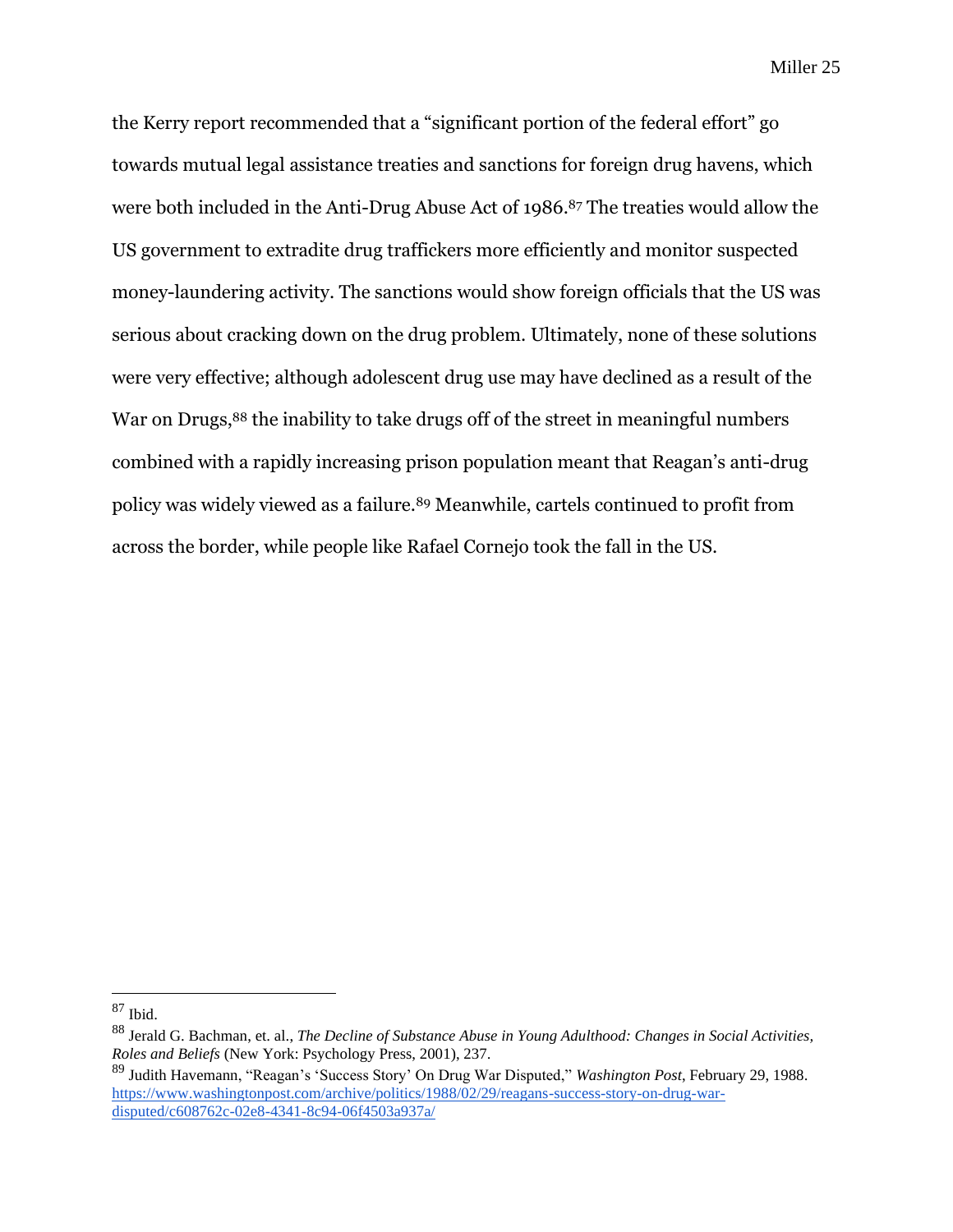#### *Chapter III*

The witness to Cornejo's alleged crimes was named Oscar Blandón. After meeting with Baca and examining FBI and DEA documents that Cornejo's lawyers had obtained through discovery, Webb learned that Blandón was part of a well-off Nicaraguan family that fled the country for the US when the Sandinistas took over.<sup>90</sup> Afterwards, like many exiled Nicaraguans, he became a supporter of the Contras.<sup>91</sup> To supplant his fundraising, Blandón began selling cocaine in the 1980s as a result of a friendly relationship with Norwin Meneses, a large-scale trafficker who lived in San Francisco.<sup>92</sup> Meneses was also sympathetic to the Contras, and helped Blandón get his operation off the ground; by 1986, he was a significant drug dealer in Los Angeles and elsewhere.<sup>93</sup> By that time, his drug-related activities had caught the eye of the Los Angeles County Sheriff's department (LACSD), who worked with the FBI and DEA to bust his drug ring. When the raid was executed, however, police found negligible amounts of drugs at his residence, and charges were ultimately dropped.<sup>94</sup>

After that, Blandón moved to Florida, and it appeared that he was done dealing drugs. A joint effort from the FBI, DEA and IRS to investigate Blandón's drug trafficking ring in 1987 was unsuccessful for that reason and a number of others, including a lack of resources and coordination between the law enforcement agencies.<sup>95</sup> In the *Dark Alliance*, Webb implied that Blandón may have been tipped off by the CIA about the

<sup>90</sup> Schou, *Kill the Messenger,* 66-67

 $91$  Ibid.

<sup>92</sup> Office of Inspector General and Michael R. Bromwich, *The CIA-Contra-crack controversy: a review of the Justice Department's investigations and prosecutions,* 1997.

[https://oig.justice.gov/sites/default/files/archive/special/9712/exsump1.htm#II.](https://oig.justice.gov/sites/default/files/archive/special/9712/exsump1.htm#II)  $93$  Ibid.

 $94$  Ibid.

<sup>95</sup> Ibid.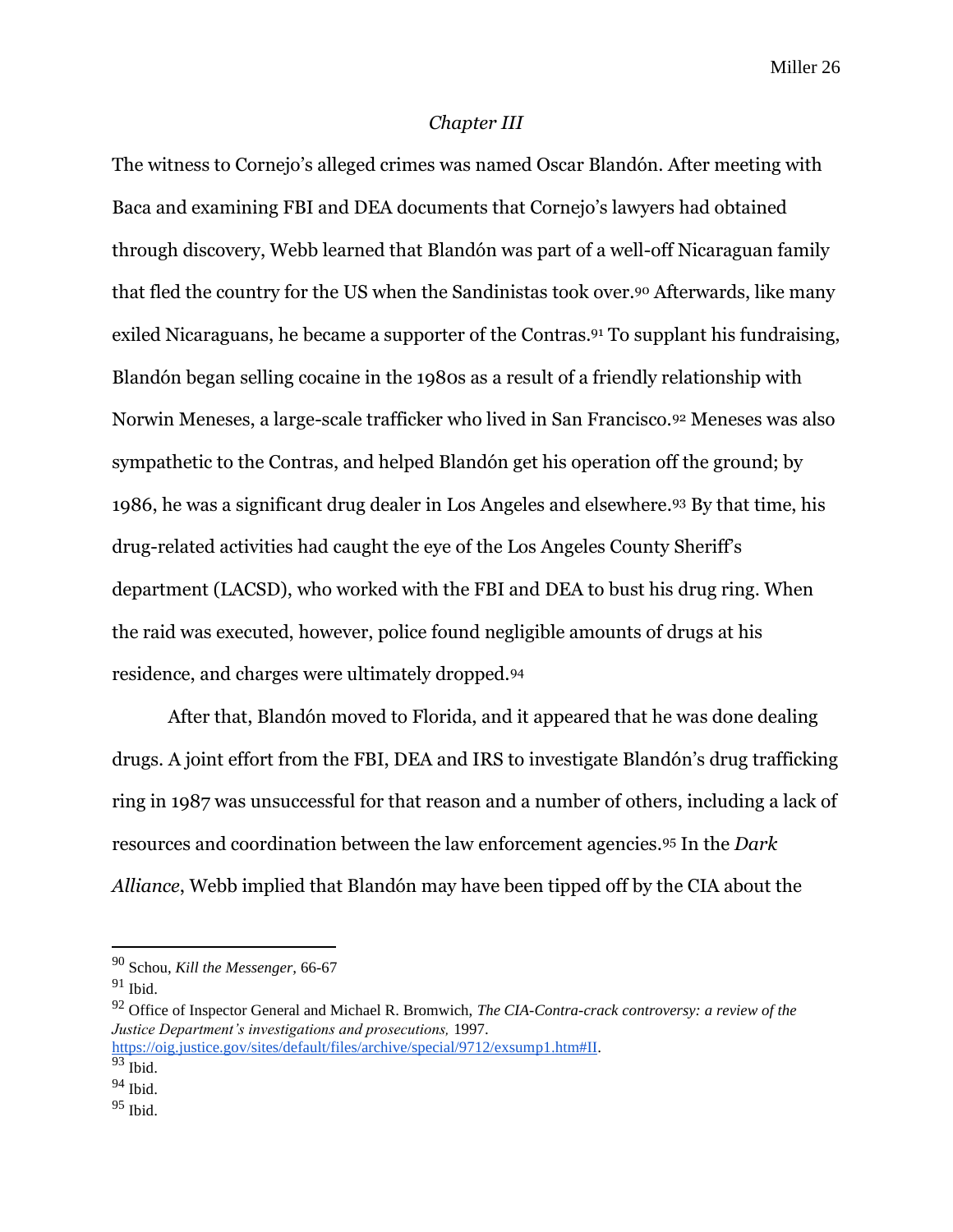search warrants.<sup>96</sup> This was because Ronald Lister, who also had his home searched during the failed raid, made statements to LACSD suggesting that his drug-related activities were protected by the CIA.<sup>97</sup> A review by the Office of the Inspector General (OIG) after the articles were published challenged this assertion, arguing that changes in Blandón's activities before the raid were because he correctly believed he was under investigation, and that Lister's comments were made because he "thought such claims would be helpful rather than because they were true."<sup>98</sup> Whatever the case, Blandón laid low in Florida for a few years before moving back to California in 1990 and returning to drug trafficking. That same year, another federal investigation into Blandón began, this time of his drug dealings in San Diego, and in May 1992 he was indicted for conspiracy to possess cocaine with intent to distribute.<sup>99</sup> In a motion filed against Blandón during the trial, Assistant U.S. Attorney L.J. O'Neale wrote that Blandón and Jairo Meneses were responsible for an additional 764 kilos of cocaine that were seized in Nicaragua in 1991.<sup>100</sup> Despite these facts, in addition to the government's own admission that Blandón and the Meneses family were large-scale drug traffickers, a plea deal was arranged so that Blandón would only serve 48 months in prison in exchange for cooperation with U.S. authorities.<sup>101</sup> He would serve 28 months before being released. As a free man, he began working as an informant with the DEA.

<sup>96</sup> Gary Webb, "War on drugs has unequal impact on black Americans," *San Jose Mercury News,* August 20, 1996. [https://web.archive.org/web/19961220020830/http://www.sjmercury.com/drugs/day3main.htm](https://web.archive.org/web/19961220020830/http:/www.sjmercury.com/drugs/day3main.htm)

<sup>97</sup> OIG and Bromwich, *The CIA-Contra-crack controversy*, 1997.

<sup>98</sup> Ibid.

 $99$  Ibid.

<sup>100</sup> Schou, *Kill the Messenger,* 70.

 $101$  Ibid.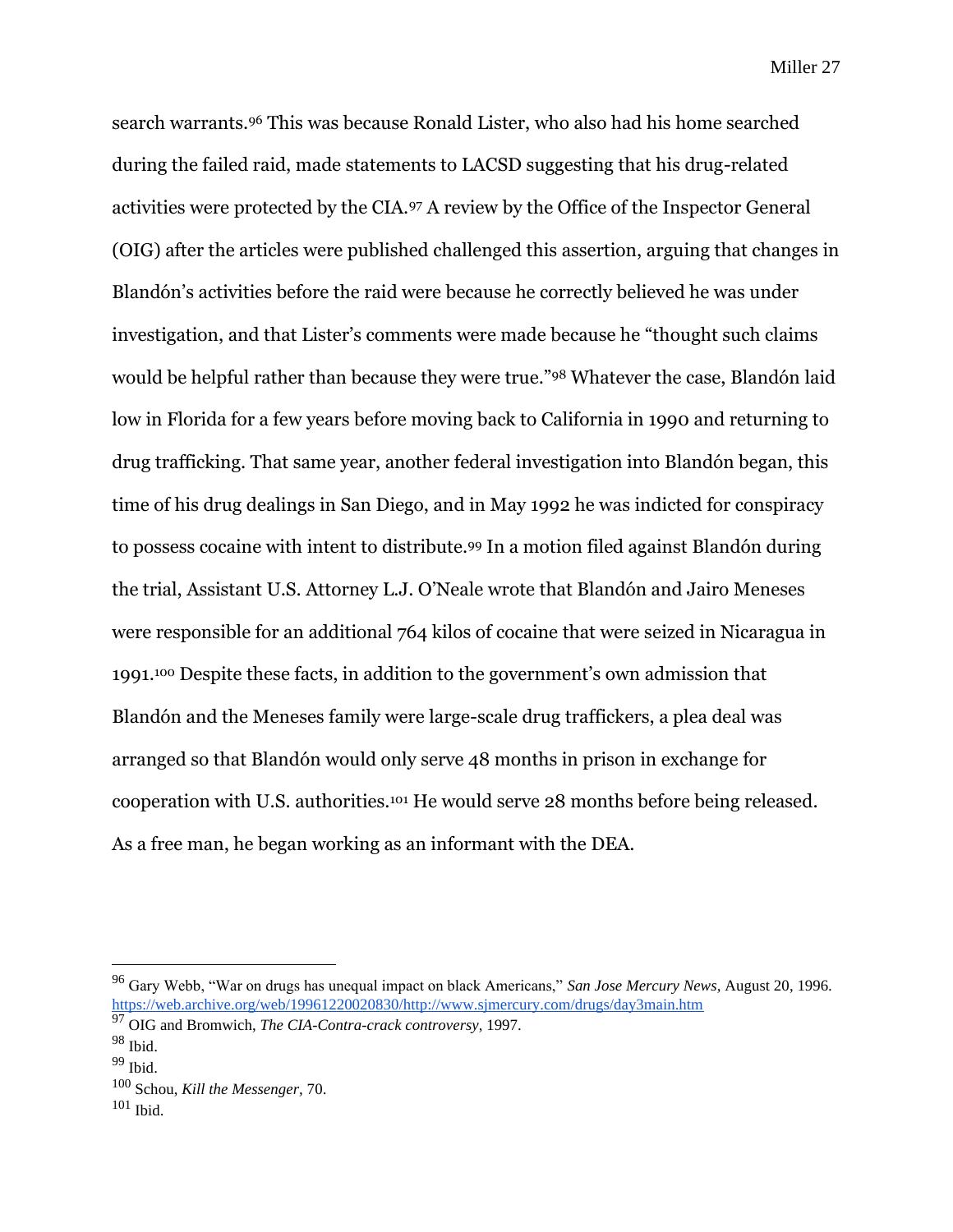This sentence was viewed as extremely lenient by Webb, who argued that his admissions would have meant a life sentence for others.<sup>102</sup> After the 1986 Anti-Drug Abuse Act was passed, the penalty for possession of 5 grams of crack cocaine, or 500 grams of powder cocaine, was 5 years without parole. Blandón was linked to an exponentially larger amount, yet received preferential treatment, which Webb alleged was due to special consideration he received because of his contributions to the Contras.<sup>103</sup> He also pointed to Blandón's acquisition of a green card in 1994, which should not have been possible given his conviction for felony drug trafficking, as more evidence that the government had a special interest in Blandón.<sup>104</sup> Curious as to why Blandón and Meneses were not mentioned in the Kerry committee report, Webb contacted Jack Blum, who was Kerry's chief prosecutor during the investigations.<sup>105</sup> Blum said that he remembered the name, but that Reagan's Justice Department effectively stonewalled the investigators.<sup>106</sup> "[A]fter our experiences with Justice… we mainly concentrated on cocaine coming into the East," Blum said.<sup>107</sup> He was also critical of press coverage of the committee hearings: "We would have a day of hearings and he White House would call reporters and say, 'This is insane stuff – don't listen to them,' and by and large the press bought it," he said. "The coverage stunk."<sup>108</sup>

<sup>102</sup> Webb, "War on drugs has unequal impact," 1996; OIG and Bromwich, *The CIA-Contra-crack controversy*, 1997.

 $103$  Ibid.

 $104$  Ibid.

<sup>105</sup> Schou, *Kill the Messenger,* 72.

<sup>&</sup>lt;sup>106</sup> Garv Webb, *Dark Alliance: The CIA, the Contras, and the Crack Cocaine Explosion* (New York: Seven Stories Press), 92.

 $107$  Ibid.

<sup>108</sup> Schou, *Kill the Messenger,* 73.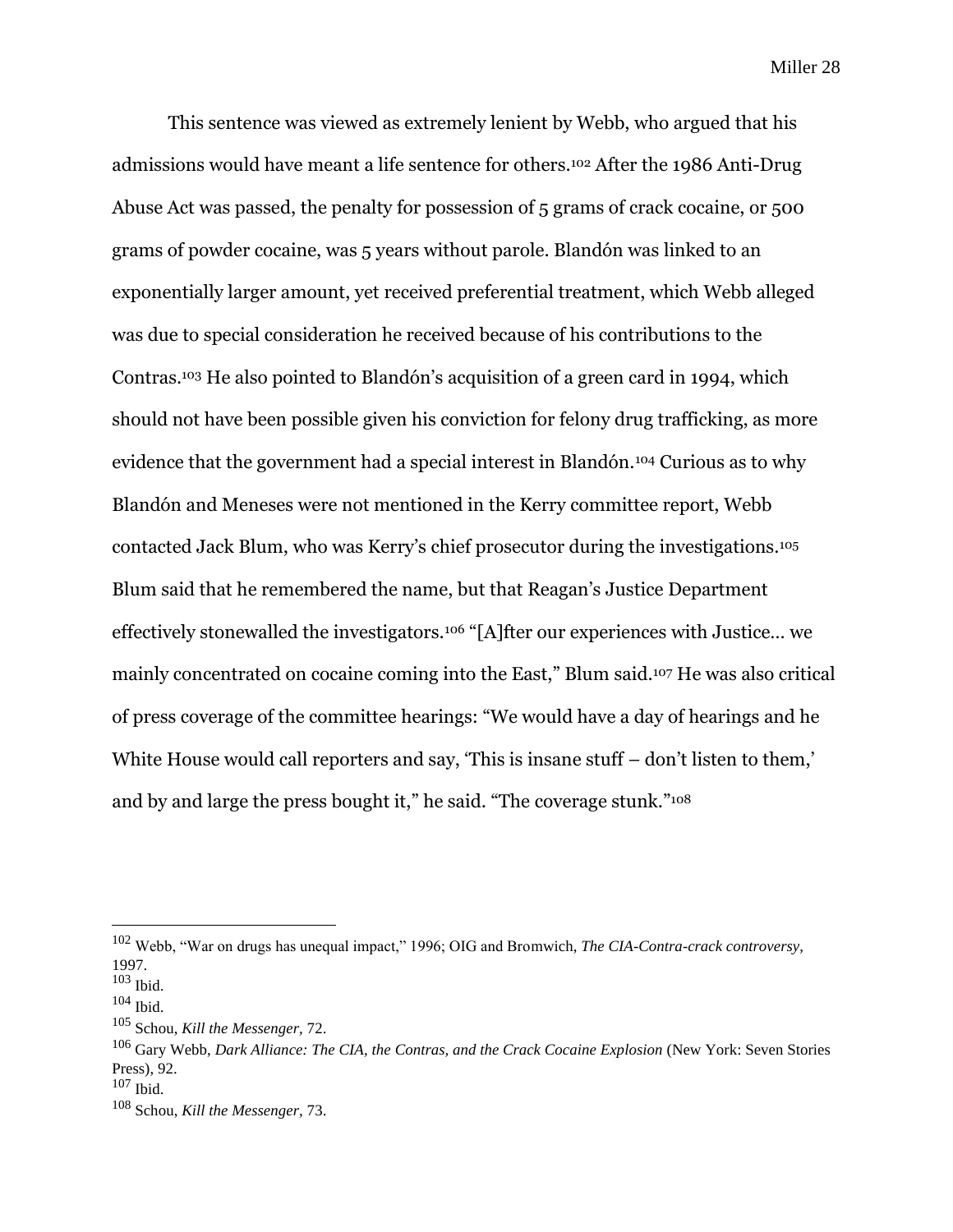This would not be the last time that the mainstream media or the federal government attempted to minimize reporting on the Contras. Robert Parry, who had written stories for the Associated Press about the external drug activities of the Contras, told Webb that after he and his coauthor Brian Barger published the first story alleging that the CIA knew of Contra drug trafficking activities, they were both personally attacked by the Reagan administration and other newspapers.<sup>109</sup> "The most aggressive attacks came from the news media," he said, noting that the *Washington Times* claimed the story had been disproved, with other news organizations "piling on" afterwards.<sup>110</sup> Despite the obvious radioactivity of the story, Webb pressed on. All he needed was direct evidence of Blandón selling cocaine to support the CIA-backed Contras to begin writing his story. Another question needed to be answered, too: who ended up doing the drugs that Blandón supplied?

<sup>109</sup> Ibid., 74-75.

<sup>110</sup> Ibid.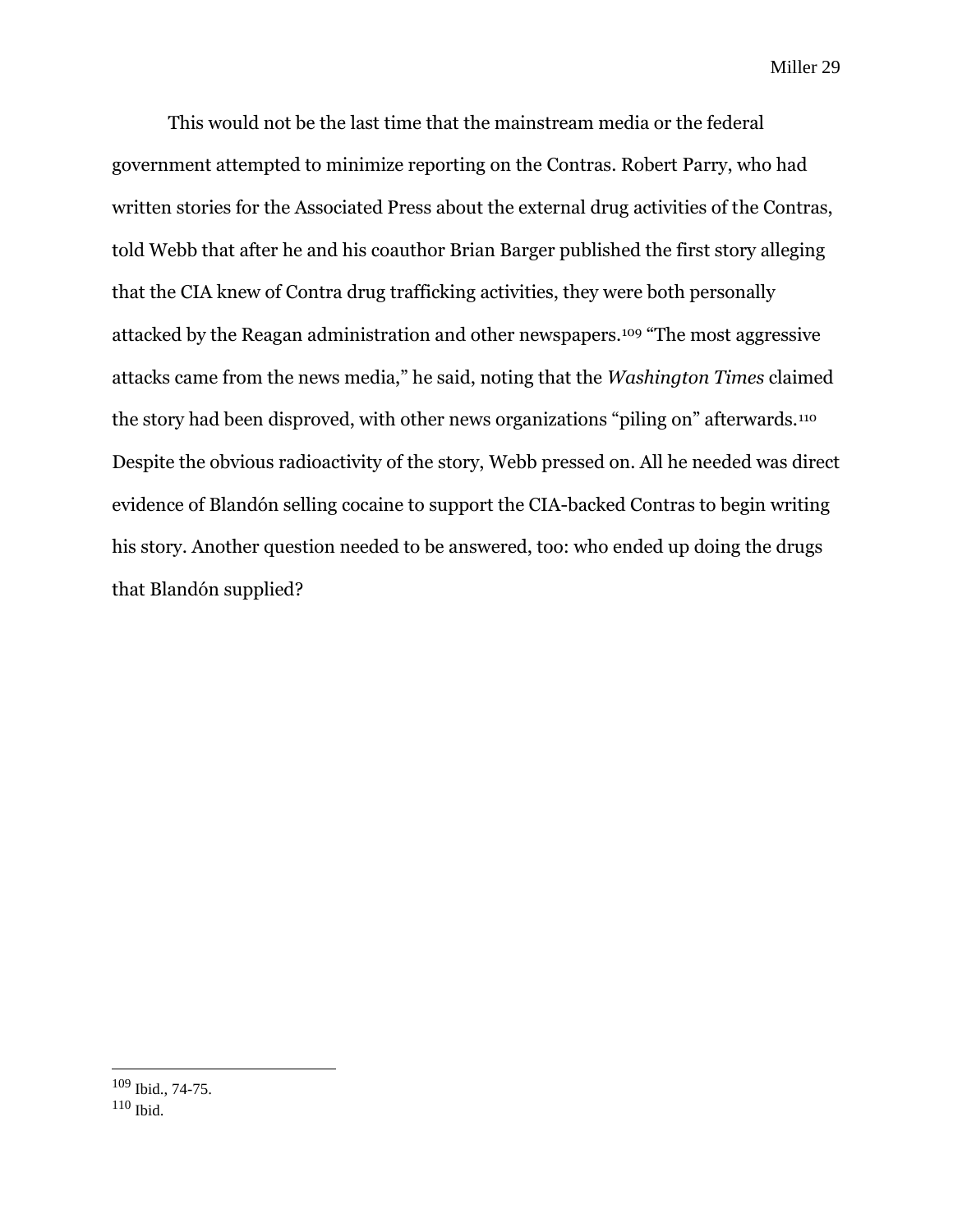#### *Chapter IV*

Webb got his answers during the trial of "Freeway" Ricky Ross. Ross was a former tennis prodigy who turned to selling cocaine because he was illiterate, and therefore unable to receive a scholarship to play in college.<sup>111</sup> After initially selling small amounts of cocaine, Ross was introduced to Ivan Arguellas, a large-scale supplier who allowed Ross to deal in ounces of cocaine instead of grams.<sup>112</sup> Arguellas was shot in the back and paralyzed just eight months later, and his brother-in-law Henry Corrales took over the business. It was then that Blandón, who had heard tell of the large amounts of cocaine that Ross had been moving, offered to supply Corrales with cocaine for a fifty-fifty split of the profits.<sup>113</sup> Once Corrales bowed out of drug dealing a few months later, Blandón and Ross began dealing directly with each other. Through his relationship with Blandón, Ross was introduced to Norwin Meneses, who supplied Blandón with high-quality, cheap Nicaraguan cocaine that Ross could sell on the streets of South Central LA.<sup>114</sup>

Ross quickly began making a fortune off of selling cocaine to Crips and Bloods in Los Angeles, and by 1982 was making up to three million dollars per day.<sup>115</sup> Ross expanded his business to cities all over the US, including Cincinnati, where he would eventually be arrested in 1988 after drug agents traced a load of cocaine intercepted in New Mexico back to him.<sup>116</sup> His conviction meant he would serve a mandatory 10-year sentence, which he began serving in 1990.<sup>117</sup> However, around the same time, a scandal

<sup>111</sup> Webb, *Dark Alliance: The CIA, the Contras, and the Crack Cocaine Explosion*, 1998, 134.

<sup>112</sup> Ibid.

<sup>113</sup> Ibid., 137-138.

<sup>114</sup> Ibid., 147.

<sup>115</sup> Cockburn and St. Clair, *Whiteout*, 1999, 6-7.

<sup>116</sup> Webb, "War on drugs has unequal impact," 1996.

<sup>117</sup> Mike Sager, "Say Hello to Rick Ross," *Esquire*, September 25, 2013[. https://www.esquire.com/news](https://www.esquire.com/news-politics/a25818/rick-ross-drug-dealer-interview-1013/)[politics/a25818/rick-ross-drug-dealer-interview-1013/](https://www.esquire.com/news-politics/a25818/rick-ross-drug-dealer-interview-1013/)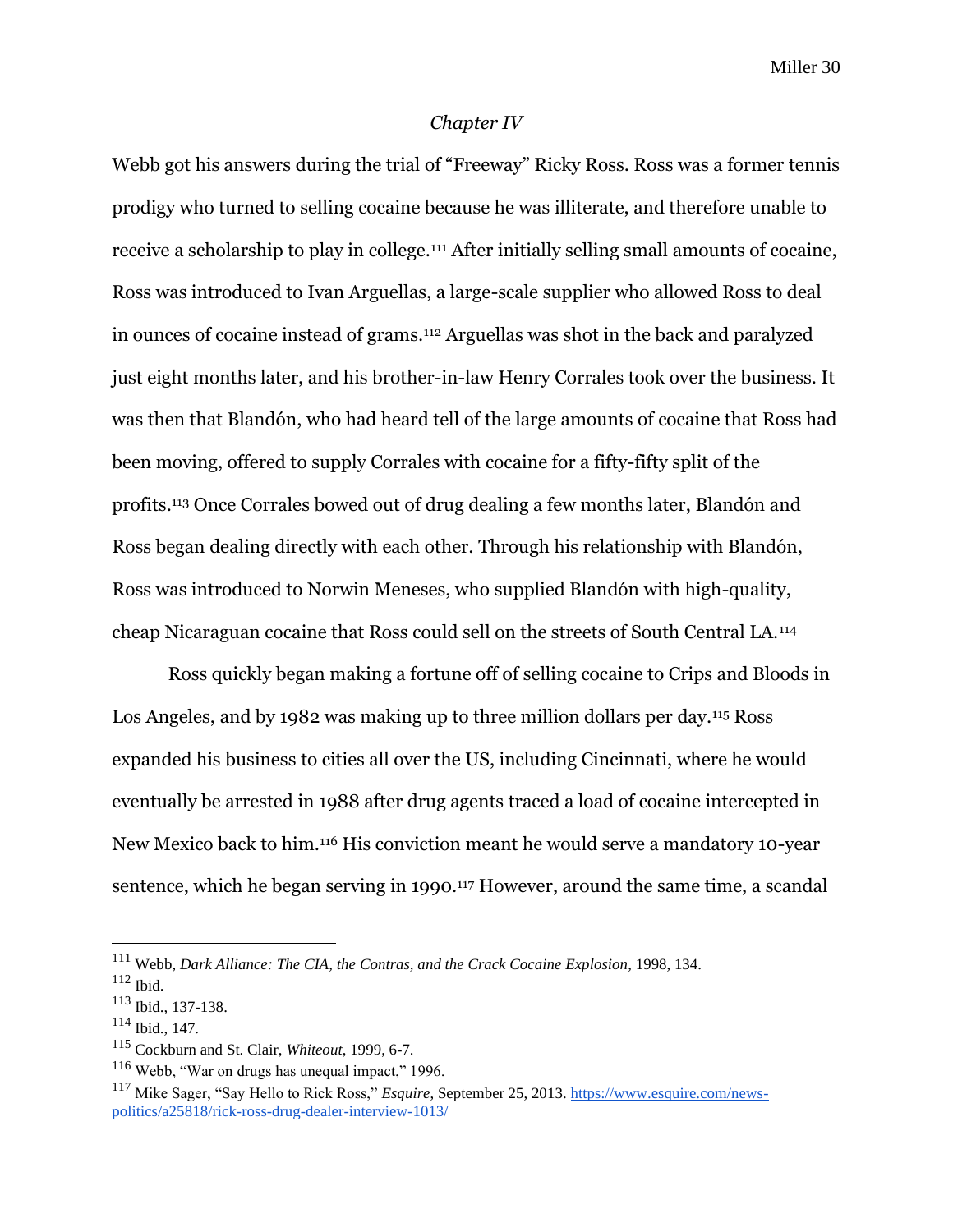hit the LACSD and its elite narcotics division, and officers were accused of a range of violations including beating suspects, stealing drug money, and planting evidence.<sup>118</sup> In exchange for testifying for the government, Ross's sentence was reduced to four years and nine months, and he was released on parole in October 1994.<sup>119</sup>

His freedom did not last for long. While Ross was in prison, his old supplier Blandón had been preparing for his first assignment: a 'reverse sting' of Ross, which meant that the government would supply Blandón with cocaine and Ross would pay for the drugs.<sup>120</sup> Shortly after Ross's release, he was contacted by Blandón, who asked if Ross would be able to buy 100 kilos of cocaine from him. Ross was hauling trash for a living at the time and was behind on payments for a theater in South Central LA that he was attempting to convert into a youth center, so he initially refused.<sup>121</sup> Blandón countered with the option for Ross to find a buyer in exchange for a \$300,000 commission, which he successfully did. On March 2, 1995, Ross went to pick up a car, laden with 100 kilos of the DEA's cocaine, in a parking lot.<sup>122</sup> Police immediately surrounded him, and after a brief car chase, he was arrested. Blandón earned \$45,500 in government rewards for his help in catching Ross.<sup>123</sup>

Ross faced a penalty of life without parole for his role in his latest dealing with Blandón.<sup>124</sup> Webb, during his research on Blandón, was informed that he would be testifying against Ross in his upcoming trial and contacted Alan Fenster, Ross's

- <sup>120</sup> Ibid.
- <sup>121</sup> Ibid.
- $122$  Ibid.
- <sup>123</sup> Ibid.

<sup>118</sup> Webb, "War on drugs has unequal impact," 1996.

<sup>119</sup> Ibid.

 $124$  Sager, "Say Hello to Rick Ross," 2013.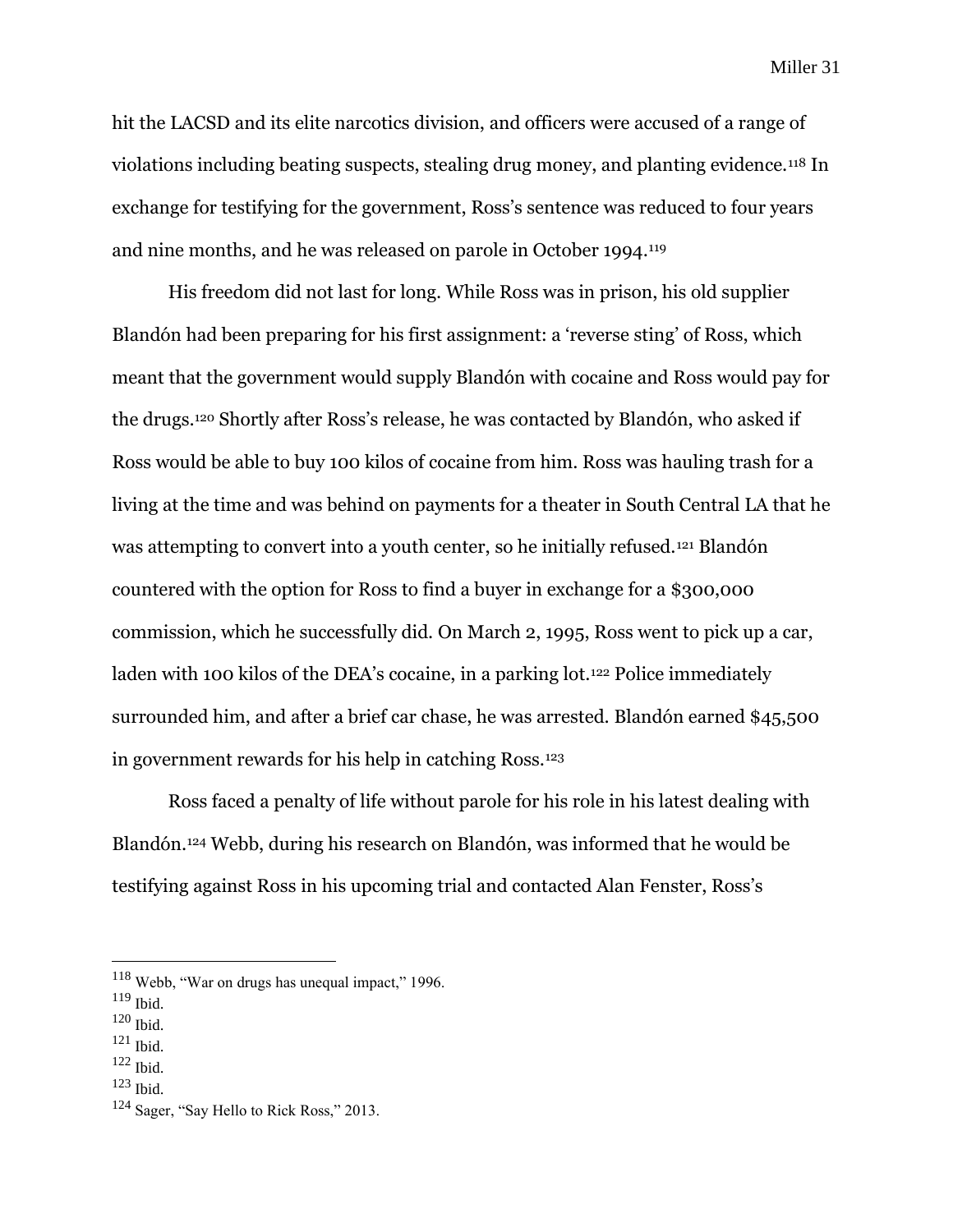attorney, to see what he knew about Blandón.<sup>125</sup> Fenster put Webb in touch with Ross, and Webb arranged to meet with both men in San Diego.<sup>126</sup> When Webb told them of his evidence that Blandón was funding the Contra effort with proceeds from his cocaine sales, Ross laughed. "They said I sold dope all over," he said, "but man, I know he done sold ten times more than me."<sup>127</sup> Shortly thereafter, Webb went to Nicaragua with Georg Hodel, a Swiss journalist, intent on getting information from Norwin Meneses. Meneses was happy to talk to Webb and described his activities with the Contras. He said that he began raising money for them in the early 1980s after a meeting with Enrique Bermudez, the leader of the FDN at the time.<sup>128</sup> Bermudez was also a CIA asset at the time, acting as one of the Reagan administration's primary contacts within the Contras.<sup>129</sup> He reminisced about living a free life in the US, despite DEA records that Webb had collected showing that Meneses was implicated in no less than 45 investigations between 1974 and 1996.<sup>130</sup> Armed with this information, Webb and Fenster devised a series of questions to ask Blandón while on the stand, hoping that he would confess to his Contra links under oath.

✥

**Fenster:** So you were running his (Meneses) Los Angeles operation, isn't that correct? **Blandón:** Yes. Now remember, we were running, just ... whatever we were running in L.A., it goes ... the profit was going to the Contra revolution. I don't know ...

- <sup>128</sup> Ibid., 84.
- $129$  Ibid.
- <sup>130</sup> Ibid.

<sup>125</sup> Schou, *Kill the Messenger,* 81.

 $126$  Ibid., 81-82.

<sup>127</sup> Ibid., 82.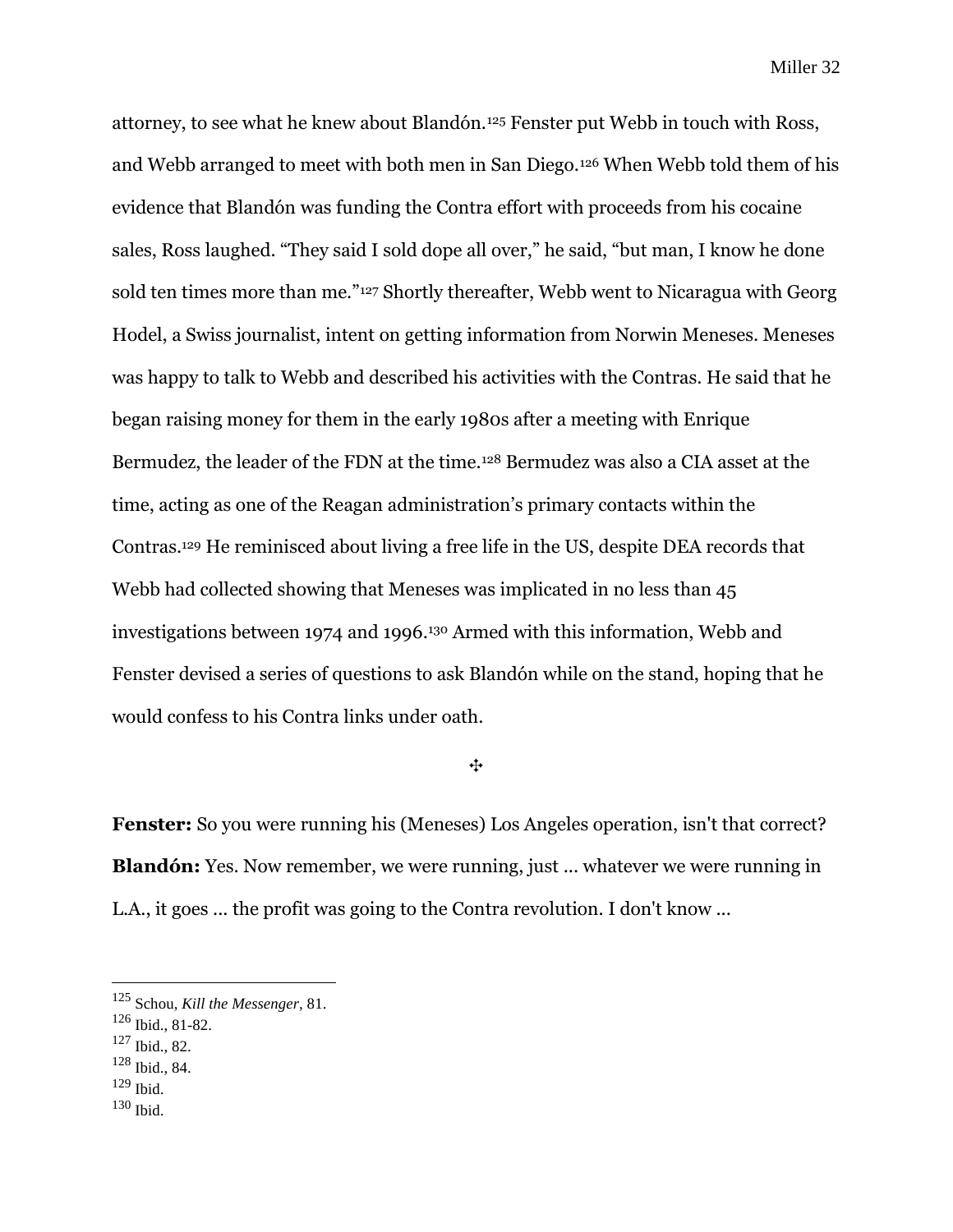**F:** I'm glad you reminded me of that.

**Fenster:** He (Meneses) said, "Hey, I'm selling drugs and I want you to help me" ...

## **Blandón:** Yes.

**F:** ...in so many words. Is that right?

**B:** To raise the money for the Contra revolution.

*After acknowledging that he met with Bermudez and Meneses to discuss Contra fundraising efforts, Blandón turned to his translator:*

**Translator:** "There is a saying that the ends justify the means."

**Blandón:** And that's what Mr. Bermudez told us in Honduras. OK? So we started raising money for the Contra revolution.

**Fenster:** When you met with Mr. Bermudez, did you meet also with members of the United States government?

**Blandón:** No sir.

**F:** He was already working for the United States government when you met him, isn't that correct?

**Assistant US Attorney L.J. O'Neale, representing Blandón:** Object... **Judge Marilyn L. Huff:** Let me sustain the objection at this point.

✥

With that, Webb had all he needed. He could trace the flow of cocaine from Nicaragua all the way to predominantly black neighborhoods in South Central LA. He had direct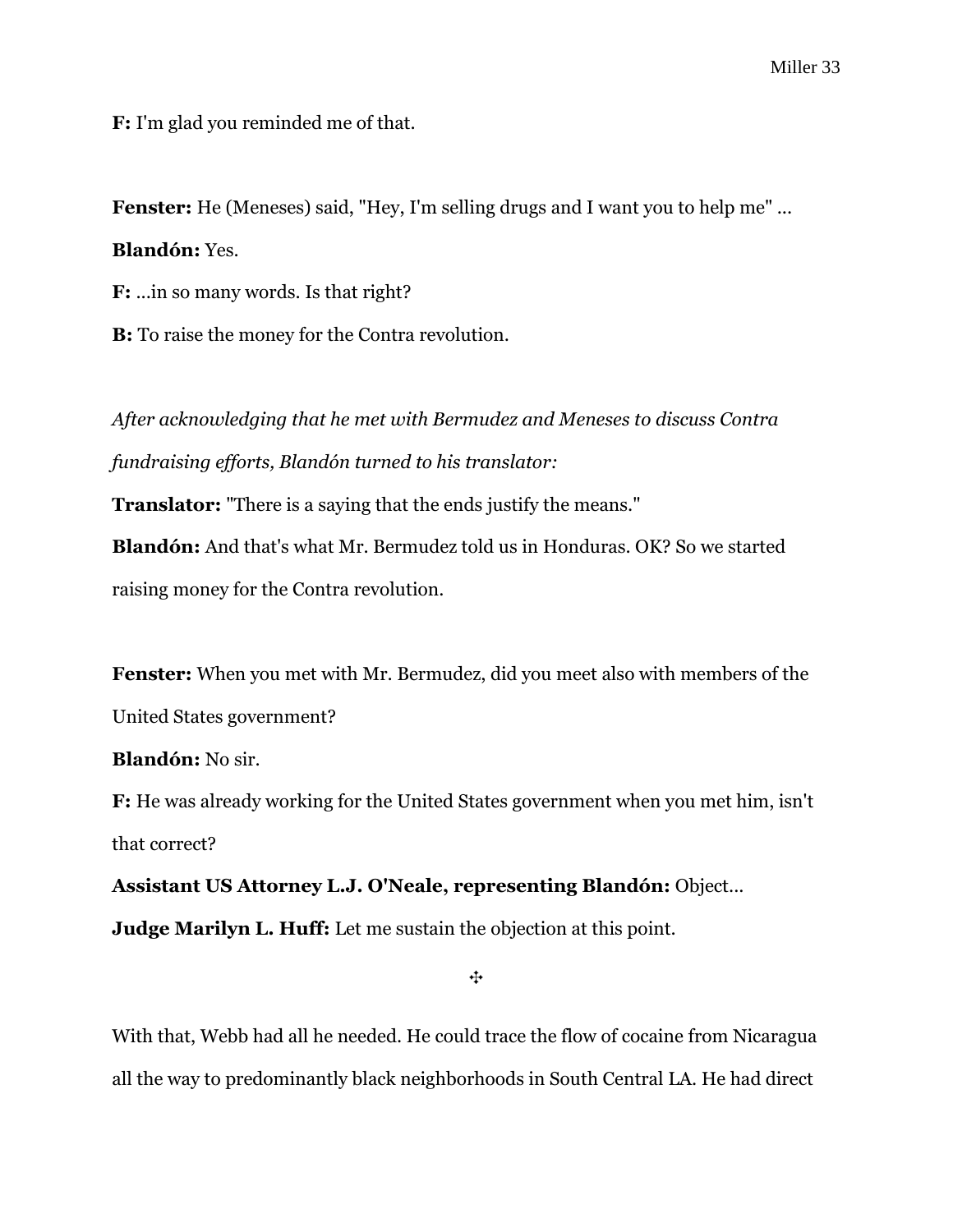evidence, corroborated by sworn testimony, that the profits from those sales were funneled back to Contra forces in Nicaragua. That testimony also showed that a CIA asset was present when those decisions were made, but no action against the sales was taken by the CIA. In fact, most of the evidence that he had, albeit circumstantial, pointed towards the idea that those actions were protected by the CIA, possibly for the same reasons that Blandón got involved in the first place: "the ends justify the means."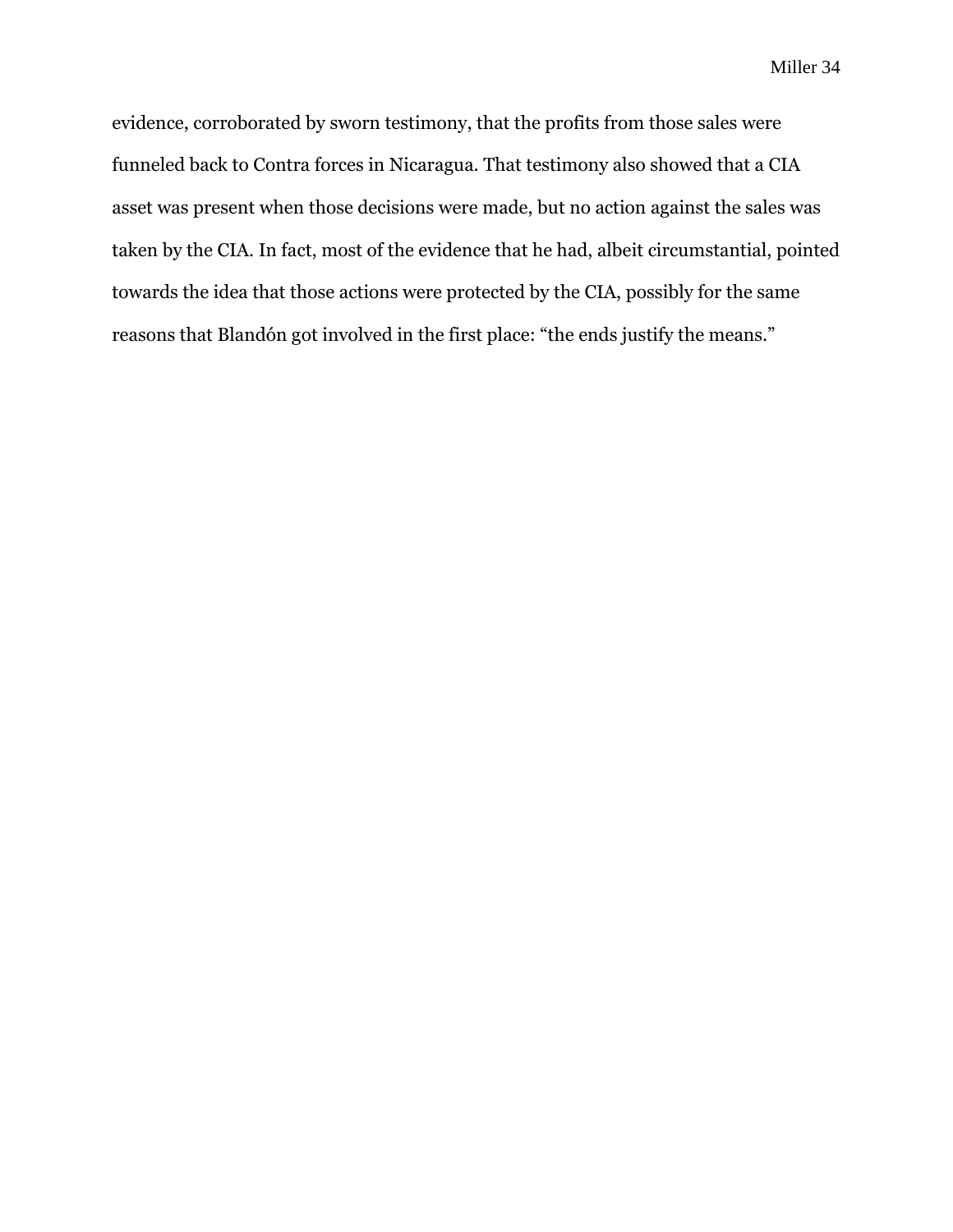#### *Chapter V*

The first installment of *The Dark Alliance* was published on August 18, 1996, after months of editing and rewriting. It appeared both in the *San Jose Mercury News* and online, where readers could also find links to Webb's documents and recordings of the testimony that he cited. The lede read as follows:

**"FOR THE BETTER PART** of a decade, a San Francisco Bay Area drug ring sold tons of cocaine to the Crips and Bloods street gangs of Los Angeles and funneled millions in drug profits to a Latin American guerrilla army run by the U.S. Central Intelligence Agency, a Mercury News investigation has found."<sup>131</sup>

The phrases "tons of cocaine" and "millions in drug profits" would be Webb's undoing. Although he and his editors certainly may have believed it, there was no evidence in the story that proved those assertions. Although Blandón admitted that he sold cocaine on behalf of the Contras, there was no way to tell just how much of the profits ended up back in Nicaragua and how much stayed in Blandón's bank account. When the OIG reviewed intelligence reports on Blandón and Meneses, they concluded that their role within the Contras was "marginal" and they likely contributed a small fraction of the total proceeds they made off of cocaine.<sup>132</sup> The next sentence didn't do Webb any favors, either: "This drug network opened the first pipeline between

<sup>131</sup> Gary Webb, "America's 'crack' plague has roots in Nicaragua war," *San Jose Mercury News,* August 18, 1996. [https://web.archive.org/web/19961220020751/http://www.sjmercury.com/drugs/day1main.htm](https://web.archive.org/web/19961220020751/http:/www.sjmercury.com/drugs/day1main.htm)

<sup>132</sup> OIG and Bromwich, *The CIA-Contra-crack controversy*, 1997.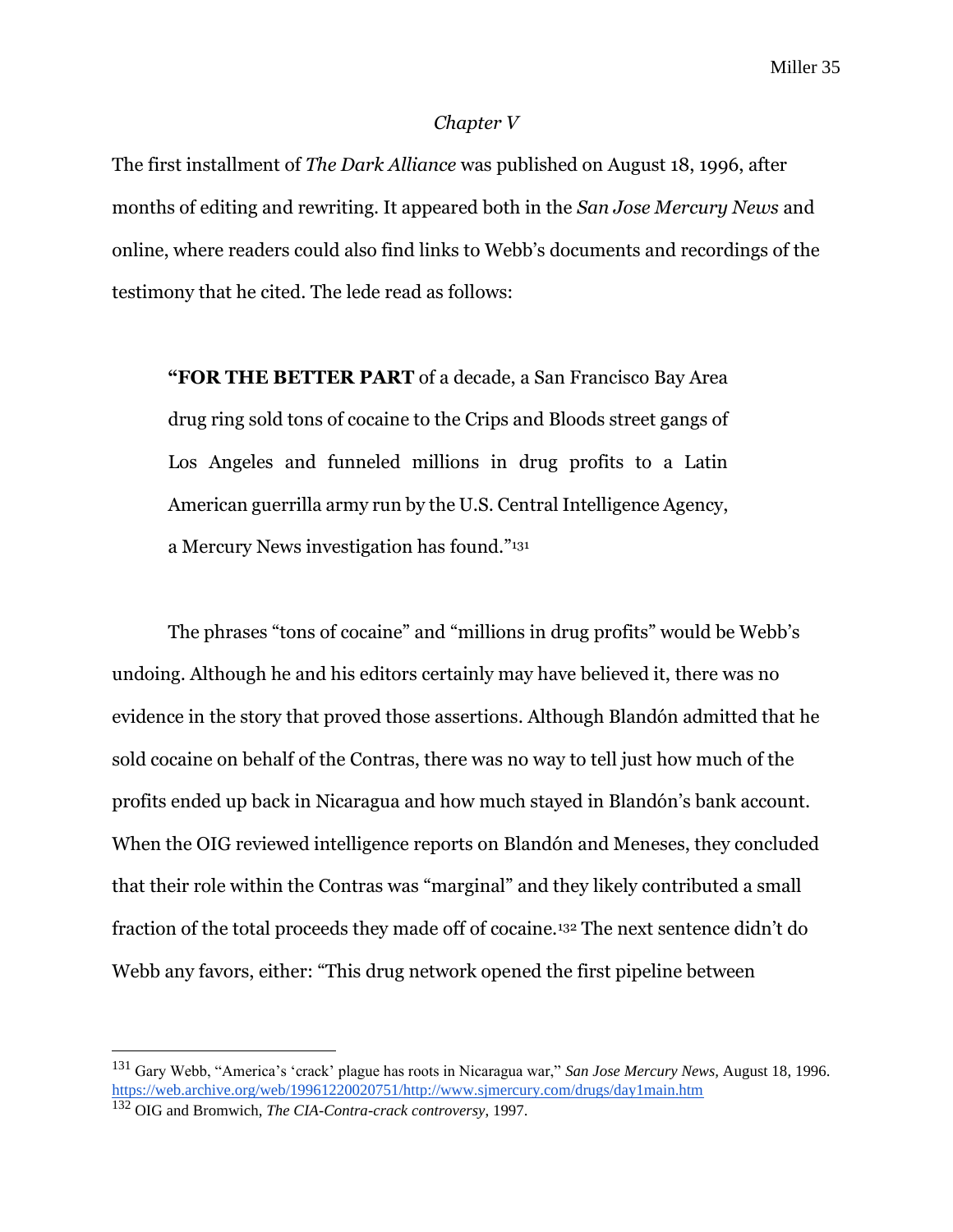Colombia's cocaine cartels and the black neighborhoods of Los Angeles, a city now known as the 'crack' capital of the world."<sup>133</sup> Once again, although Webb may have believed it to be true, there was no way to prove that Blandón and Meneses were the first to introduce crack to Los Angeles, and nothing in the story supported the claim. In his pursuit of a dramatic headline, Webb had exaggerated many of the facts of a story that needed no exaggeration. He sought to tie the CIA directly to these drug traffickers when there was ultimately no proof that anyone employed by the agency participated in, or knew about, Blandón and Meneses' drug dealing. When combined with the fact that the veracity of the story hinged on the trustworthiness of three drug dealers, it made Webb a vulnerable target for anyone eager to discredit his reporting.

Over the next two days, the remainder of the story was published. The second installment profiled Blandón and Ross, while the third discussed the huge disparity in federal sentencing guidelines for crack versus powder cocaine and the resulting influx of inner-city, mostly African-American people residents into prisons. At first, there was not much of a reaction to the stories; after all, the *Mercury News* was still a regional paper, and the DNC and RNC were both coming up that week.<sup>134</sup> Then, it took off, largely thanks to the online version of the article, which caused visits to the *Mercury News* website to go from a couple thousand per day to over 500,000.<sup>135</sup> The initial response was mixed. Although most thought that the story itself was good, there were shortcomings: the evidence provided did not prove some of the claims that Webb was making, the story relied on unreliable sources, and there didn't seem to be much of an

<sup>133</sup> Webb, "America's 'crack' plague has roots in Nicaragua war," 1996.

<sup>134</sup> Schou, *Kill the Messenger,* 113.

<sup>135</sup> Ibid., 114.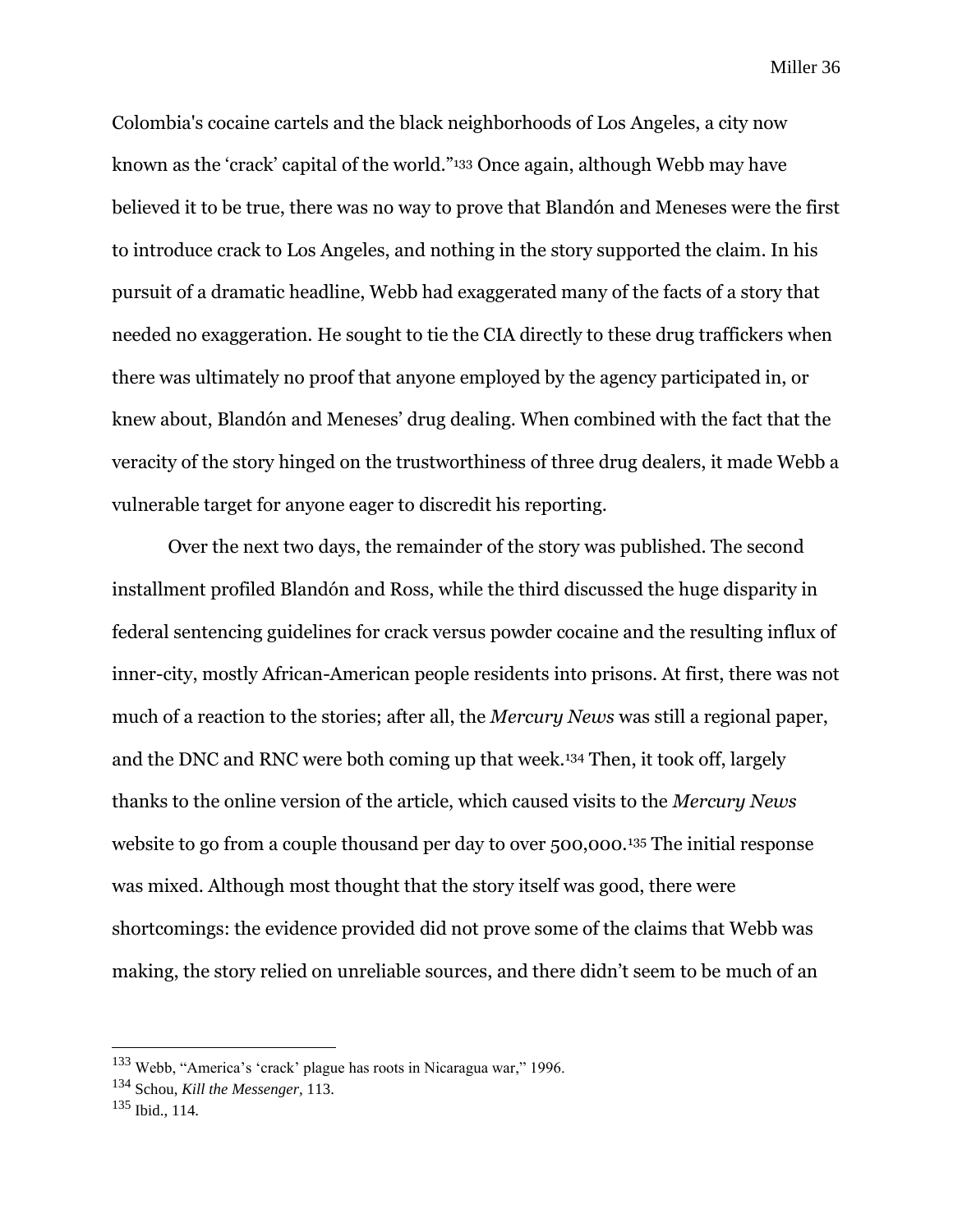effort to get the CIA's response to his criticisms.<sup>136</sup> Still, he found plenty of supporters, including Maxine Waters, who was representative for California's 29th district in the House of Representatives. Waters called for an investigation into the article's claims, asking whether "U.S.-government paid or organized operatives smuggled, transported and sold it to American citizens."<sup>137</sup> Rumors that the US was responsible for the flood of drugs into inner cities were not new; in 1990, a New York Times phone poll found that a quarter of the 1,047 African-Americans surveyed thought that the government ''deliberately makes sure that drugs are easily available in poor black neighborhoods in order to harm black people.''<sup>138</sup>

Hearings on the matter began in October 1996 in front of the Senate Select Committee on Intelligence. CIA Inspector-General Frederick Hitz promised a full internal review of the allegations made in the *Dark Alliance* series.<sup>139</sup> Jack Blum, the former Kerry committee prosecutor, testified that the answer to the question of whether the CIA was selling cocaine in Los Angeles to finance the Contras was a "categorical no," although he later added that the agency knew about the drug trafficking and turned a blind eye to the activities.<sup>140</sup> Neither of these quelled the rage building in South Central LA, forcing CIA Director John Deutch to address the community at a town hall event. Deutch swore that there was "no evidence" that the CIA was involved with, or even supported, drug traffickers in Nicaragua during the Contra war.<sup>141</sup> This was a lie; in fact,

<sup>137</sup> Maxine Waters, Letter to Attorney General Janet Reno, August 30, 1996. [https://web.archive.org/web/20081216121818/http://www.narconews.com/darkalliance/drugs/library/32.htm](https://web.archive.org/web/20081216121818/http:/www.narconews.com/darkalliance/drugs/library/32.htm) <sup>138</sup> Tim Golden, "Though Evidence Is Thin, Tale of C.I.A. and Drugs Has a Life of Its Own," *New York Times,* 

<sup>136</sup> Ibid.

October 21, 1996[. https://archive.nytimes.com/www.nytimes.com/books/98/09/27/specials/cia-thin.html](https://archive.nytimes.com/www.nytimes.com/books/98/09/27/specials/cia-thin.html)

<sup>139</sup> Schou, *Kill the Messenger,* 117.

<sup>140</sup> Ibid., 118.

<sup>141</sup> Ibid., 119.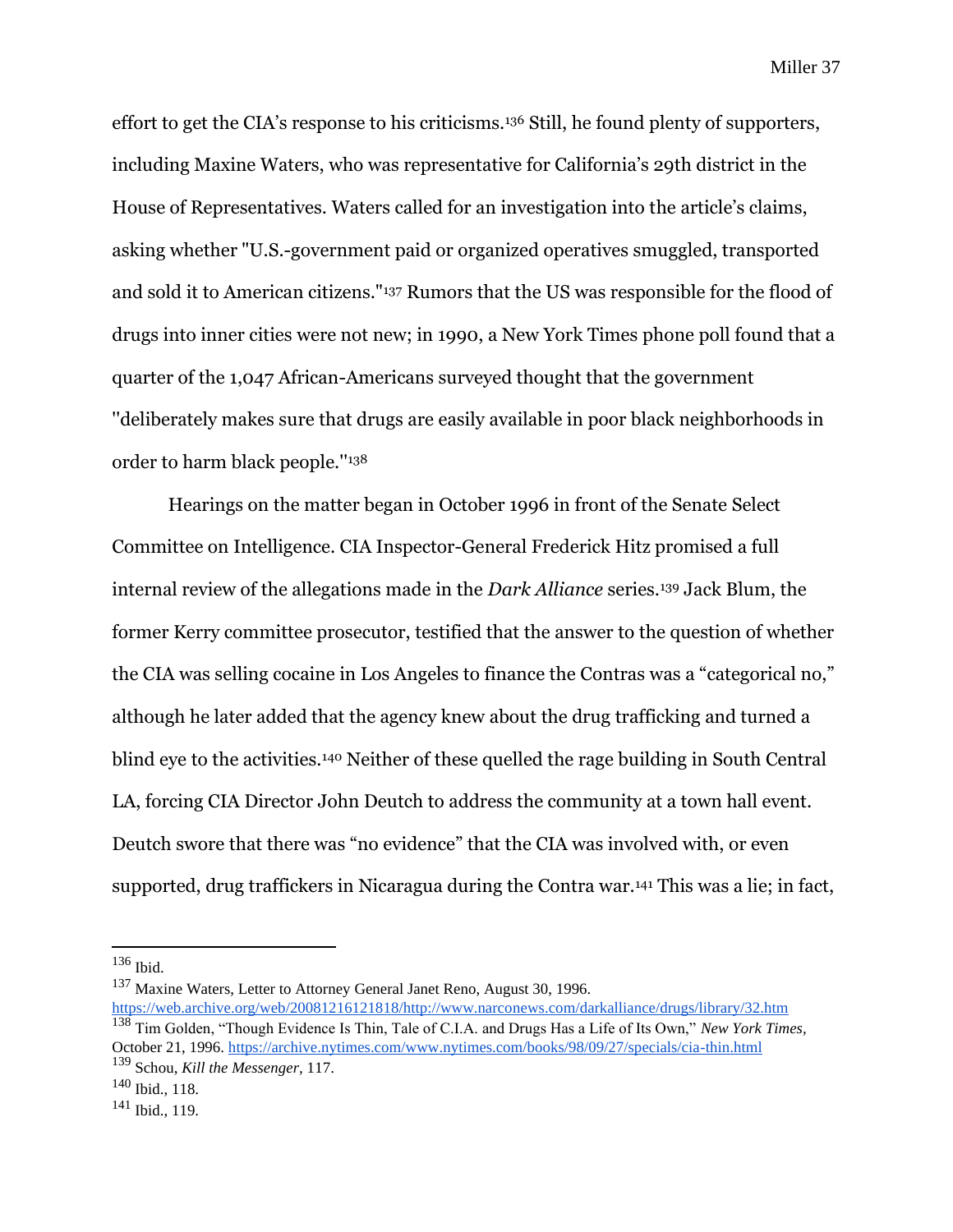the CIA had already admitted to dealing with drug traffickers in Central America, Laos, and Afghanistan, among others.<sup>142</sup> One man at the meeting stood up, dismissing Deutch's appearance as a PR stunt. "After all of the illegal stuff we know you CIA people have done around the world, you tell us now that you're honestly going to investigate yourselves about drug dealing? You gotta be crazy if you think we're gonna believe that," he said.<sup>143</sup>

Soon, the CIA's public relations issue turned into a nightmare. Webb was appearing on national broadcasts like *60 Minutes* to discuss the series' claims. Waters had shown up unannounced to the LA County Sheriff's Department and taken files related to Blandón's 1986 investigation, later announcing at an October 7 press conference that she had found further evidence pointing towards CIA complicity in the drug trafficking. Two famous African-American civil rights activists, Joe Madison and Dick Gregory, were arrested for trespassing at CIA headquarters during the course of a two-man protest in which they demanded to speak with Deutch about the contents of the series. When Madison was released two days later, he told his story at a meeting of the Congressional Black Caucus, who were shocked to hear that Gregory was still being held. "All hell broke loose," said Madison, who launched a public information campaign through his radio show, "Black Eagle," at one point agreeing to a debate with Oliver North.<sup>144</sup> The CIA needed a lifeline, and they got something even better: a complete deconstruction of the series' claims, written by major US news sources.

<sup>142</sup> Ibid.

<sup>143</sup> Ibid.

<sup>144</sup> Ibid., 124.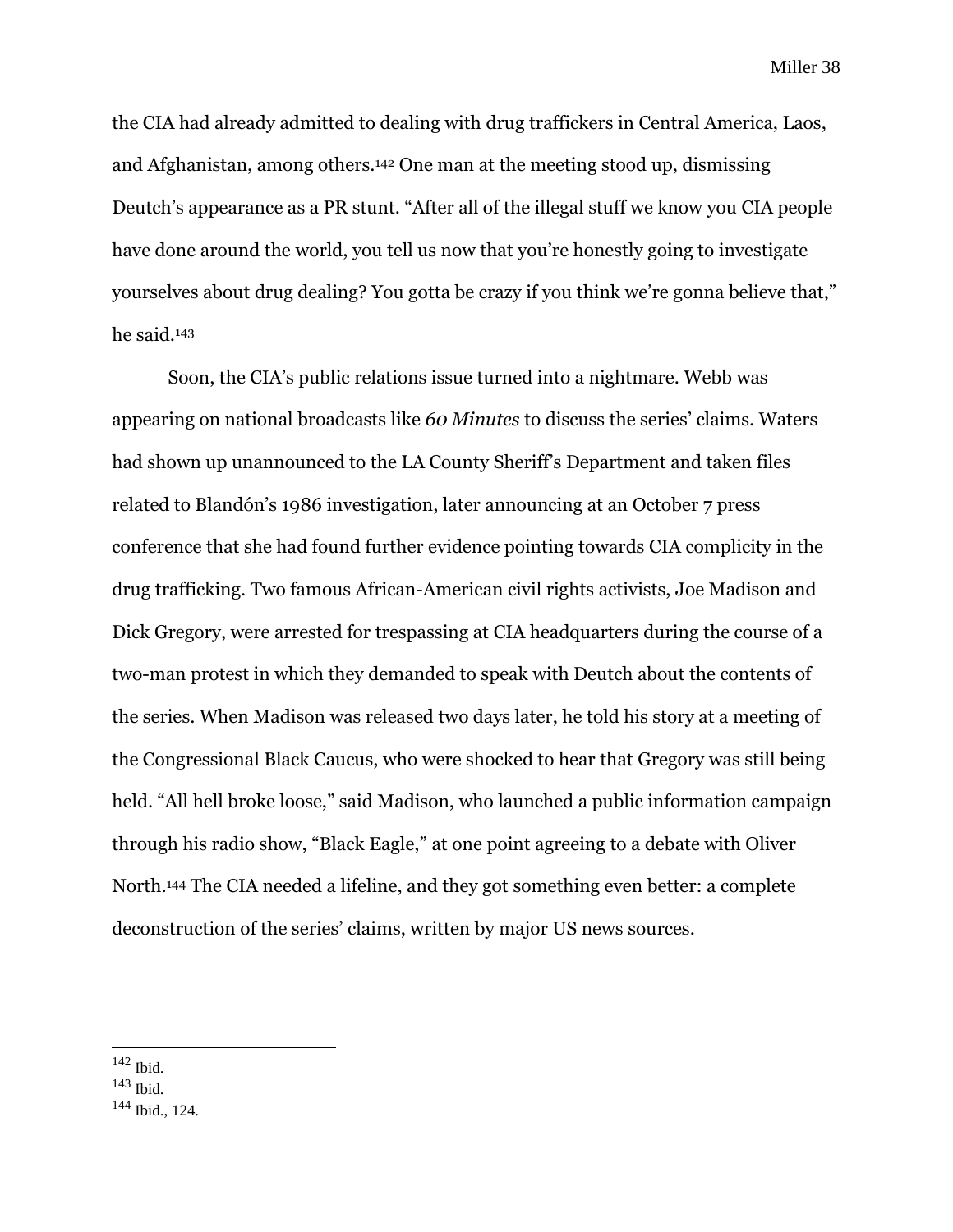The first major newspaper to join the fray was the *Washington Post*. In an article titled, "The CIA and Crack: Evidence is Lacking of Alleged Plot," *Post* writers Roberto Suro and Walter Pincus claimed that "the available information does not support the conclusion that the CIA-backed Contras… played a major role in the emergence of crack," citing various unnamed law enforcement officials.<sup>145</sup> They focused mainly on the Contradictions in Blandón and Ross's testimony at the trial; for example, while Webb highlighted the parts that made it seem like Blandón's Contra funding had lasted "for the better part of the decade," Suro and Pincus wrote about another portion where he implied that he began keeping his drug profits after Reagan's election.<sup>146</sup> The authors asserted that, according to their unnamed sources, Blandón only sent between \$30,000 and \$60,000 back to the Contras and sold five tons of crack during his career as a drug dealer; Webb claimed that these numbers were in the "hundreds of tons" and "millions of dollars."<sup>147</sup> Ironically, the *Post* authors were guilty of the same practices that they were attacking Webb for: basing their conclusions off of the testimony of drug traffickers and selectively excluding information that would harm their narrative.

Jerry Ceppos, editor-in-chief of the *Mercury News,* sent a letter to the editor of the *Post* in the days that followed, angrily noting that "[w]hile there is considerable circumstantial evidence of CIA involvement with the leaders of this drug ring, we never reached or reported any definitive conclusion on CIA involvement."<sup>148</sup> The *Post* refused

<sup>145</sup> Roberto Suro and Walter Pincus, "The CIA and Crack: Evidence is Lacking of Alleged Plot," *Washington Post,*  October 4, 1996[. https://www.washingtonpost.com/archive/politics/1996/10/04/the-cia-and-crack-evidence-is](https://www.washingtonpost.com/archive/politics/1996/10/04/the-cia-and-crack-evidence-is-lacking-of-alleged-plot/5b026731-c5de-4234-b3bd-9e0fd2e21225/)[lacking-of-alleged-plot/5b026731-c5de-4234-b3bd-9e0fd2e21225/](https://www.washingtonpost.com/archive/politics/1996/10/04/the-cia-and-crack-evidence-is-lacking-of-alleged-plot/5b026731-c5de-4234-b3bd-9e0fd2e21225/)

<sup>146</sup> Webb, "America's 'crack' plague has roots in Nicaragua war," 1996; Suro and Pincus, "The CIA and Crack," 1996.

<sup>147</sup> Ibid.

<sup>148</sup> Schou, *Kill the Messenger*, 131.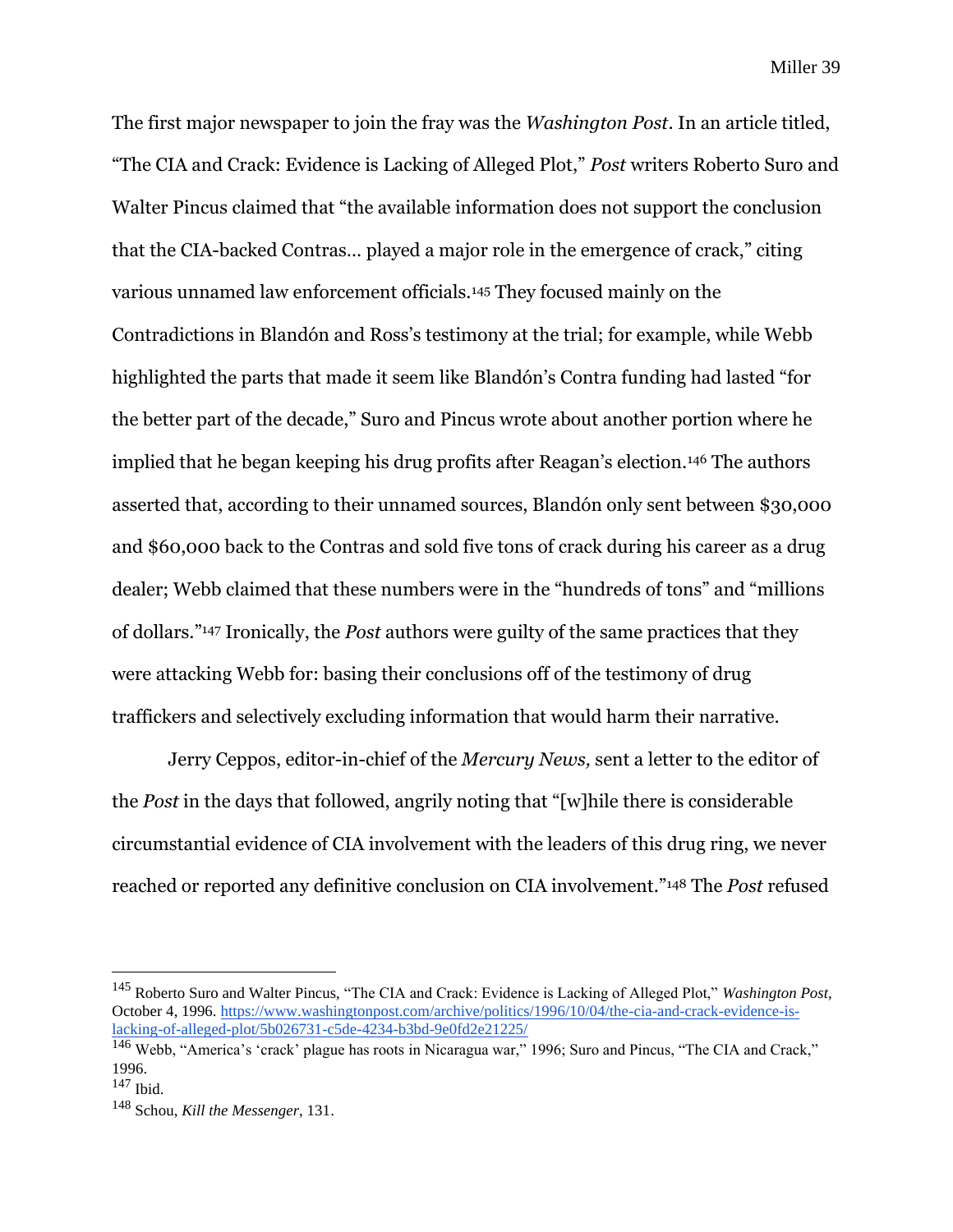to print the letter. Webb discovered after receiving a tip from a reader that Pincus was recruited by the CIA in the early 1960s to spy on student organizations, bringing into question the ethical implications of the story.<sup>149</sup>

While Webb and Ceppos did damage control, more stories were coming out. The *Los Angeles Times* published a three-day series of articles that were substantially longer than Webb's *Dark Alliance*, with the first two focusing on Webb's allegations and the last questioning whether African-Americans were predisposed to believe in conspiracy theories more than others. Doyle McManus, the *Times'* Washington, D.C. bureau chief, interviewed multiple high-level sources within the CIA, each of whom unsurprisingly categorically denied the allegations. Jesse Katz, another reporter who had, in a 1994 article for the paper, described Rick Ross as "a criminal mastermind behind crack's decade-long reign," now said he was merely part of a "cast of interchangeable characters."<sup>150</sup> Once again, Webb and his editors defended him against the stories, which seemed to now include personal attacks on Webb himself. One of his editors, Dawn Garcia, had to call the *Times* to get a correction on a story they wanted to run that claimed Webb and Ross had a movie deal; although one was drawn up, Webb refused to sign it.<sup>151</sup> At this point, it seemed that any piece of information that would harm the credibility of Webb was fair game.

The third paper to get involved was the *New York Times.* Like the articles before it, the two that appeared in the *Times* also relied on statements made by anonymous

<http://byjessekatz.com/Tracking%20the%20Genesis%20of%20the%20Crack%20Trade.pdf>

<sup>149</sup> Ibid., 132.

<sup>150</sup> Jesse Katz, "Few Get Rich, Most Struggle in Crack's Grim Economy," *Los Angeles Times,* December 20, 1994, [https://www.latimes.com/archives/la-xpm-1994-12-20-mn-11058-story.html;](https://www.latimes.com/archives/la-xpm-1994-12-20-mn-11058-story.html) Jesse Katz, "Tracking the Genesis of the Crack Trade," *Los Angeles Times,* October 20, 1996.

<sup>151</sup> Schou, *Kill the Messenger,* 137.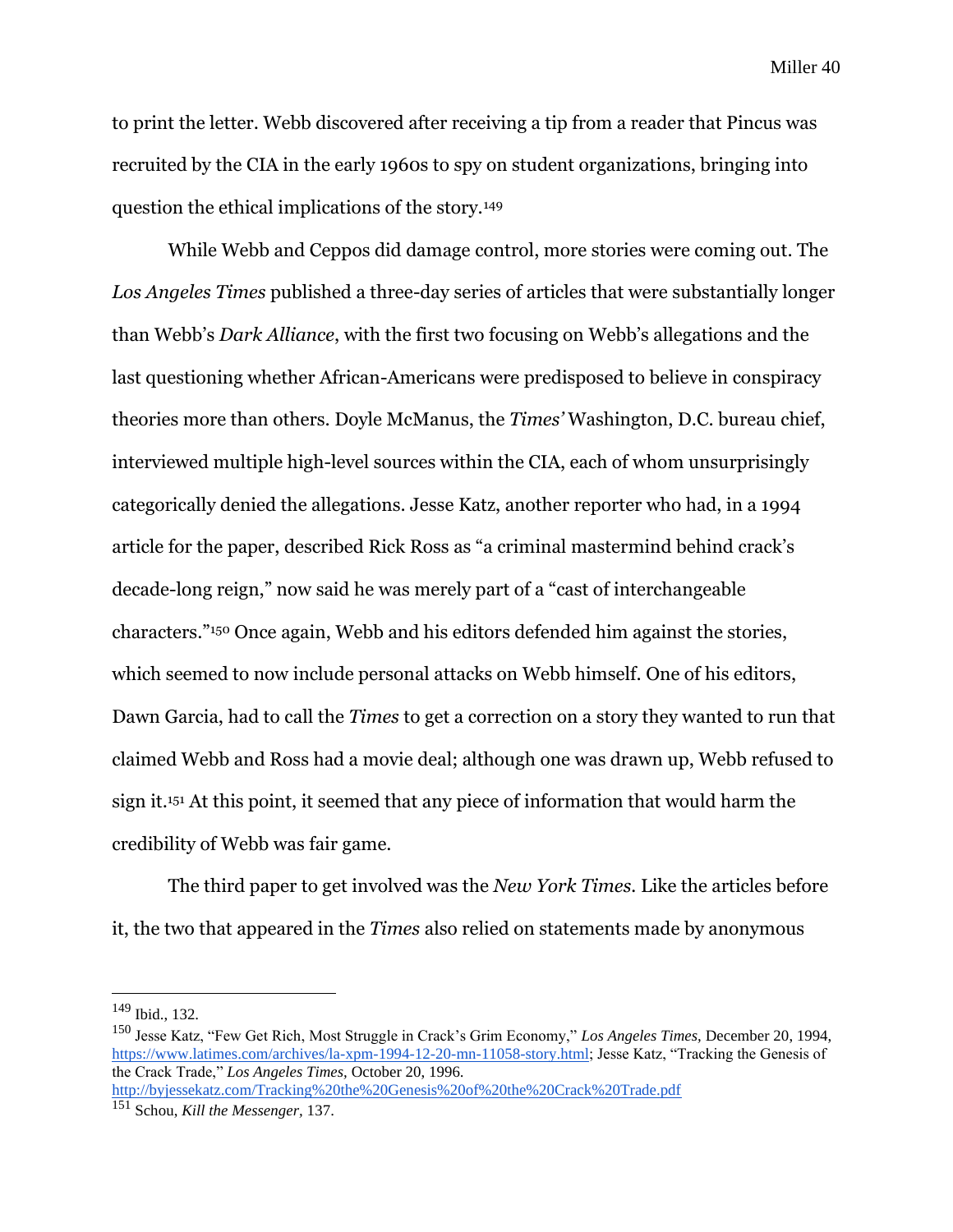government sources. The author, Tim Golden, had reported on the Contra war from Honduras and Costa Rica for the *Miami Herald*, making him uniquely equipped to respond to the story. He didn't believe that drug dealing was a major part of the "bad things" that the Contras were involved in, saying that the premise of the articles – "that the Contra war and its funding needs fueled the crack epidemic" – was not supported by the evidence.

Still, Webb found a few defenders, mainly from those not affiliated with the corporate press. Even if they didn't necessarily agree with Webb's conclusions, there were others that defended him simply because of the amount of resources that these papers had dedicated to discrediting Webb's story.<sup>152</sup> "What they did… was to jump all over *Dark Alliance* without looking at the bigger issue of connections between the CIAbacked Contras and drug dealing," said David Corn, the Washington editor of *Nation*  magazine.<sup>153</sup> Corn was present at the press conference where the final Senate report on the Iran Contra affair was announced and remembered an instance where a reporter asked if allegations of Contra drug-running had been investigated, to which a *New York Times* reporter responded, "Come on, let's talk about something serious."<sup>154</sup> "Those of us who followed this closely… knew there was a story to which the mainstream press had never paid serious attention," he said. When *Dark Alliance* was published, though, "[the press] were happy to… shoot it down without examining their own failings on that front."<sup>155</sup>

<sup>152</sup> "Editor Shelby Coffee III assigned more than two dozen reporters to the story." Schou, *Kill the Messenger,* 134. <sup>153</sup> Ibid., 145.

<sup>154</sup> Ibid.

 $155$  Ibid.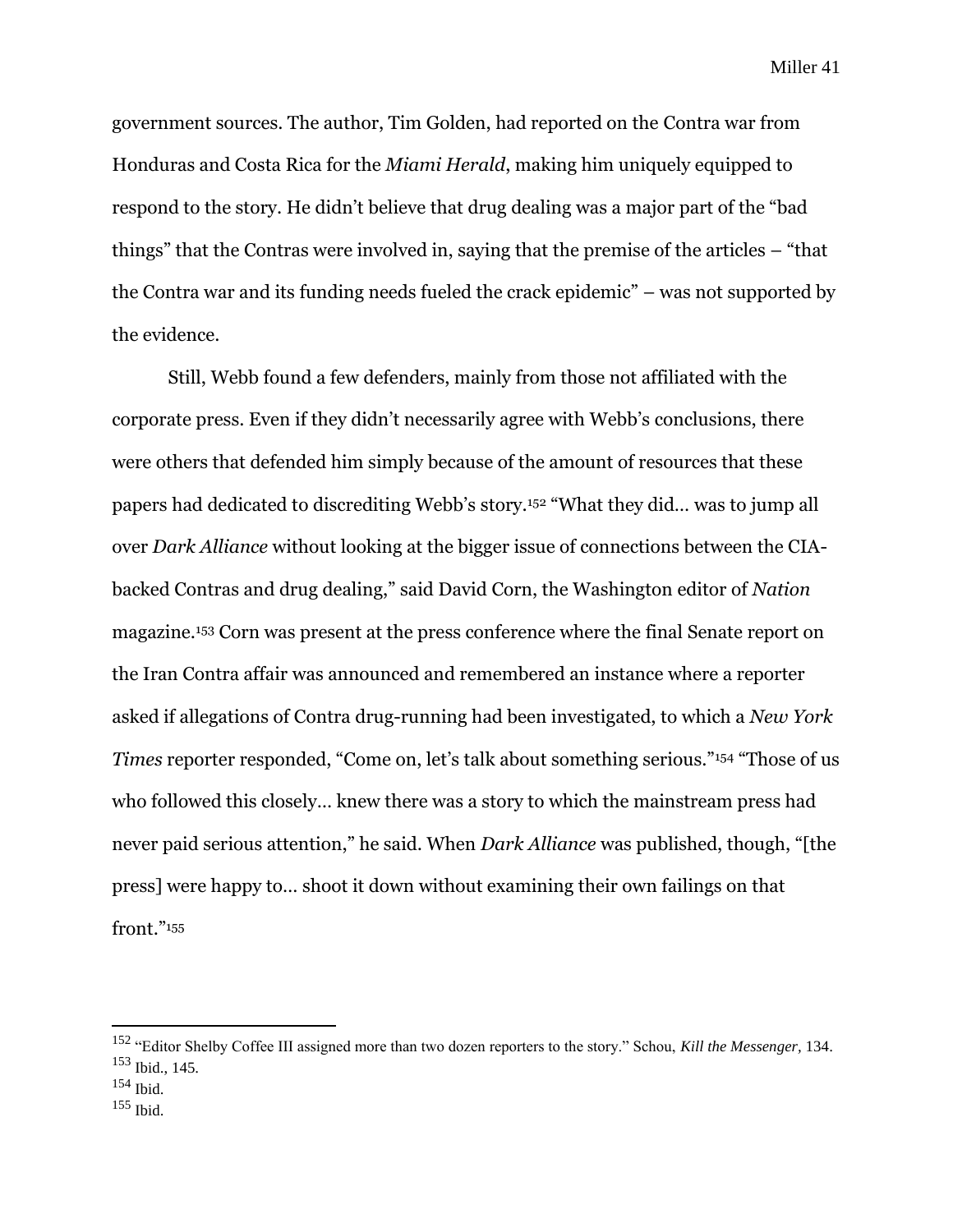The final nail in the coffin for Gary Webb and the *Dark Alliance* came from Jerry Ceppos and the *San Jose Mercury News.* Those at the paper realized that they needed to publish a follow-up piece responding to the criticism from the mainstream media, and Ceppos assigned the task to Pete Carey, the *Mercury News'* most experienced investigative reporter.<sup>156</sup> Carey ultimately came to a similar conclusion to those papers: that Blandón, Meneses and Ross could not have been the "first pipeline" of the crack epidemic. After meeting with Carey, Ceppos, and other editors, Webb tried to corroborate some of the statements in the articles by going back to Central America and interviewing more sources, but the drafts he sent back to San Jose had little to do with the larger issues printed in the original series.<sup>157</sup> In lieu of Carey's article, Ceppos chose to run a letter from the editor on May 11, 1997, in which he acknowledged that although there were errors in the reporting and editing of *Dark Alliance*, specifically concerning the implications of CIA knowledge of drug dealing by Contra forces, there was still strong evidence that "a drug ring associated with the Contras sold large quantities of cocaine. . . . Some of the drug profits from those sales went to the Contras."<sup>158</sup> Predictably, the CIA was ecstatic: spokesman Mark Mansfield called the retraction "gratifying" and thanked the major newspapers for taking "a serious and objective look at the series."<sup>159</sup> Indeed, the letter was almost universally received as a full retraction, despite the fact that it was not; headlines on the subject included "CIA Series 'Fell Short,' Editor Says," and "The *Mercury News* Comes Clean". Webb himself was

 $156$  Ibid., 150.

<sup>157</sup> Ibid., 157-158.

<sup>158</sup> Howard Kurtz, "CIA Series 'Fell Short,' Editor Says," *Washington Post*, May 13, 1997. [https://www.washingtonpost.com/archive/politics/1997/05/13/cia-series-fell-short-editor-says/9bda5337-0358-4d33](https://www.washingtonpost.com/archive/politics/1997/05/13/cia-series-fell-short-editor-says/9bda5337-0358-4d33-a62c-ea8b232cb144/) [a62c-ea8b232cb144/](https://www.washingtonpost.com/archive/politics/1997/05/13/cia-series-fell-short-editor-says/9bda5337-0358-4d33-a62c-ea8b232cb144/)  $159$  Ibid.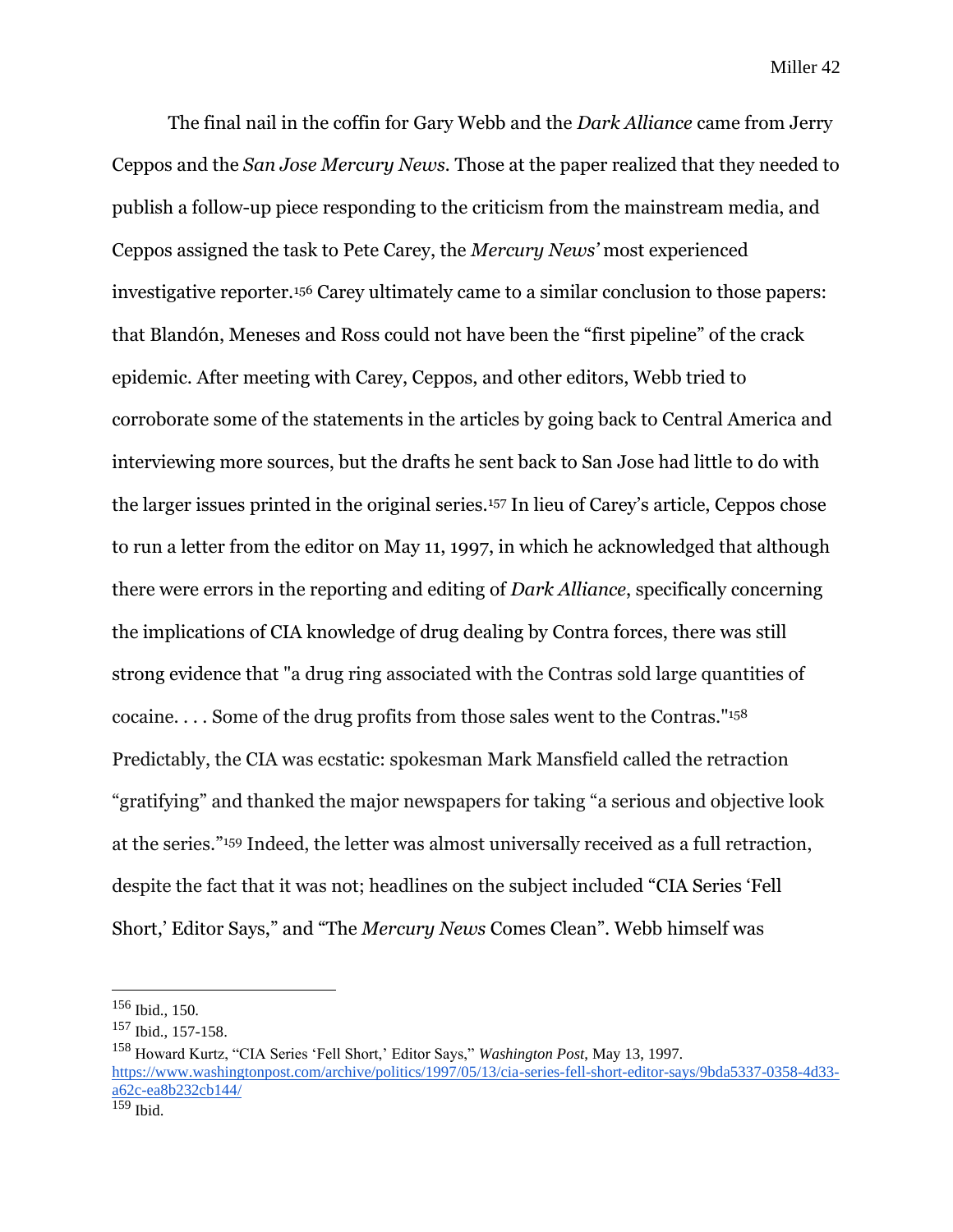subjected to personal attacks, especially in an editorial by Iver Peterson for the *New York Times,* which cited some of his earlier libel cases with the *Plain Dealer* as proof of his penchant for being a loose cannon.<sup>160</sup>

After reading Ceppos' column, Webb was disgusted.<sup>161</sup> He thought he was being censored by the *Mercury News*, who had not published any of the four follow-up pieces he had written about some of his less-supported arguments.<sup>162</sup> He was also angry that the article was being used by the "establishment press… to absolve the CIA of any wrongdoing."<sup>163</sup> "The government side of the story is coming through the *Los Angeles Times*, *The New York Times*, *The Washington Post*," he said in an interview in 1998.<sup>164</sup>

In June, Ceppos asked Webb to agree to a reassignment to Cupertino, where he covered small stories for a few months before resigning from the paper.<sup>165</sup> Over the next couple years, the CIA and Justice Department published internal reviews of the allegations; the CIA leaked an executive summary to the *Los Angeles Times* a week after Webb's resignation, which appeared under the headline, "CIA Probe Absolves Agency on L.A. Crack."<sup>166</sup> The full report, released several months later, admitted that the CIA had advance knowledge of Contra drug running, including in the activities of Enrique Bermudez, the CIA asset handpicked to lead the FDN.<sup>167</sup> The *L.A. Times* did not acknowledge this report, while the *New York Times* wrote off the admissions, arguing

<sup>160</sup> Iver Peterson, "Repercussions from Flawed News Articles," *New York Times,* June 3, 1997. <https://www.nytimes.com/1997/06/03/us/repercussions-from-flawed-news-articles.html>

<sup>161</sup> Schou, *Kill the Messenger,* 162.

<sup>162</sup> Ibid.

 $163$  Ibid.

<sup>164</sup> Barbara Bliss Osborn, "Are You Sure You Want to Ruin Your Career?," *Extra!,* March/April 1998. [https://web.archive.org/web/20050210081056/http://www.fair.org/index.php?page=2056](https://web.archive.org/web/20050210081056/http:/www.fair.org/index.php?page=2056)

<sup>165</sup> Schou, *Kill the Messenger,* 165.

<sup>166</sup> Ibid., 167.

<sup>167</sup> Ibid., 184.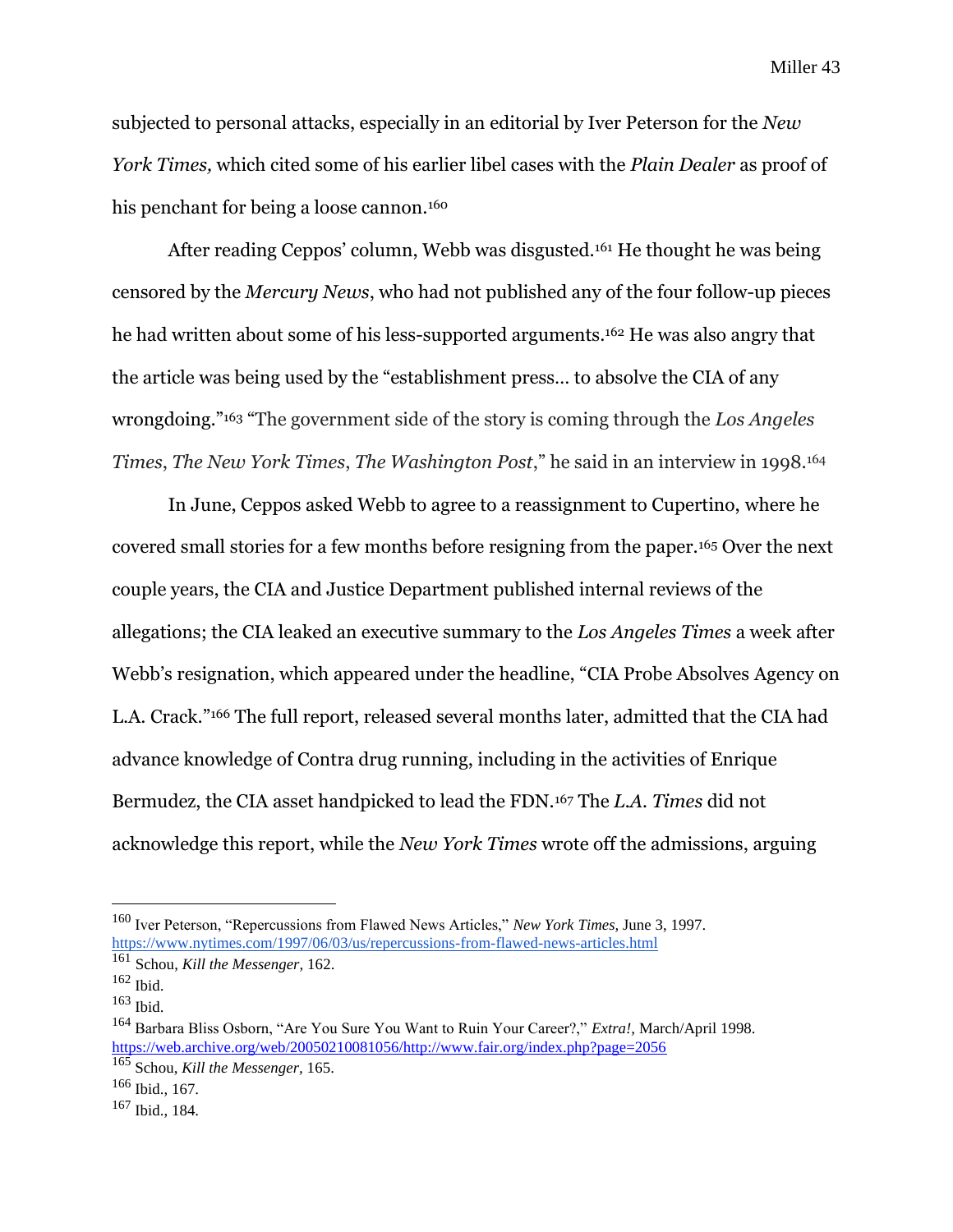that they "did not lend any new support" to the claims in the *Dark Alliance.*<sup>168</sup> Webb attempted to vindicate his reporting, writing a book in 1998 with an independent publisher, but all the while was falling deeper and deeper into depression. Six years later, Webb would be found dead from two gunshot wounds to the head in an apparent suicide.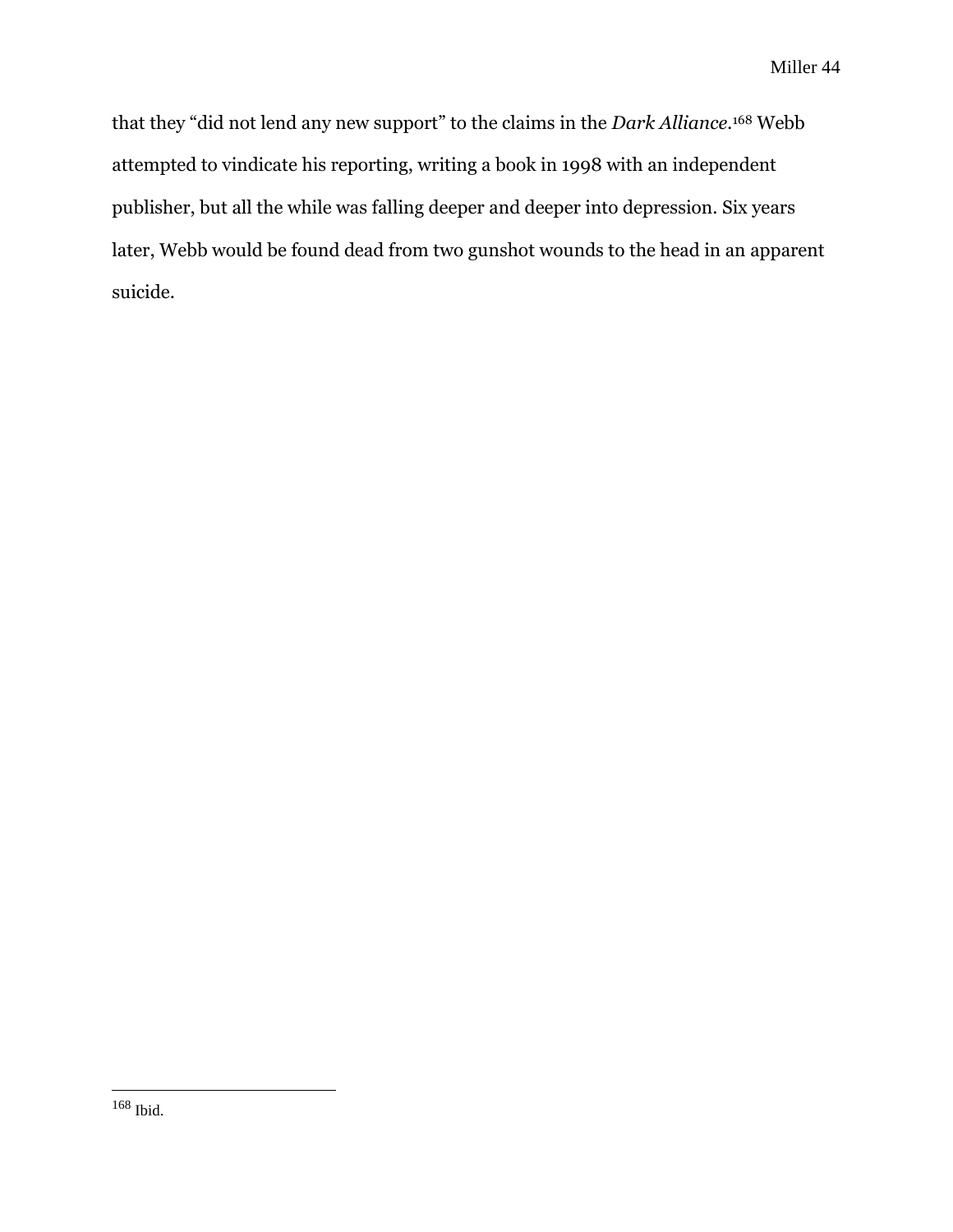### **Conspiratorial beliefs and conclusions**

The tragedy of Gary Webb played out on the world stage. He was hailed by some as a courageous whistleblower, brave enough to take on the CIA and its infinite resources for the greater good, while others dismissed him as a conspiracy theorist looking for connections that just weren't there. Whether you believed him or not, it was not hard to see that Webb's series had divided Americans, largely on racial divides. "By its disparate impact, the story has also underscored both the profound mistrust of government that history has engendered among many blacks and the difficulty that many whites have in understanding their views," read a portion of a *New York Times* article on the subject in 1996.<sup>169</sup> Subject matter like this was not uncommon in the press coverage of the *Dark Alliance*, as reporters attempted to discern the reason why the African-American community seemed to care so much about a story that the mainstream press deemed flawed and inaccurate. Don Middleton, who was interviewed for the *Times* story, summed it up: ''The white press is pointing fingers at the black community, saying we're paranoid and quick to see conspiracy at every turn of the corner. Where have they been for the last 30 years? Can I just mention the Tuskegee syphilis study, Cointelpro, Watergate, Iran-Contra. Hello, America?''<sup>170</sup>

The question of what drives conspiratorial beliefs has been asked multiple times by academics throughout the years. Conspiratorial beliefs seem to appear in the greatest number during times of sociopolitical turmoil, or when there is "significant uncertainty in the world," said Sander van der Linden, a social psychologist at Cambridge.<sup>171</sup> This

<sup>169</sup> Golden, "Tale of C.I.A. and Drugs Has a Life of Its Own," 1996.

 $170$  Ibid.

<sup>171</sup> Aja Romano, "Conspiracy theories, explained," *Vox*, November 18, 2020. <https://www.vox.com/21558524/conspiracy-theories-2020-qanon-covid-conspiracies-why>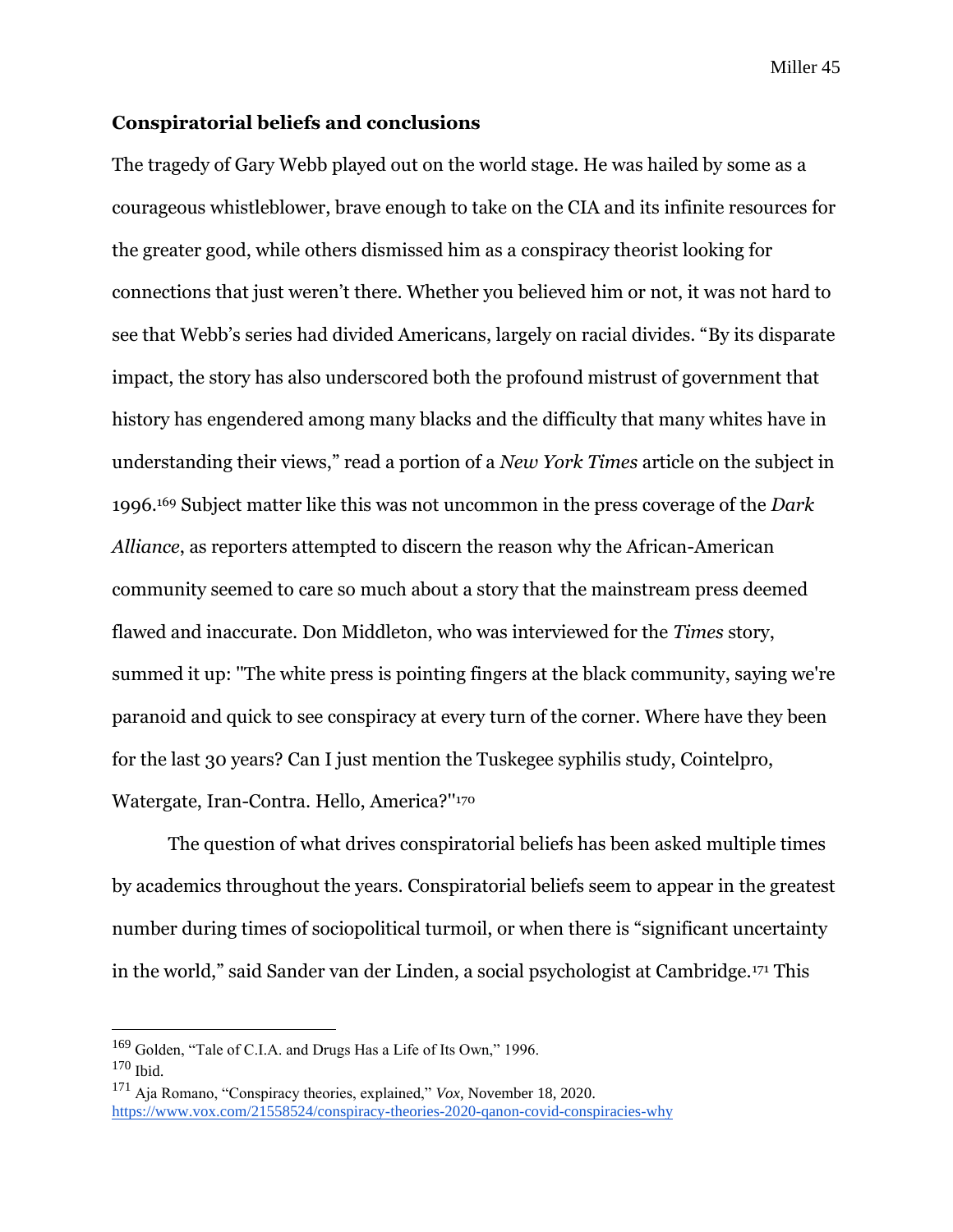can be seen in cases from the Salem Witch Trials, which saw entire towns swept with a fear of a coven of witches meeting in secret and planning misdeeds, to more modern examples like McCarthyism and QAnon. Those who are more prone to believe in conspiracies may do so to preserve a sense of order about the world, said Ben Radford, a research fellow at the Center for Skeptical Inquiry. This epistemic benefit is just one of many that may cause someone to form conspiratorial beliefs; others include the existential benefit of distracting them from their fears, and the social benefit of joining a conspiracy-oriented community and finding like-minded individuals. Susceptibility to believing in conspiracies may also be driven by political cues. Data shows that partisanship may drive the 'direction' of conspiratorial beliefs, such that Democrats may believe that Republicans are working against them, but not the level of belief.<sup>172</sup>

*Dark Alliance* reaffirmed many of the beliefs and experiences that African-Americans in South Central LA had during the crack cocaine epidemic that was ripping through their community. The low level of skill needed to launch a successful career selling the drug, combined with the relative ease of finding enough to sell, contributed to the rapid rise of drug-related violence in these communities as dealers sought to defend their turf.<sup>173</sup> In an attempt to curb the sale of crack, the US government created a 100:1 sentencing disparity between crack and powder cocaine, which ultimately disproportionately affected African-Americans, who were more likely to use crack than their white counterparts.<sup>174</sup> When you combine this fact with the implications of CIA

<sup>172</sup> Joseph E. Uscinski, Casey Klofstad, and Matthew D. Atkinson, "What Drives Conspiratorial Beliefs? The Role of Informational Cues and Predispositions," *Political Research Quarterly* 69(1), March 2016, 57–71.

<sup>173</sup> James A. Inciardi and Anne E. Pottieger, "Crack Cocaine Use and Street Crime," *Journal of Drug Issues* 24(2)*,*  April 1994, 273-292. [https://doi.org/10.1177/002204269402400205.](https://doi.org/10.1177/002204269402400205)

<sup>174</sup> "The Fair Sentencing Act corrects a long-time wrong in cocaine cases," *Washington Post,* August 3, 2010. <https://www.washingtonpost.com/wp-dyn/content/article/2010/08/02/AR2010080204360.html>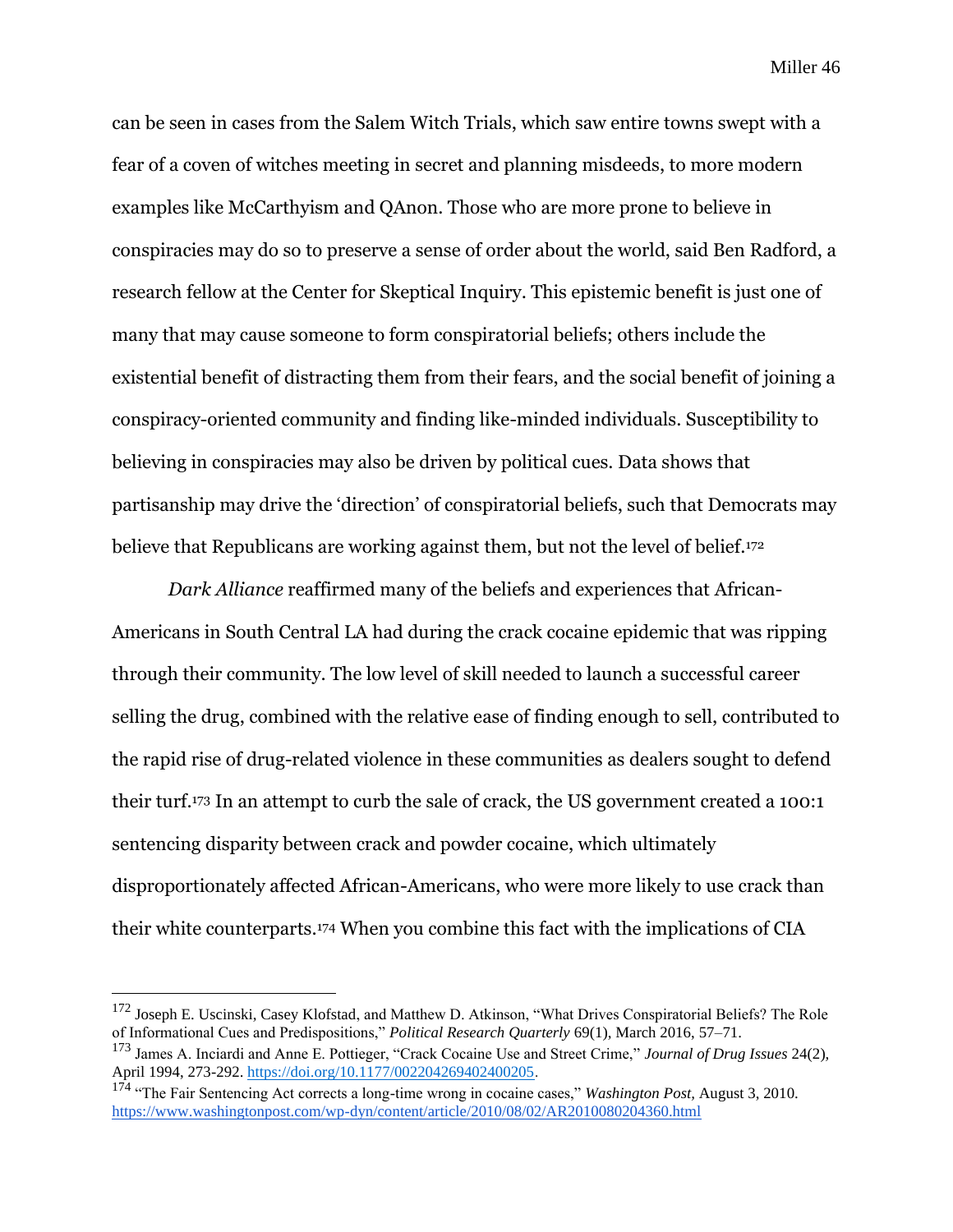involvement in the crack epidemic, it is easier to see why this particular story led to the formation of conspiratorial beliefs. "Everybody my age or older has always known that something like this was going on,'' said Beverly Carr, a Compton resident during the 1990s. ''Who down here in Watts or Compton has planes or boats to get these drugs up here? They're targeting the young black men. It's just ruining a whole generation."<sup>175</sup>

Some anthropologists view these conspiratorial beliefs as a way of contesting power.<sup>176</sup> The communities most affected by the allegations of CIA drug trafficking were those that the state and its institutions and policies had already failed, so conspiracism became a form of resistance against those in power.<sup>177</sup> In general, research shows that those beliefs were likely shaped by two factors: the social infrastructure of bureaucracy, which influenced the content of the belief; and the architecture of the information that each person received, which structured the beliefs.<sup>178</sup> The specific architecture of the *Dark Alliance*, or way that the information was presented, is interesting because the *Mercury News* released print and online versions of the articles. The Internet was still a new invention in the late 1990s, so it was a new experience for many to get information from hyperlinks within the story. The digital culture was also overwhelmingly white, so an online story of this magnitude would have raised the consciousness of African-Americans of the Internet while allowing readers to conduct their own research and alter the structure of their beliefs based on research they conducted on their own.

<sup>&</sup>lt;sup>175</sup> Golden, "Tale of C.I.A. and Drugs Has a Life of Its Own," 1996.

<sup>&</sup>lt;sup>176</sup> Steven Sampson, "Cabal Anthropology – or whether the anthropology of belief helps us understand conspiracism," *FOCAAL,* September 13, 2021. [https://www.focaalblog.com/2021/09/13/steven-sampson-cabal](https://www.focaalblog.com/2021/09/13/steven-sampson-cabal-anthropology/)[anthropology/](https://www.focaalblog.com/2021/09/13/steven-sampson-cabal-anthropology/)

 $177$  Ibid.

<sup>&</sup>lt;sup>178</sup> Michael Vine and Matthew Carey, "Mimesis and Conspiracy: Bureaucracy, New Media and the Infrastructural Forms of Doubt," *The Cambridge Journal of Anthropology* 35(2), 2017, 49. [https://www.jstor.org/stable/26877569.](https://www.jstor.org/stable/26877569)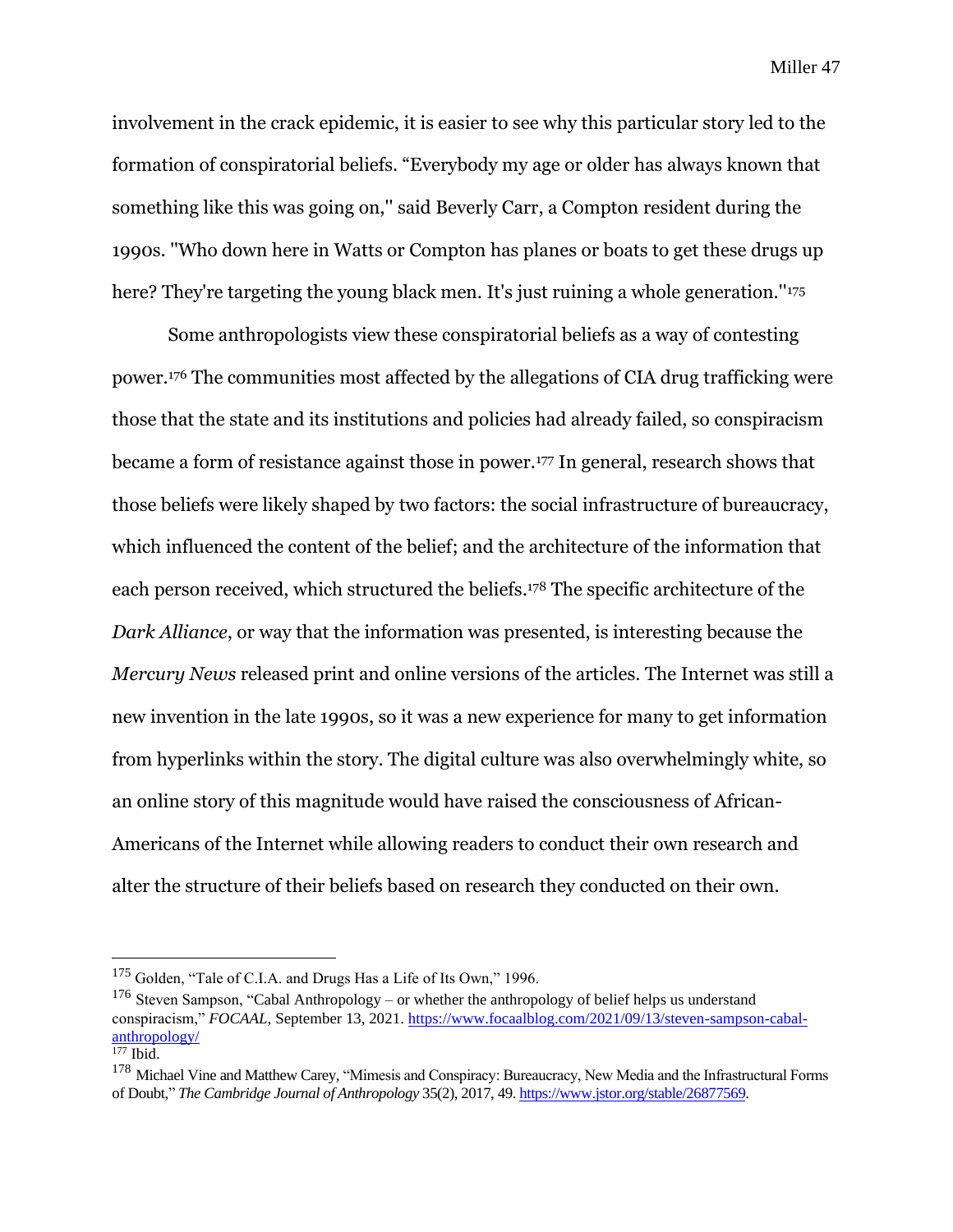Another factor contributing to the skepticism on both sides was the trustworthiness of the CIA itself. The agency had gone through a reckoning of sorts both during and after Watergate, which saw the release of many classified documents admitting to, among other things, attempting to manipulate domestic media for its own propaganda during the Cold War. Although DCI George H. W. Bush swore in 1976 that the CIA would not enter into "any paid or Contractual relationship with any full-time or part-time news correspondent accredited by any U.S. news service, newspaper, periodical, radio or television network or station," there was no reason to trust them, especially now.<sup>179</sup> The CIA is, by nature, a secretive organization, but it is difficult to trust what you cannot see. Because of the agency's valuable intelligence-gathering activities, secrecy is understood to be a "legitimate dimension of government," especially when it concerns the security and defense of the state.<sup>180</sup> However, the general assumption that "whatever is not public is a priori suspicious" is a common one among the public.<sup>181</sup> Secrets of the state are difficult to legislate, and the CIA's history of deception and misdeeds fed into the belief among African-American communities in LA that the agency was using secrecy as a method of covering up abuses of power.<sup>182</sup>

On the flip side, there was little reason to trust Webb's sources, either. He himself was initially unwilling to pursue the *Dark Alliance,* unsure of whether Rafael Cornejo was another drug dealer attempting to skirt the law or actually expose a wrong.<sup>183</sup> Once he decided to pursue the story, he was met with more drug dealers as his only source on

<sup>&</sup>lt;sup>179</sup> Church Committee Final Report, Vol 1: Foreign and Military Intelligence, p. 454

<sup>180</sup> Sarah Nuttall and Achille Mbembe, "Secrecy's Softwares," *Current Anthropology* 56(12), December 2015, S317.

<sup>181</sup> Ibid.

<sup>182</sup> Ibid.

<sup>183</sup> Schou, *Kill the Messenger,* 63.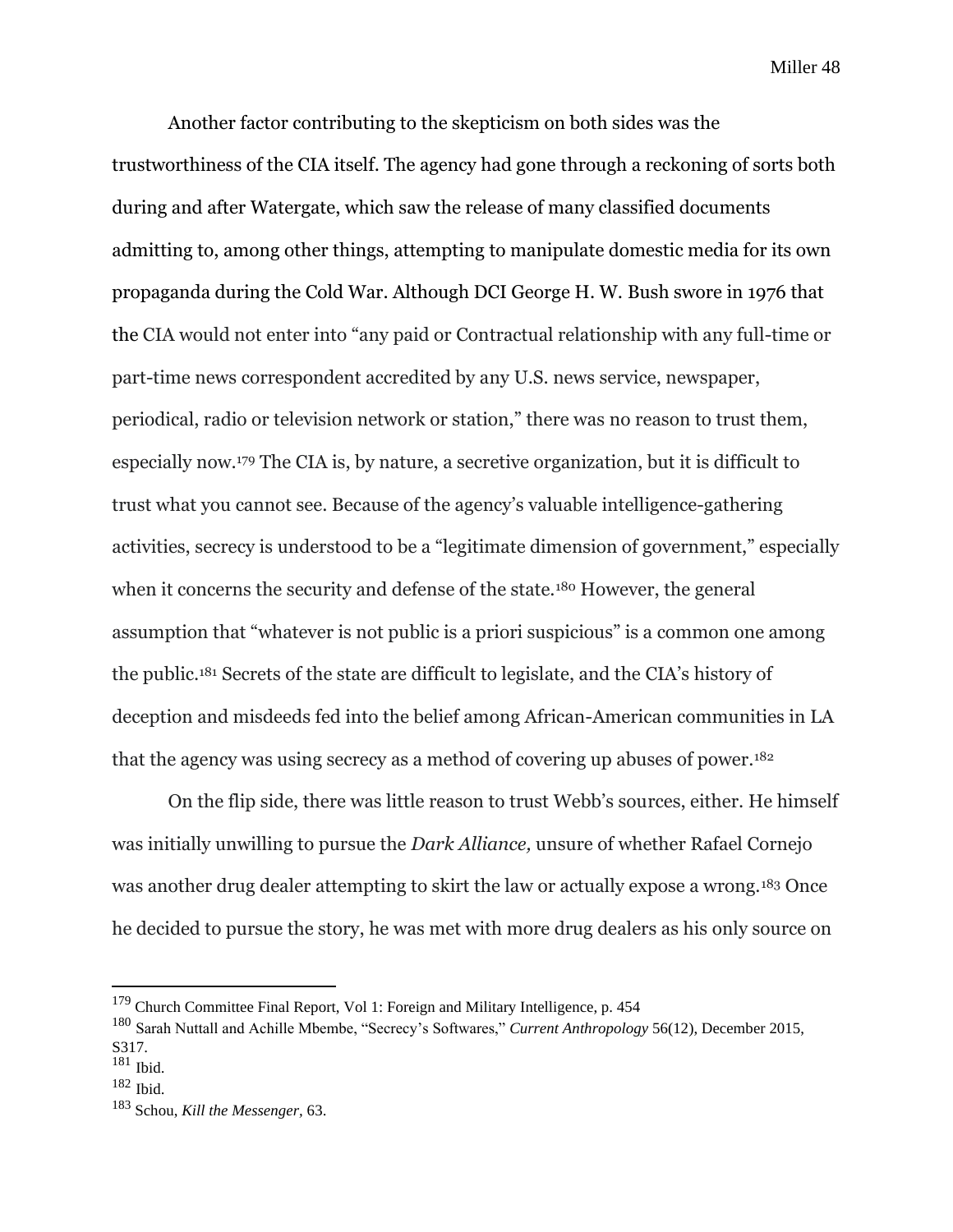many crucial facts of the case. "I used to say to people… 'Bring me a Lutheran pastor who was there when the drugs were unloaded in Miami and I'll bring him in as a witness," said Jack Blum, chief prosecutor for the Kerry Committee hearings.<sup>184</sup> "[News coverage of the hearings] focused on how the witnesses weren't credible because they were drug dealers. These were the only witnesses we had."<sup>185</sup>

"Every opinion is a marriage of information and predisposition: information to form a mental picture of the given issue, and predisposition to motivate some conclusion about it," writes John Zaller in his book *The Nature and Origins of Mass Opinion.*<sup>186</sup> This definition encapsulates why the *Dark Alliance* was so controversial: a person's predisposition on the issue strongly influenced the conclusions they got from reading the articles. Although Webb did not definitively state that the CIA was transporting drugs to Los Angeles and selling them in African-American communities, that was certainly in the realm of possibility for those who knew of past CIA transgressions in which they were complicit in equally sinister plots. For those who had not been personally impacted, it was easy to spot holes in the reporting and decry the whole connection between the CIA and drug trafficking as circumstantial. The side that received the louder mouthpiece, in this case the support of the press, would have an upper hand when attempting to shift the consensus to their belief system, and the winner of that battle in this case is clear. The consequence of this relationship between the press and government is that accountability for both groups was diminished, and this is the true value of the *Dark Alliance* saga: it called attention to the many ways in

<sup>184</sup> Ibid., 73.

<sup>185</sup> Ibid.

<sup>186</sup> John Zaller, *The Nature and Origins of Mass Opinion*, Cambridge University Press, 6.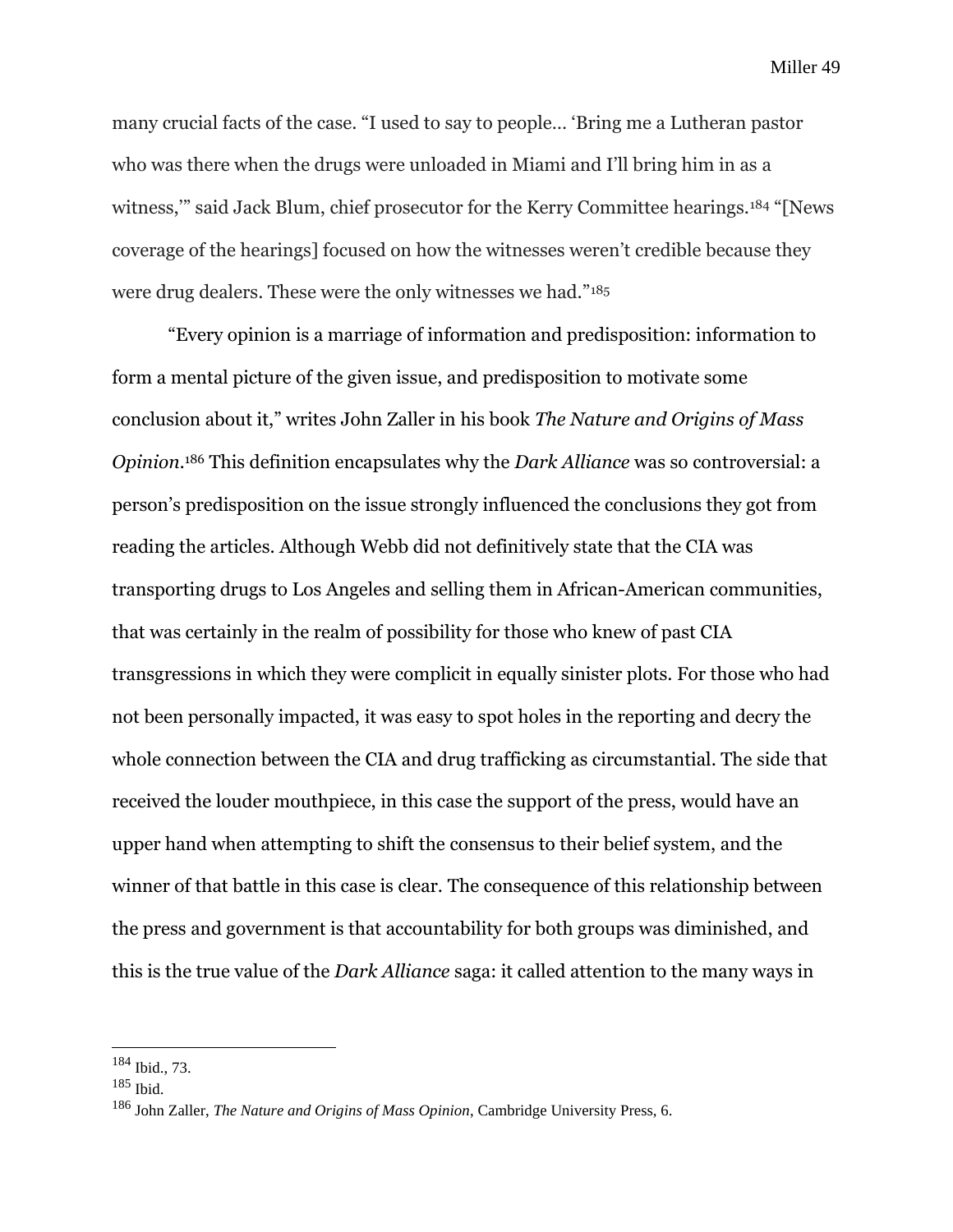which the media can be manipulated to serve the interests of the government. Webb never explicitly said that the CIA was trafficking crack cocaine and selling it in Los Angeles, but the articles attacking his reporting insinuated as much, while minimizing or otherwise ignoring the rest of his research that still characterized the CIA as indifferent to the fact that crack cocaine sold in the US was supporting its war in Nicaragua. This allowed the government to begin sweeping a damning story under the rug without fear of the mainstream media acting as a watchdog, and that is how a lack of accountability in both the media and government can lead to misdeeds that go unpunished.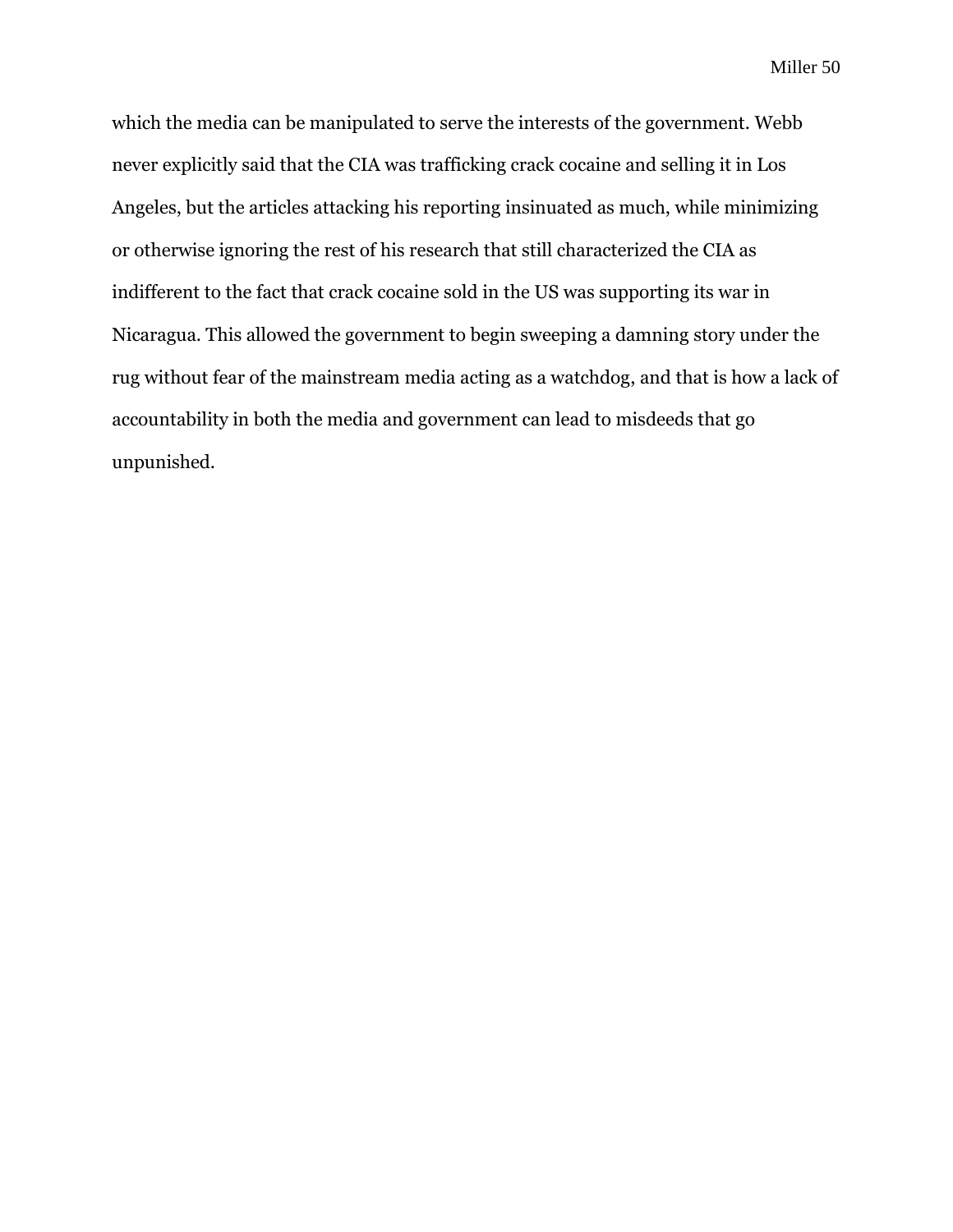## **Works Cited**

- 98th Congress, 1st Session. Federal Budget of United States Government, 1984. Federal Reserve of Saint Louis.
- Associated Press. (1986, April 17). "US Concedes Contras Linked to Drugs, But Denies Leadership Involved." <https://apnews.com/article/bb7394e75625a363b8c0bf9b0d6cf969>
- Bachman, J. G., et al. (2001, September 1). *The Decline of Substance Abuse in Young Adulthood: Changes in Social Activities, Roles and Beliefs.* New York: Psychology Press.
- Barger, B., & Parry, R. (1985, December 20). "Reports Link Nicaraguan Rebels to Cocaine Trafficking." *Associated Press*. <https://apnews.com/article/c69eaf370de9884f907a39efd90337d3>
- Barger, B., & Parry, R. (1986, April 10). "FBI Reportedly Probes Contras on Drugs, Guns." *Associated Press*. <https://apnews.com/article/4c28d082f93d4d08d4fc2b41a968a1f4>
- Church Committee Final Report, Vol 1: Foreign and Military Intelligence.
- Cockburn, Alexander, and Jeffrey St-Clair. *Whiteout: the CIA, Drugs and the Press*. London, UK: Verso, 2001.
- Colby, W., & Forbath, P. (1978). *Honorable Men: My Life in the CIA.* New York: Simon and Schuster.
- DeYoung, K., & Pincus, W. (2007, June 22). CIA to Air Decades of Its Dirty Laundry. *Washington Post*. [https://www.washingtonpost.com/wp](https://www.washingtonpost.com/wp-dyn/content/article/2007/06/21/AR2007062102434_pf.html)[dyn/content/article/2007/06/21/AR2007062102434\\_pf.html](https://www.washingtonpost.com/wp-dyn/content/article/2007/06/21/AR2007062102434_pf.html)
- Golden, T. (1996, October 21). "Though Evidence Is Thin, Tale of C.I.A. and Drugs Has a Life of Its Own." *New York Times.*  [https://archive.nytimes.com/www.nytimes.com/books/98/09/27/specials/cia](https://archive.nytimes.com/www.nytimes.com/books/98/09/27/specials/cia-thin.html)[thin.html](https://archive.nytimes.com/www.nytimes.com/books/98/09/27/specials/cia-thin.html)
- Hamilton, L. H. et al. (1987) "Report of the Congressional Committees Investigating the Iran/Contra Affair," 25. <https://archive.org/details/reportofcongress87unit/mode/2up>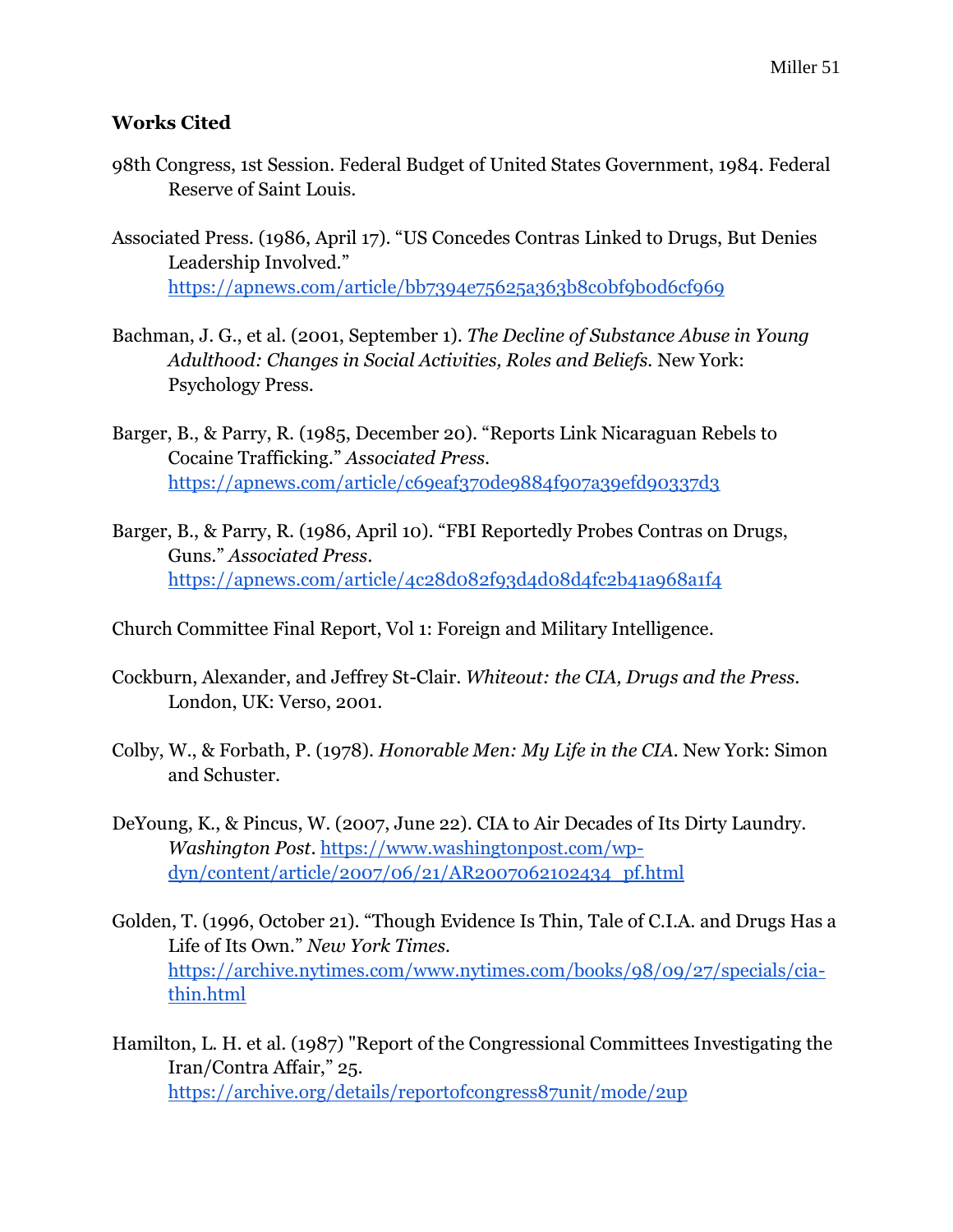- Havemann, J. (1988, February 29). "Reagan's 'Success Story' On Drug War Disputed." *Washington Post*. [https://www.washingtonpost.com/archive/politics/1988/02/29/reagans](https://www.washingtonpost.com/archive/politics/1988/02/29/reagans-success-story-on-drug-war-disputed/c608762c-02e8-4341-8c94-06f4503a937a/)[success-story-on-drug-war-disputed/c608762c-02e8-4341-8c94-06f4503a937a/](https://www.washingtonpost.com/archive/politics/1988/02/29/reagans-success-story-on-drug-war-disputed/c608762c-02e8-4341-8c94-06f4503a937a/)
- Hersh, S. M. (1974, December 22). Huge C.I.A. operation reported in U.S. against antiwar forces, other dissidents in Nixon years. *New York Times*, pp. 1–27. [https://s3.amazonaws.com/s3.documentcloud.org/documents/238963/huge-c](https://s3.amazonaws.com/s3.documentcloud.org/documents/238963/huge-c-i-a-operation-reported-in-u-s-against.pdf)[i-a-operation-reported-in-u-s-against.pdf](https://s3.amazonaws.com/s3.documentcloud.org/documents/238963/huge-c-i-a-operation-reported-in-u-s-against.pdf)
- Hinton, E. (2017). *From the War on Poverty to the War on Crime: the Making of Mass Incarceration in America*. Boston: Harvard University Press.
- Hopkins, N. (2013, September 30). "Former NSA chief: Western intelligence agencies must be more transparent." *The Guardian*. [https://www.theguardian.com/world/2013/sep/30/nsa-director-intelligence](https://www.theguardian.com/world/2013/sep/30/nsa-director-intelligence-public-support)[public-support](https://www.theguardian.com/world/2013/sep/30/nsa-director-intelligence-public-support)
- Inciardi, J. A., & Pottieger, A. E. (April 1994). "Crack-Cocaine Use and Street Crime." *Journal of Drug Issues* 24, no. 2. 273–92. [https://doi.org/10.1177/002204269402400205.](https://doi.org/10.1177/002204269402400205)
- Johns, M. (March 1987). "The Lessons of Afghanistan." *Policy Review*, pp. 32-35.
- Katz, J. (1994, December 20). "Few Get Rich, Most Struggle in Crack's Grim Economy." *Los Angeles Times.*
- Katz, J. (1996, October 20). "Tracking the Genesis of the Crack Trade." *Los Angeles Times.*
- Kurtz, H. (1997, May 13). "CIA Series 'Fell Short,' Editor Says." *Washington Post*. [https://www.washingtonpost.com/archive/politics/1997/05/13/cia-series-fell](https://www.washingtonpost.com/archive/politics/1997/05/13/cia-series-fell-short-editor-says/9bda5337-0358-4d33-a62c-ea8b232cb144/)[short-editor-says/9bda5337-0358-4d33-a62c-ea8b232cb144/](https://www.washingtonpost.com/archive/politics/1997/05/13/cia-series-fell-short-editor-says/9bda5337-0358-4d33-a62c-ea8b232cb144/)
- Mailer, N. (1973, March 11). "The Morning After". *New York Times Book Review*. [https://www.nytimes.com/1973/03/11/archives/the-morning-after-the-guest](https://www.nytimes.com/1973/03/11/archives/the-morning-after-the-guest-word-morning-after.html)[word-morning-after.html](https://www.nytimes.com/1973/03/11/archives/the-morning-after-the-guest-word-morning-after.html)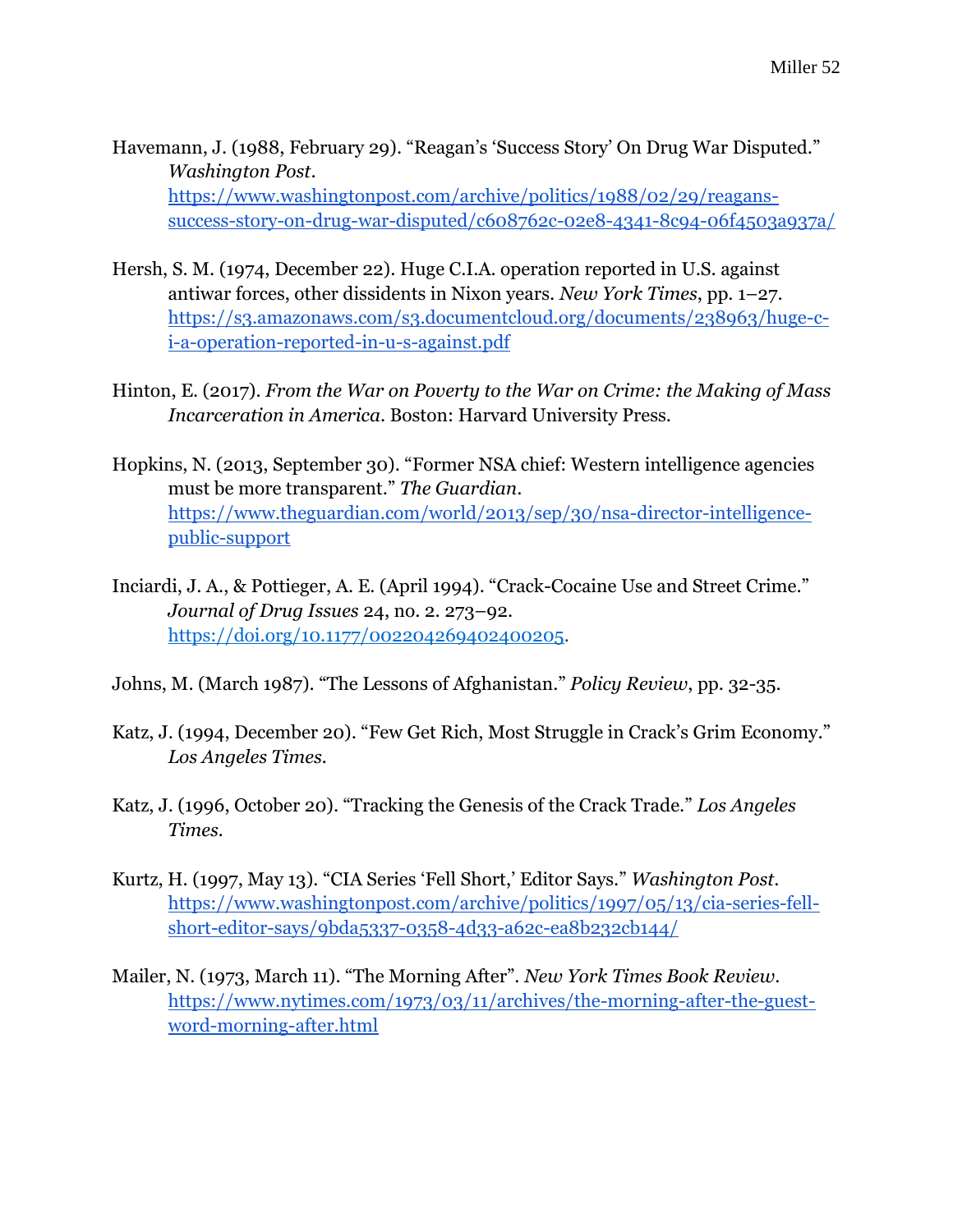- McCarthy, D. S. (2008). The CIA & the cult of secrecy. Dissertations, Theses, and Masters Projects. Paper 1539623335. <https://scholarworks.wm.edu/cgi/viewcontent.cgi?article=3126&context=etd>
- McCarthy, D. S. (2018). "Selling the CIA: Public Relations and the Culture of Secrecy." Lawrence: University Press of Kansas.
- Mills, H. (1984). *Mailer: A Biography.* New York: McGraw-Hill, 389.
- Mower, J. (1987, July 16). "Witness Claims Contra Drug Smuggling, Payoffs to Cuban, Bahamian Officials." *Associated Press.* <https://apnews.com/article/5f5dd485a6d6825e88496281a2b1711c>
- National Public Radio, All Things Considered, May 5, 1986, Bill Buzenberg
- National Security Archive at George Washington University. (2006, November 24). "The Iran-Contra Affair 20 Years On." [https://nsarchive2.gwu.edu/NSAEBB/NSAEBB210/\](https://nsarchive2.gwu.edu/NSAEBB/NSAEBB210/)
- New York Times. (1973, February 7). "Mailer Clarifies His 'Fifth Estate': Says Its Goals and Structure Are Still Not Decided On," 84. [https://www.nytimes.com/1973/02/07/archives/mailer-clarifies-his-fifth-estate](https://www.nytimes.com/1973/02/07/archives/mailer-clarifies-his-fifth-estate-says-its-goals-and-structure-are.html)[says-its-goals-and-structure-are.html](https://www.nytimes.com/1973/02/07/archives/mailer-clarifies-his-fifth-estate-says-its-goals-and-structure-are.html)
- New York Times. (1975, December 25). "C.I.A. Blamed for Death," 3. <https://www.nytimes.com/1975/12/25/archives/cia-blamed-for-death.html>
- New York Times. (1986, October 15). "White House Official Linked to Arms Deliveries to Contras," A6. [https://www.nytimes.com/1986/10/15/world/white-house](https://www.nytimes.com/1986/10/15/world/white-house-official-linked-to-arms-deliveries-to-contras.html?n=Top%2FReference%2FTimes+Topics%2FPeople%2FK%2FKerry%2C+John)[official-linked-to-arms-deliveries-to-](https://www.nytimes.com/1986/10/15/world/white-house-official-linked-to-arms-deliveries-to-contras.html?n=Top%2FReference%2FTimes+Topics%2FPeople%2FK%2FKerry%2C+John)[Contras.html?n=Top%2FReference%2FTimes+Topics%2FPeople%2FK%2FKerry](https://www.nytimes.com/1986/10/15/world/white-house-official-linked-to-arms-deliveries-to-contras.html?n=Top%2FReference%2FTimes+Topics%2FPeople%2FK%2FKerry%2C+John) [%2C+John](https://www.nytimes.com/1986/10/15/world/white-house-official-linked-to-arms-deliveries-to-contras.html?n=Top%2FReference%2FTimes+Topics%2FPeople%2FK%2FKerry%2C+John)
- NSDD National Security Decision Directives Reagan Administration. (2008, May 30).<https://irp.fas.org/offdocs/nsdd/nsdd-17.pdf>
- Nuttall, S., and Mbembe, A. (December 2015). "Secrecy's Softwares." *Current Anthropology* 56, no. 12.
- Office of the Inspector General, and Bromwich, M. R. *The CIA-Contra-crack cocaine controversy: a review of the Justice Department's investigations and*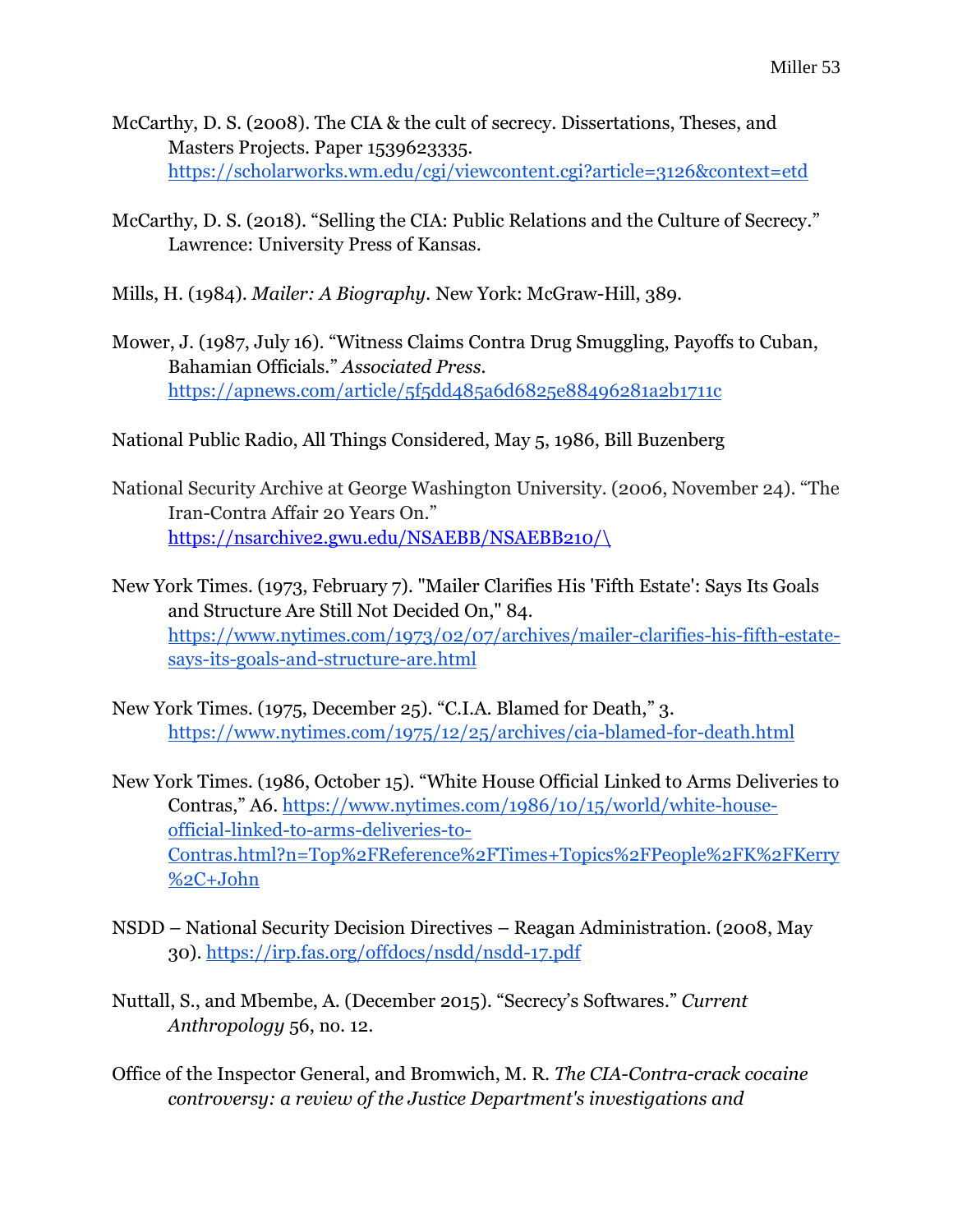*prosecutions* § (1997).

[https://oig.justice.gov/sites/default/files/archive/special/9712/exsump1.htm#II;](https://oig.justice.gov/sites/default/files/archive/special/9712/exsump1.htm#II) [https://oig.justice.gov/sites/default/files/archive/special/9712/ch03p1.htm;](https://oig.justice.gov/sites/default/files/archive/special/9712/ch03p1.htm) <https://oig.justice.gov/sites/default/files/archive/special/9712/ch06p4.htm>

- Osborn, B. B. (March/April 1998). "Are You Sure You Want to Ruin Your Career?" *Extra!.*  [https://web.archive.org/web/20050210081056/http://www.fair.org/index.php?](https://web.archive.org/web/20050210081056/http:/www.fair.org/index.php?page=2056) [page=2056](https://web.archive.org/web/20050210081056/http:/www.fair.org/index.php?page=2056)
- Pach, C. (March 2006). "The Reagan Doctrine: Principle, Pragmatism, and Policy." *Presidential Studies Quarterly*.<https://www.jstor.org/stable/27552748?seq=1>
- Peterson, I. (1997, June 3). "Repercussions from Flawed News Articles." *New York Times*. [https://www.nytimes.com/1997/06/03/us/repercussions-from-flawed](https://www.nytimes.com/1997/06/03/us/repercussions-from-flawed-news-articles.html)[news-articles.html](https://www.nytimes.com/1997/06/03/us/repercussions-from-flawed-news-articles.html)
- Pew Research Center. (2018, April 26). *Views of American Democratic Values and principles*. Pew Research Center - U.S. Politics & Policy. [https://www.pewresearch.org/politics/2018/04/26/2-views-of-american](https://www.pewresearch.org/politics/2018/04/26/2-views-of-american-democratic-values-and-principles/)[democratic-values-and-principles/](https://www.pewresearch.org/politics/2018/04/26/2-views-of-american-democratic-values-and-principles/)
- Quinn, S. (1973, February 7). Norman Mailer Turns 50. *Washington Post,* B7.
- Reagan, R. (1986). "Address to the Nation on the campaign against drug abuse." [https://www.reaganlibrary.gov/archives/speech/address-nation-campaign](https://www.reaganlibrary.gov/archives/speech/address-nation-campaign-against-drug-abuse)[against-drug-abuse](https://www.reaganlibrary.gov/archives/speech/address-nation-campaign-against-drug-abuse)
- Romano, A. (2020, November 18). "Conspiracy theories, explained." *Vox*. [https://www.vox.com/21558524/conspiracy-theories-2020-qanon-covid](https://www.vox.com/21558524/conspiracy-theories-2020-qanon-covid-conspiracies-why)[conspiracies-why](https://www.vox.com/21558524/conspiracy-theories-2020-qanon-covid-conspiracies-why)
- Sager, M. (2013, September 25). "Say Hello to Rick Ross." *Esquire.*  [https://www.esquire.com/news-politics/a25818/rick-ross-drug-dealer](https://www.esquire.com/news-politics/a25818/rick-ross-drug-dealer-interview-1013/)[interview-1013/](https://www.esquire.com/news-politics/a25818/rick-ross-drug-dealer-interview-1013/)
- Sampson, S. (2021, September 13). "Cabal Anthropology or whether the anthropology of belief helps us understand conspiracism." *FOCAAL.*  <https://www.focaalblog.com/2021/09/13/steven-sampson-cabal-anthropology/>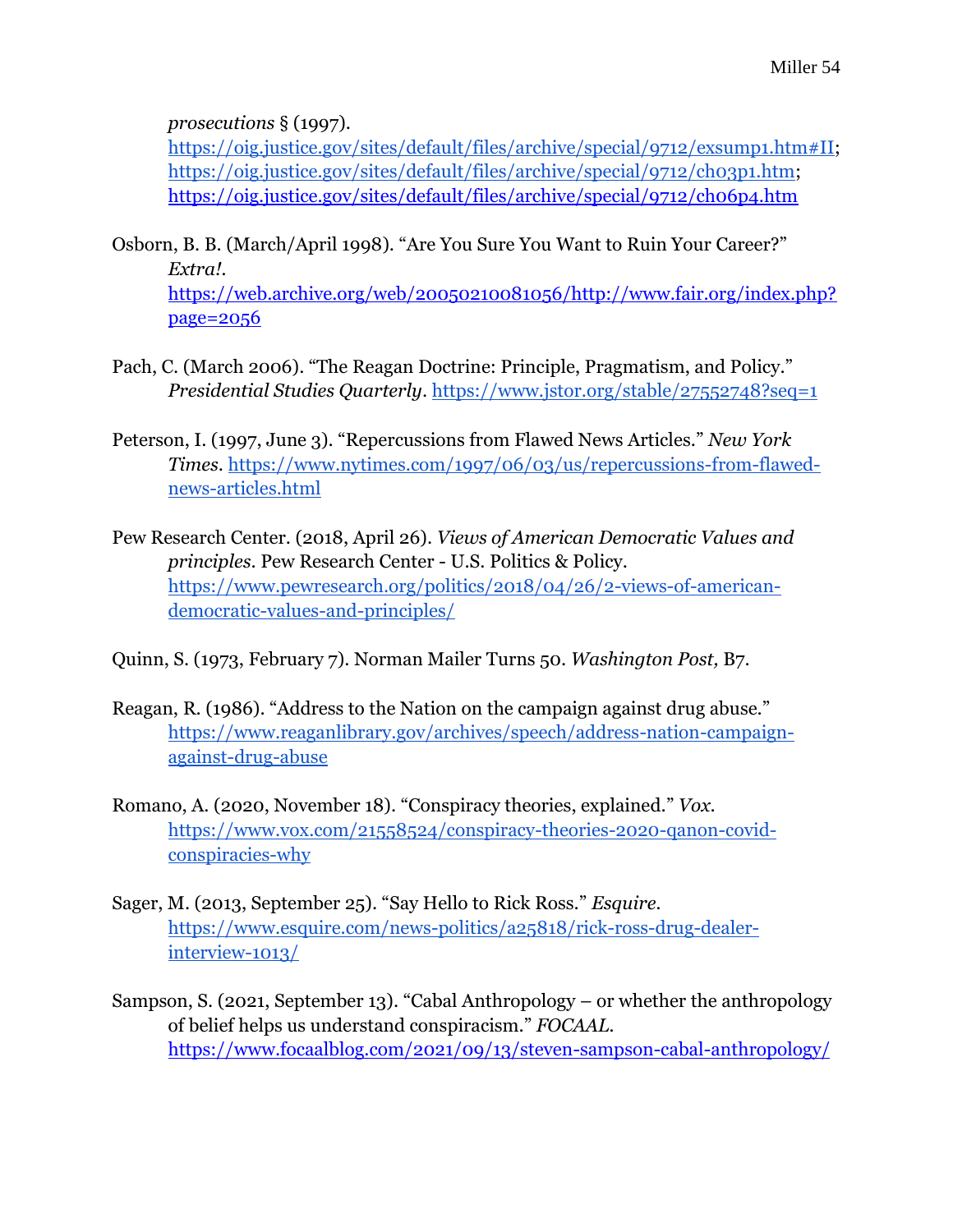- Schou, N. (2006). *Kill The Messenger: How the CIA's Crack Cocaine Controversy Destroyed Gary Webb.* Nation Books.
- Smolowe, J. (1986, December 22). "Nicaragua: Is It Curtains?." *TIME*. [https://web.archive.org/web/20111111011218/http://www.time.com/time/maga](https://web.archive.org/web/20111111011218/http:/www.time.com/time/magazine/article/0,9171,963090-1,00.html) [zine/article/0,9171,963090-1,00.html](https://web.archive.org/web/20111111011218/http:/www.time.com/time/magazine/article/0,9171,963090-1,00.html)
- Suro, R., & Pincus, W. (1996, October 4). "The CIA and Crack: Evidence is Lacking of Alleged Plot." *Washington Post.*  [https://www.washingtonpost.com/archive/politics/1996/10/04/the-cia-and](https://www.washingtonpost.com/archive/politics/1996/10/04/the-cia-and-crack-evidence-is-lacking-of-alleged-plot/5b026731-c5de-4234-b3bd-9e0fd2e21225/)[crack-evidence-is-lacking-of-alleged-plot/5b026731-c5de-4234-b3bd-](https://www.washingtonpost.com/archive/politics/1996/10/04/the-cia-and-crack-evidence-is-lacking-of-alleged-plot/5b026731-c5de-4234-b3bd-9e0fd2e21225/)[9e0fd2e21225/](https://www.washingtonpost.com/archive/politics/1996/10/04/the-cia-and-crack-evidence-is-lacking-of-alleged-plot/5b026731-c5de-4234-b3bd-9e0fd2e21225/)
- Thompson, J. A. (1992). "The Exaggeration of American Vulnerability: An Anatomy of Tradition." *Diplomatic History 16*. <https://www.jstor.org/stable/24912171>
- Thurmond, Strom (September 25, 1984). "S.1762 98th Congress (1983–1984): Comprehensive Crime Control Act of 1984".
- United States Senate. Committee on Foreign Relations. Subcommittee on Terrorism, Narcotics, and International Operations. (1989). Drugs, Law Enforcement and Foreign Policy. S. PRT. ;100-165. Washington, D.C.: United States Government Printing Office. OCLC 968628011. S. Prt. No. 100-165. [https://babel.hathitrust.org/cgi/pt?id=pst.000014976124&view=1up&seq=148&](https://babel.hathitrust.org/cgi/pt?id=pst.000014976124&view=1up&seq=148&skin=2021) [skin=2021](https://babel.hathitrust.org/cgi/pt?id=pst.000014976124&view=1up&seq=148&skin=2021)
- Uscinski, J. E., Klofstad, C., & Atkinson, M. D. (March 2016). "What Drives Conspiratorial Beliefs? The Role of Informational Cues and Predispositions." *Political Research Quarterly* 69. 57–71.
- Vine, M., & Carey, M. (2017). "Mimesis and Conspiracy: Bureaucracy, New Media and the Infrastructural Forms of Doubt." *The Cambridge Journal of Anthropology* 35, no. 2. 47–64[. https://www.jstor.org/stable/26877569.](https://www.jstor.org/stable/26877569)
- Washington Post Editorials. (2010, August 3). "The Fair Sentencing Act corrects a longtime wrong in cocaine cases." [https://www.washingtonpost.com/wp](https://www.washingtonpost.com/wp-dyn/content/article/2010/08/02/AR2010080204360.html)[dyn/content/article/2010/08/02/AR2010080204360.html](https://www.washingtonpost.com/wp-dyn/content/article/2010/08/02/AR2010080204360.html)
- Waters, M. (1996, August 30). Letter to Attorney General Janet Reno. [https://web.archive.org/web/20081216121818/http://www.narconews.com/dar](https://web.archive.org/web/20081216121818/http:/www.narconews.com/darkalliance/drugs/library/32.htm) [kalliance/drugs/library/32.htm](https://web.archive.org/web/20081216121818/http:/www.narconews.com/darkalliance/drugs/library/32.htm)